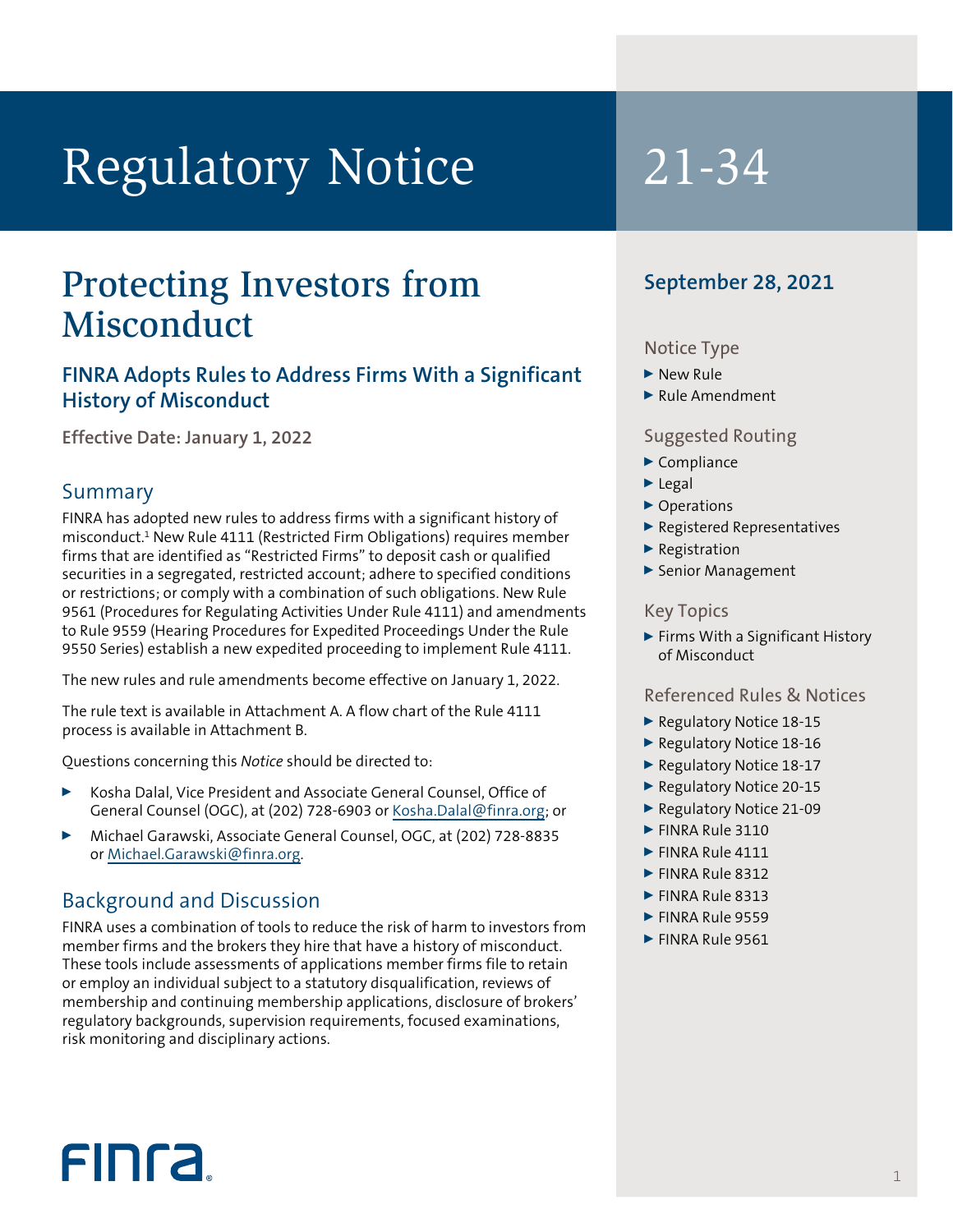For several years, FINRA has been enhancing its programs to address the risks that can be posed to investors and the broader market by individual brokers and member firms that have a history of misconduct. As part of this initiative, FINRA has:

- <sup>0</sup> published *Regulatory Notice 18-15* (Heightened Supervision), which reiterates the existing obligation of member firms to implement for such individuals tailored heightened supervisory procedures under Rule 3110 (Supervision);
- ▶ published *Regulatory Notice 18-17* (FINRA Revises the Sanction Guidelines), which announced revisions to the FINRA Sanction Guidelines;
- $\blacktriangleright$  raised fees for statutory disqualification applications;<sup>2</sup>
- revised the qualification examination waiver guidelines to permit FINRA to more broadly consider past misconduct when considering examination waiver requests; $3$  and
- adopted rules concerning brokers with a significant history of misconduct.<sup>4</sup>

## New Rule 4111

Rule 4111 addresses risks from broker-dealers with a significant history of misconduct, including firms with a high concentration of individuals with a significant history of misconduct. The rule allows FINRA to impose new obligations on broker-dealers with significantly higher levels of risk-related disclosures than other similarly sized peers, based on numeric, threshold-based criteria. The obligations that can be imposed include a requirement to deposit cash or qualified securities in a segregated, restricted account, and other conditions and restrictions that are necessary or appropriate for the protection of investors and in the public interest. FINRA believes that the direct financial impact of a restricted deposit is likely to change such member firms' behavior—and therefore protect investors.

As explained in detail below, Rule 4111 establishes a multi-step, annual process through which FINRA will determine whether a member firm raises investor protection concerns substantial enough to require that it be designated (or re-designated) as a "Restricted Firm" and subject to additional obligations, including a "Restricted Deposit Requirement." The multi-step process includes numerous features designed to narrowly focus the new obligations on the firms most of concern. Each year's process will begin with a calculation of which firms meet numeric thresholds based on firm-level and individual-level disclosure events to identify member firms with a significantly higher level of risk-related disclosures as compared to similarly sized peers. The process also gives each member firm that is preliminarily identified by these numeric criteria several ways to affect outcomes during subsequent steps in the process. These include a one-time opportunity to avoid the imposition of obligations by voluntarily reducing its workforce; an opportunity to explain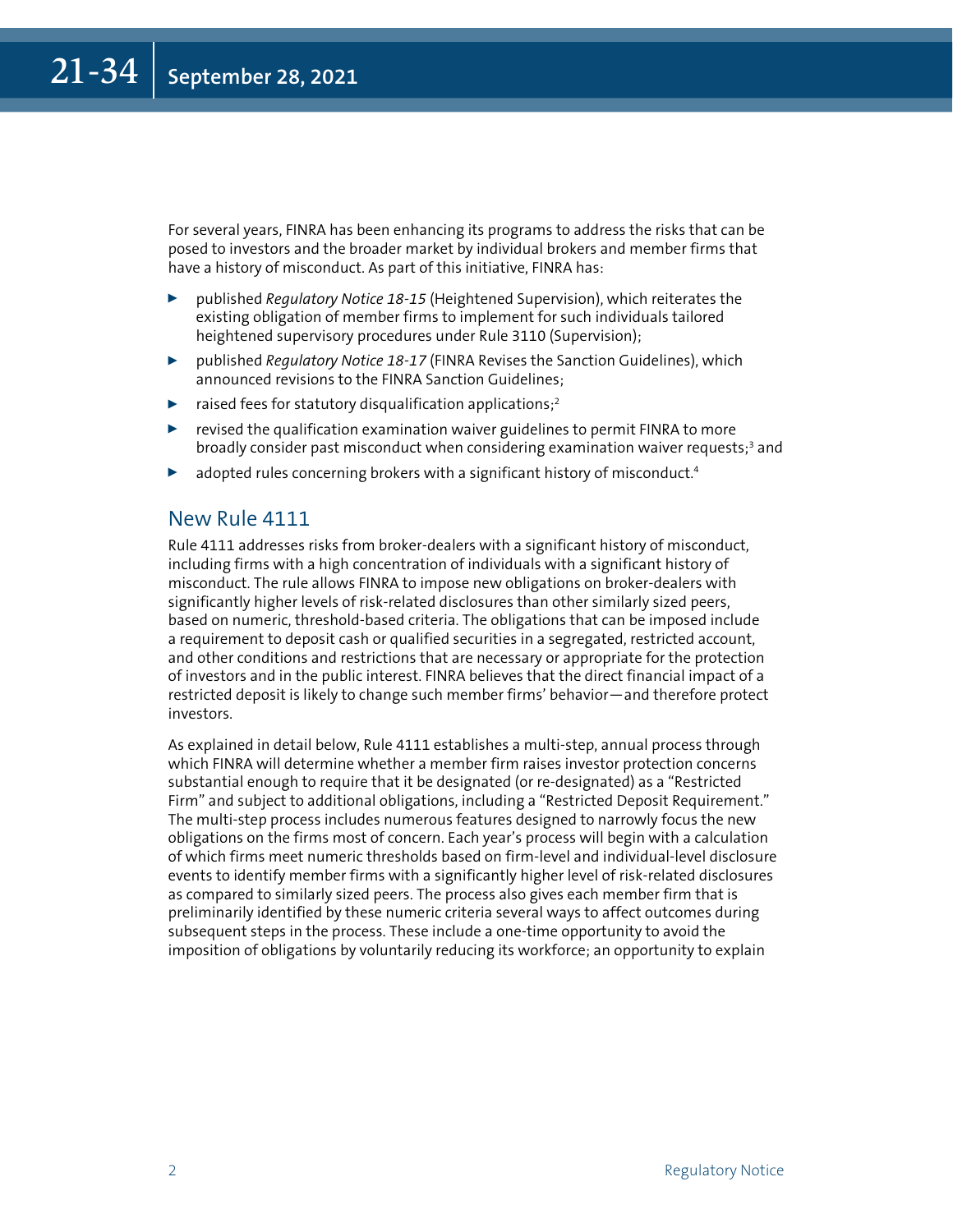to the Department of Member Supervision (Department) why the firm should not be designated as a Restricted Firm or be subject to a Restricted Deposit Requirement or to propose alternatives that would still accomplish FINRA's goal of protecting investors; and the opportunity to request a hearing before a FINRA Hearing Officer in an expedited proceeding to challenge a Department determination.

As the attached flow chart reflects (Attachment B), the Rule 4111 process is akin to a "funnel." The top of the funnel applies to the range of member firms with the most disclosures, with a narrowing in the middle of the potential member firms that may be subject to additional obligations, and the bottom of the funnel reflecting the smaller number of member firms that are determined to present high risks to the investing public.

An added benefit of Rule 4111 will be important ancillary effects in addressing unpaid arbitration awards. The rule is intended to incentivize firms to improve their practices to avoid being deemed a Restricted Firm in the first place. In addition, the new rule will consider, among other factors, "Covered Pending Arbitration Claims"<sup>5</sup> and unpaid arbitration awards<sup>6</sup> in determining the size of a Restricted Firm's Restricted Deposit Requirement.7 The new rule also includes a number of presumptions that apply in the Department's assessment of an application by a previously designated Restricted Firm to make a withdrawal from its Restricted Deposit that would further incentivize the payment of arbitration awards.8

Explanations of the specific provisions in Rule 4111 are provided below.

## **General (Rule 4111(a))**

Rule 4111(a) requires a member designated as a Restricted Firm to establish a "Restricted Deposit Account"<sup>9</sup> and deposit in that account cash or qualified securities with an aggregate value that is not less than the member firm's Restricted Deposit Requirement, except in certain identified situations. Restricted Firms also could be subject to conditions or restrictions on the member firm's operations as determined by the Department to be necessary or appropriate for the protection of investors and in the public interest, in addition or in alternative to a Restricted Deposit Requirement.

## **Annual Calculation by FINRA of the Preliminary Criteria for Identification (Rule 4111(b))**

The annual multi-step Rule 4111 process will begin with a calculation. As explained below, Rule 4111(b) requires the Department to calculate annually a member firm's "Preliminary Identification Metrics"10 to determine whether the firm meets the "Preliminary Criteria for Identification."<sup>11</sup> A key driver of that is whether a member firm's Preliminary Identification Metrics meet quantitative, risk-based "Preliminary Identification Metrics Thresholds."12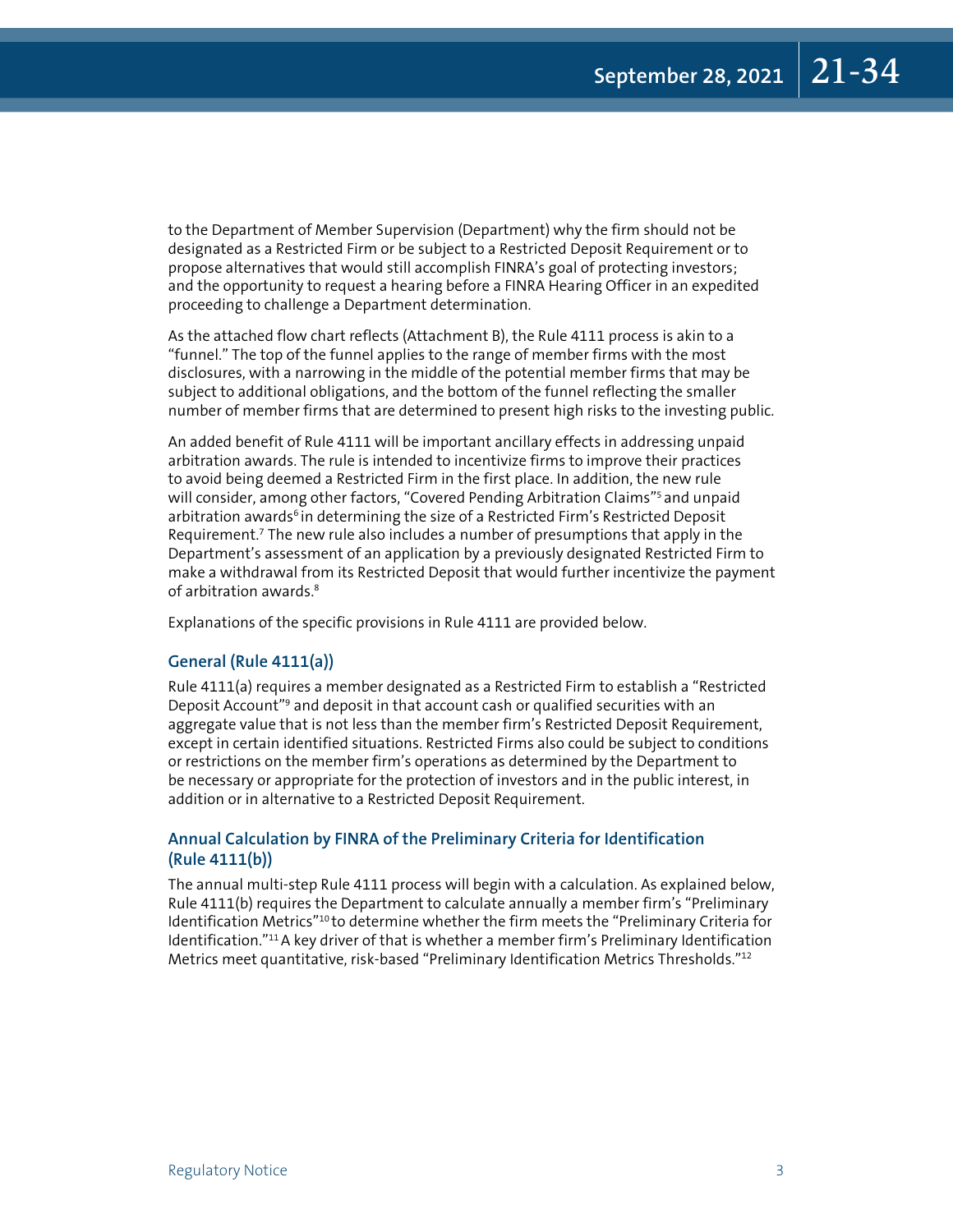Several principles guided FINRA's development of the Preliminary Criteria for Identification and the Preliminary Identification Metrics Thresholds. The criteria and thresholds are intended to be replicable and transparent to FINRA and affected member firms, employ the most complete and accurate data available to FINRA, be objective, account for different firm sizes and business profiles and target the sales-practice concerns that motivated the new rule. These criteria are intended to identify member firms that present a high risk, but avoid imposing obligations on member firms whose risk profile and activities do not warrant such obligations.

To calculate whether a member firm meets the Preliminary Criteria for Identification, the Department will first compute the Preliminary Identification Metrics for each of six categories of events or conditions, collectively defined as the "Disclosure Event and Expelled Firm Association Categories."13 These six categories are all based on events or conditions disclosed through the Uniform Registration Forms, $14$  with the exception of one event category (Member Firm Adjudicated Events), which also includes events that are derived from customer arbitrations filed with FINRA's dispute resolution forum. The six categories are:

- 1. Registered Person Adjudicated Events;<sup>15</sup>
- 2. Registered Person Pending Events;<sup>16</sup>
- 3. Registered Person Termination and Internal Review Events;<sup>17</sup>
- 4. Member Firm Adjudicated Events;<sup>18</sup>
- 5. Member Firm Pending Events;<sup>19</sup> and
- 6. Registered Persons Associated with Previously Expelled Firms (also referred to as the Expelled Firm Association category).20

To calculate each of the six categories' Preliminary Identification Metrics, FINRA first will add the number of pertinent disclosure events or, for the Expelled Firm Association category, the number of the Registered Persons Associated with Previously Expelled Firms. For the adjudicated-events categories, the counts will include disclosure events that were resolved during the prior five years from the Evaluation Date.<sup>21</sup> For the pending-events categories and pending internal reviews, the counts will include disclosure events that are pending as of the Evaluation Date.<sup>22</sup> In addition, for the three Registered Person disclosure-event based categories, the counts will include disclosure events across all "Registered Persons In-Scope," which is defined to include persons registered with the member firm for one or more days within the one year prior to the Evaluation Date.<sup>23</sup>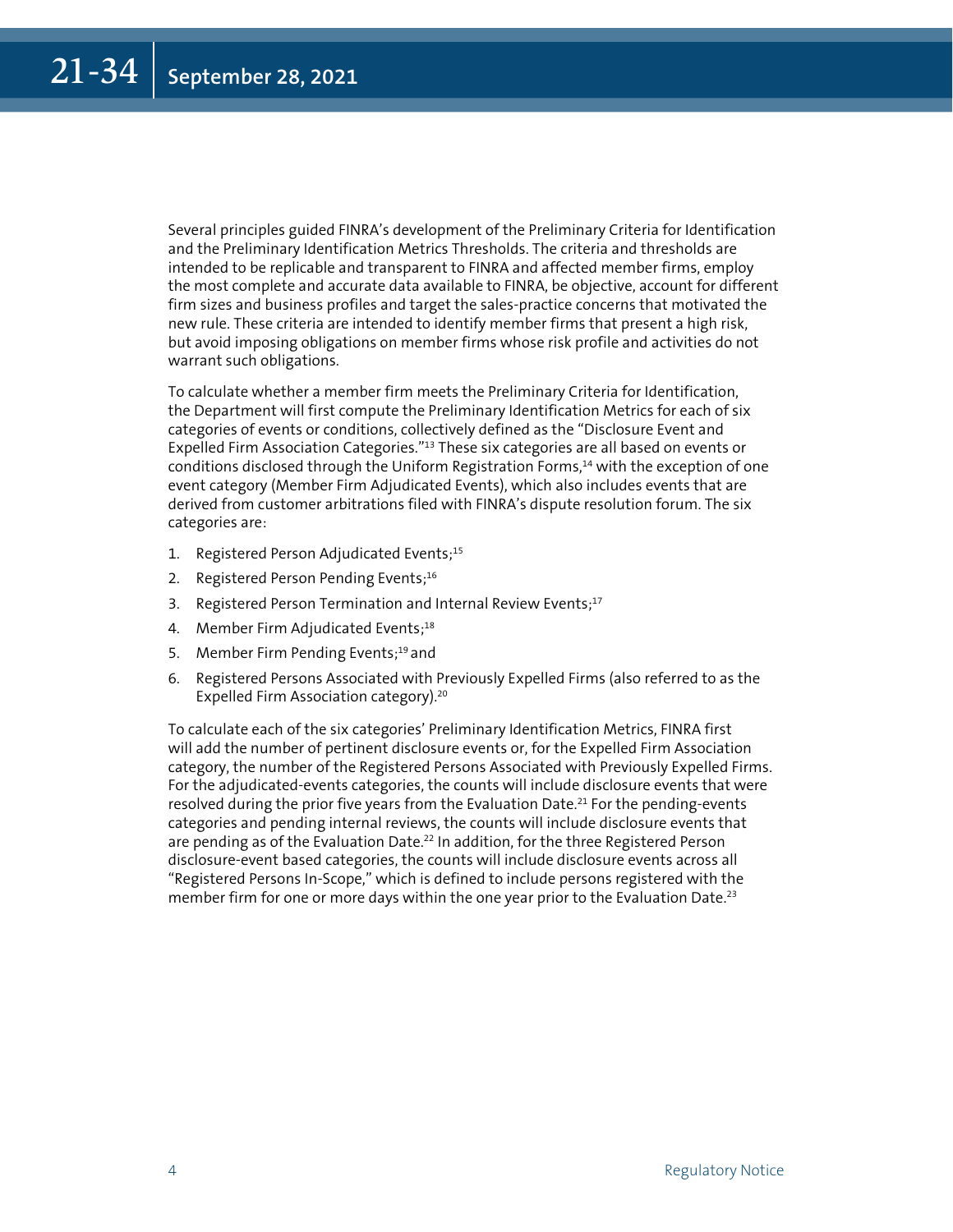Each of those six sums will then be standardized to determine the member firm's six Preliminary Identification Metrics. For the five "Registered Person and Member Firm Events" categories (Categories 1-5 above),<sup>24</sup> the Preliminary Identification Metrics are in the form of an average number of events per Registered Persons In-Scope, calculated by taking each category's sum and dividing it by the number of Registered Persons In-Scope.<sup>25</sup> The sixth Preliminary Identification Metric—the Expelled Firm Association Metric—is in the form of a percentage concentration at the member firm of Registered Persons Associated with Previously Expelled Firms. This concentration is calculated by taking the number of Registered Persons Associated with Previously Expelled Firms and dividing it by the number of Registered Persons In-Scope.26

A firm's six Preliminary Identification Metrics will then be used to determine if the member firm meets the Preliminary Criteria for Identification. This involves analyzing the extent to which the member firm's Preliminary Identification Metrics meet the specified numeric Preliminary Identification Metrics Thresholds in Rule 4111(i)(11) and meet additional conditions intended to prevent a member firm from becoming potentially subject to additional obligations solely as a result of pending matters or a single event or condition.<sup>27</sup> Each specific numeric threshold in the Preliminary Identification Metrics Thresholds grid in Rule 4111(i)(11) is a number which represents outliers with respect to similarly sized peers for the type of events or conditions in the category (i.e., the firm is at the far tail of the respective category's distribution), which is intended to preliminarily identify member firms that present significantly higher risk than a large percentage of the membership. There are numeric thresholds for seven different firm sizes (ranging from firms with 1-4 Registered Persons In-Scope to 500 or more Registered Persons In-Scope) to ensure that each member firm is compared only to its similarly sized peers.

Specifically, a member firm will meet the Preliminary Criteria for Identification if:

- $\triangleright$  two or more of the member firm's Preliminary Identification Metrics are equal to or more than the corresponding Preliminary Identification Metrics Thresholds for the member firm's size, and at least one of those Preliminary Identification Metrics is the Registered Person Adjudicated Event Metric, the Member Firm Adjudicated Event Metric, or the Expelled Firm Association Metric;<sup>28</sup> and
- <sup>0</sup> the member firm has two or more Registered Person or Member Firm Events (*i.e.,* two or more events from Categories 1-5 above) during the Evaluation Period.<sup>29</sup>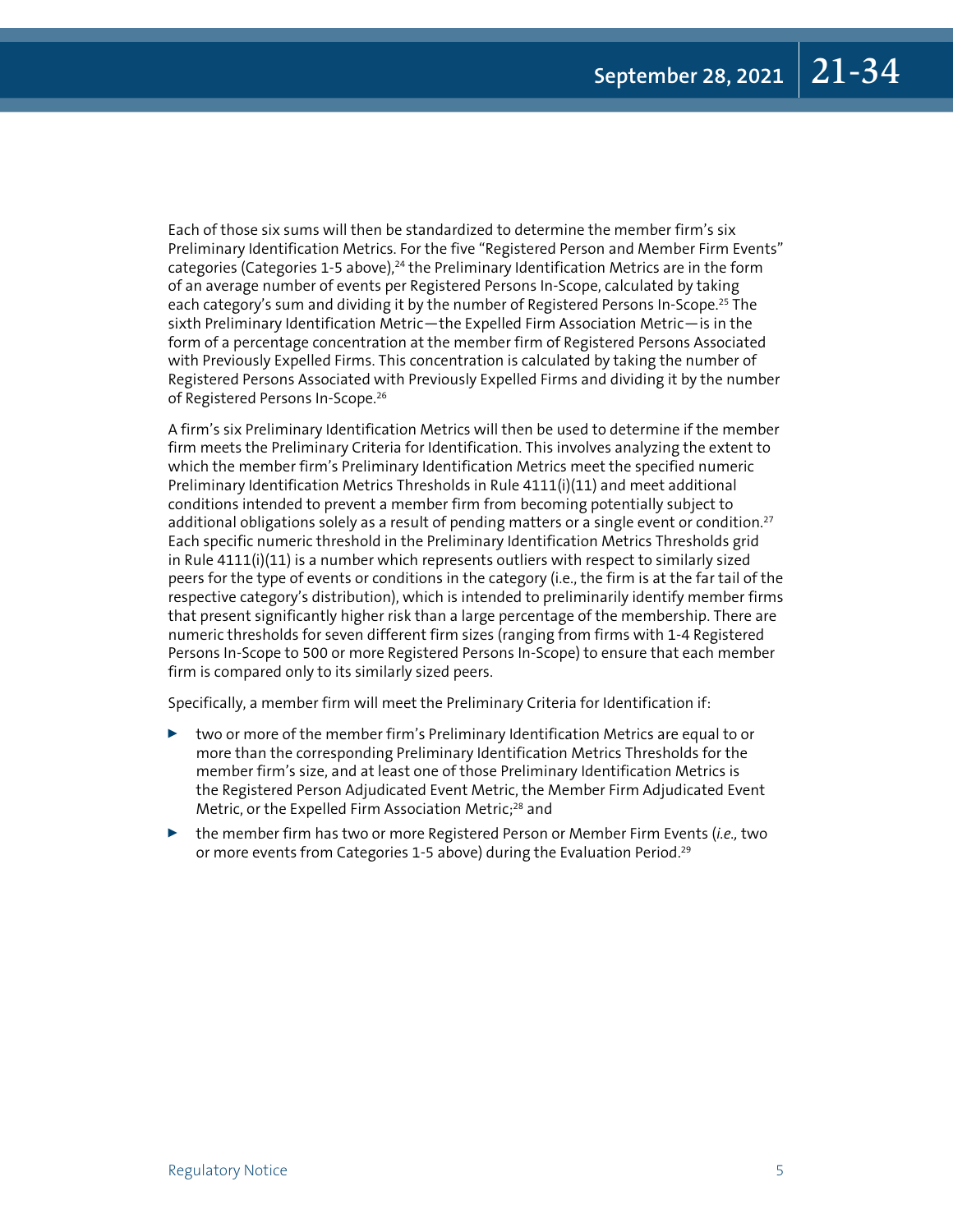The following three examples demonstrate—in practical terms—the point at which a member firm's Preliminary Identification Metrics for different categories will meet the Preliminary Identification Metrics Thresholds:

|                                                                                  | <b>Preliminary Identification</b><br><b>Metrics Thresholds</b>                                                                                                                                                                                                                                  | <b>Practical Equivalent</b>                                                                                                                                                                                                                                                                                                                                                                                                                                                                                                                                                         |
|----------------------------------------------------------------------------------|-------------------------------------------------------------------------------------------------------------------------------------------------------------------------------------------------------------------------------------------------------------------------------------------------|-------------------------------------------------------------------------------------------------------------------------------------------------------------------------------------------------------------------------------------------------------------------------------------------------------------------------------------------------------------------------------------------------------------------------------------------------------------------------------------------------------------------------------------------------------------------------------------|
| Example 1 (member<br>firm size between<br>1-4 Registered<br>Persons In-Scope)    | The Preliminary Identification<br>Metrics Threshold for<br>the Registered Person<br>Adjudicated Event Metric,<br>for a member firm that<br>has between one and four<br>Registered Persons In-Scope<br>as of the Evaluation Date,<br>is 0.50 (or 0.50 events per<br>Registered Broker In-Scope). | For a member firm with four Registered Persons<br>In-Scope as of the Evaluation Date, the member<br>will meet the Preliminary Identification Metrics<br>Threshold for the Registered Person Adjudicated<br>Event Metric if the sum of its four Registered<br>Persons In-Scope's Adjudicated Events, which<br>reached a resolution over the five years before the<br>Evaluation Date, was two or more.<br>(4 Registered Persons In-Scope) * (0.50 Preliminary<br>Identification Metrics Threshold for the Registered<br>Person Adjudicated Event Metric) = (2 Adjudicated<br>Events) |
| Example 2 (member<br>firm size between<br>20-50 Registered<br>Persons In-Scope)  | The Preliminary Identification<br>Metrics Threshold for the<br>Member Firm Adjudicated<br>Event Metric, for a member<br>firm that has between 20-50<br>Registered Persons In-Scope<br>as of the Evaluation Date,<br>is 0.20 (or 0.20 events per<br>Registered Broker In-Scope).                 | For a member firm with 50 Registered Persons<br>In-Scope as of the Evaluation Date, the member<br>firm will meet the Preliminary Identification<br>Metrics Threshold for the Member Firm<br>Adjudicated Event Metric if the sum of the member<br>firm's Adjudicated Events, which reached a<br>resolution over the five years before the Evaluation<br>Date, was ten or more.<br>(50 Registered Persons In-Scope) * (0.20 Preliminary<br>Identification Metrics Threshold for the Member<br>Firm Adjudicated Event Metric) = $(10 \text{ Adjudicated})$<br>Events)                  |
| Example 3 (member<br>firm size between<br>51-150 Registered<br>Persons In-Scope) | The Preliminary Identification<br>Metrics Threshold for the<br><b>Expelled Firm Association</b><br>Metric, for a member firm<br>that has between 51-150<br>Registered Persons<br>In-Scope as of the Evaluation<br>Date, is 0.03 (or a 3 percent<br>concentration level).                        | For a member firm with 100 Registered Persons In-<br>Scope as of the Evaluation Date, the member firm<br>will meet the Preliminary Identification Metrics<br>Threshold for the Expelled Firm Association Metric<br>if the sum of its Registered Persons Associated with<br>Previously Expelled Firms was three or more.<br>(100 Registered Persons In-Scope) * (0.03<br>Preliminary Identification Metrics Threshold for<br>the Expelled Firm Association Metric) = (Three<br>Registered Persons Associated with Previously<br>Expelled Firms)                                      |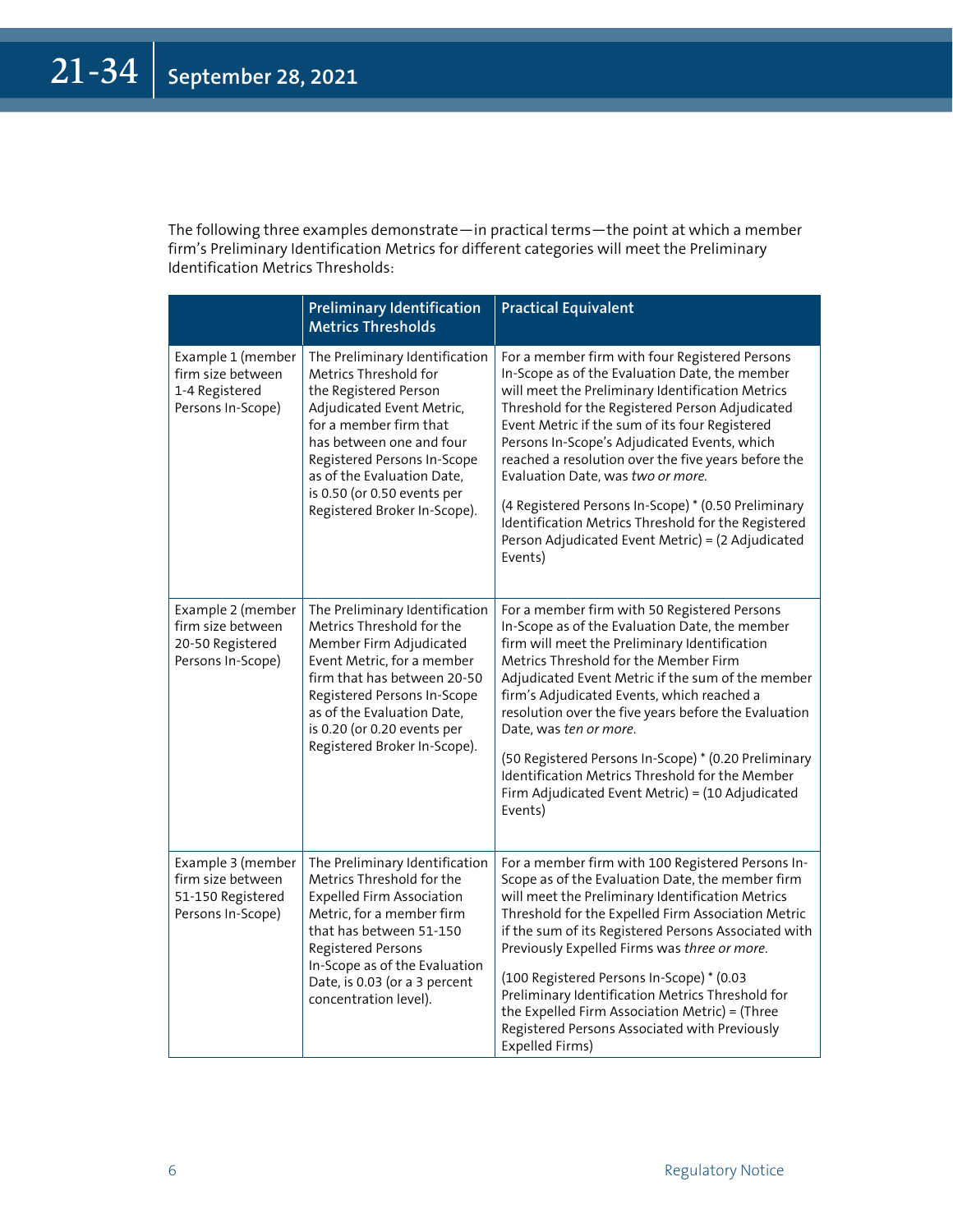The annual "Evaluation Date" will establish the date as of which all specified events that are reportable on the Uniform Registration Forms, or otherwise included in Rule 4111, would be included in the annual calculation of the Preliminary Criteria for Identification, not the date as of when the events that are reported would be counted. For example, if a relevant final regulatory action against a registered person occurs just prior to the Evaluation Date but is reported on Form U4 after the Evaluation Date, the annual Preliminary Criteria for Identification calculation would include that disclosure event. Furthermore, the Evaluation Date is not the date when FINRA would actually perform the annual calculation of the Preliminary Criteria for Identification. Rather, FINRA plans to actually perform the annual calculation at least 30 days after the Evaluation Date, to account for the time between when relevant disclosure events occurred and when firms must report those events on the Uniform Registration Forms.

In a separate *Regulatory Notice*, FINRA will announce the first Evaluation Date no less than 120 calendar days before the first Evaluation Date. FINRA expects that the first Evaluation Date will be mid-year 2022. FINRA further expects that subsequent Evaluation Dates will be on the same month and day each year, whether that date certain falls on a business day, weekend or a holiday. However, FINRA will evaluate whether future adjustments of the annual Evaluation Date are warranted and would announce any changes in such date sufficiently in advance.

Before the first Evaluation Date and FINRA's first performing of the annual calculation, FINRA will need to develop new systems and processes to implement Rule 4111. These systems and processes will include, for example, internal systems for FINRA's annual calculations of the Preliminary Criteria for Identification (and the underlying Preliminary Identification Metrics) and systems that facilitate FINRA's Rule 4111 operations. While the development of such technology will require time and resources, FINRA expects that these new systems and processes will add significant value long term by allowing the large volumes of data required to run the annual calculations to be evaluated and analyzed efficiently.

In addition, FINRA will provide several external resources to assist firms. FINRA will maintain on its website a chart that maps the Registered Person and Member Firm Events categories (Categories 1-5 above) to the relevant disclosure questions and fields on the Uniform Registration Forms. FINRA also plans to publish on its website, and keep updated, a list of firms that have been expelled.

Based on feedback from member firms, FINRA also expects to provide a non-determinative calculation (an "early indicator calculation") of the Preliminary Criteria for Identification that will give firms an indication of where they stand as of a specific date in advance of the Evaluation Date. This early indicator calculation would be for informational purposes only to provide firms a signal, and a firm's status as of the Evaluation Date could change significantly based on subsequent activities at the firm. The early indicator calculations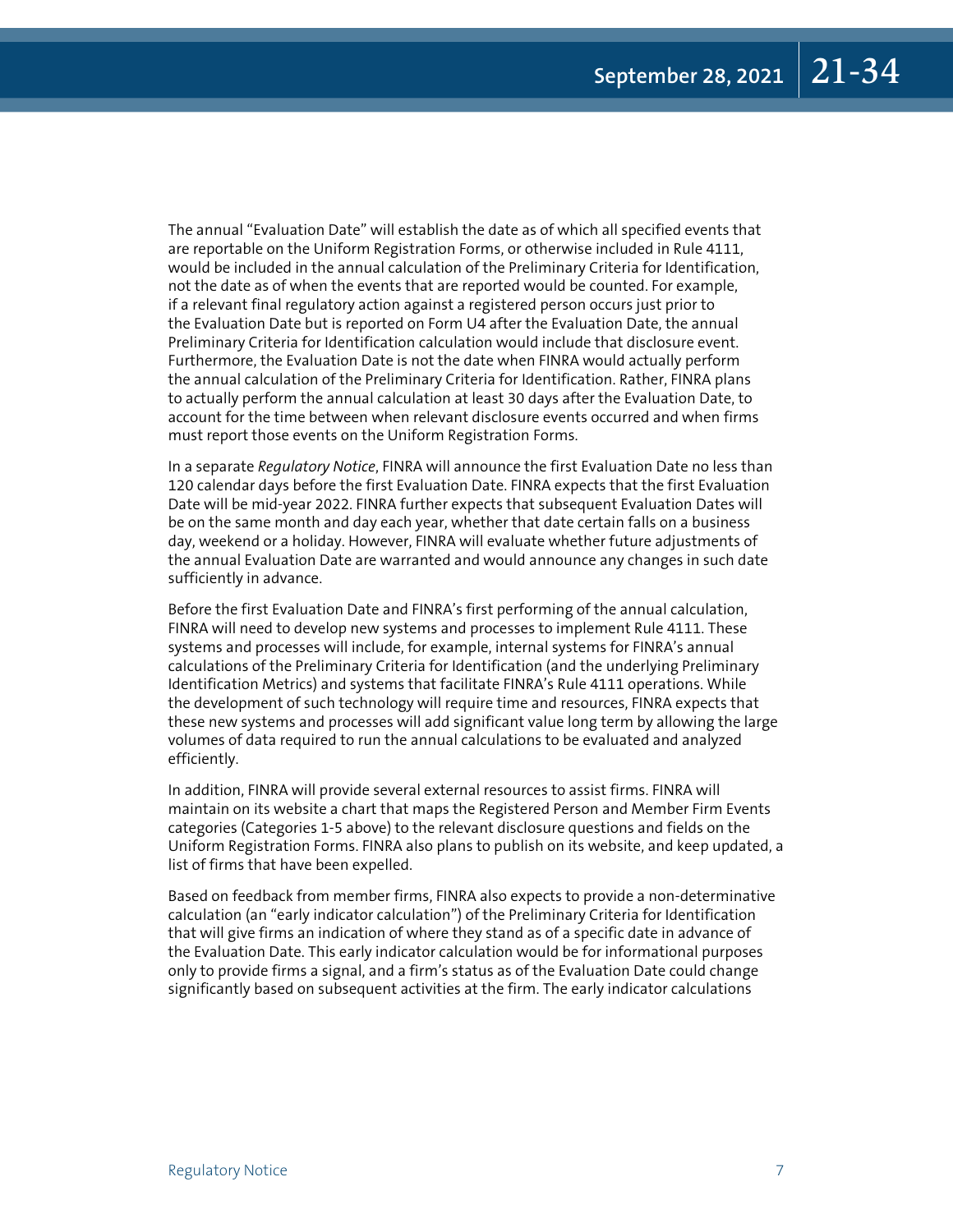will indicate only whether a firm would meet the Preliminary Criteria for Identification and what a firm's six Preliminary Identification Metrics would be were the annual Rule 4111 calculation to be run as of the specific date used in the early indicator calculation. The results of the early indicator calculations could be used by member firms to monitor their status in relation to the Preliminary Criteria for Identification, including how close a firm's Preliminary Identification Metrics are in relation to the relevant Preliminary Identification Metrics Thresholds, at that specific point in time. As the necessary technology systems are built and tested, FINRA will announce in advance the date it will make available to firms the early indicator calculation and the process and manner by which firms can gain access to their own early indicator calculation.

## **Initial Department Evaluation (Rule 4111(c)(1))**

Following the annual calculation, for each member firm that meets the Preliminary Criteria for Identification as of the Evaluation Date, the Department will conduct, pursuant to Rule  $4111(c)(1)$ , an initial internal evaluation to determine whether the member firm does not warrant further review under Rule 4111. In doing so, the Department will review whether the computation of the member firm's Preliminary Identification Metrics included disclosure events or other conditions that are not consistent with the purpose of the Preliminary Criteria for Identification and are not reflective of a firm posing a high degree of risk. For example, the Department may have information that the computation included disclosure events that were not sales-practice related, were duplicative (involving the same customer and the same matter), or mostly involved compliance concerns best addressed by a different regulatory response by FINRA (*e.g.,* enforcement actions, more frequent examination cycles, temporary cease and desist orders). The Department will evaluate the events to determine, among other things, whether they indicated risks to investors or market integrity, rather than, for instance, repeated violations of procedural rules.

The Department will also consider whether the member firm has addressed the concerns signaled by the disclosure events or conditions, or altered its business operations such that the threshold calculation no longer reflects the member firm's current risk profile. Essentially, the purpose of the Department's initial evaluation is to determine whether it is aware of information that would show that the member firm—despite having met the Preliminary Criteria for Identification—does not pose a high degree of risk.

Pursuant to Rule  $4111(c)(3)$ , if the Department determines, after this initial evaluation, that the member firm does not warrant further review, the Department will conclude that year's Rule 4111 process for the member firm and would not seek that year to impose any obligations on it. If, however, the Department determines that the member firm does warrant further review, the Rule 4111 process would continue.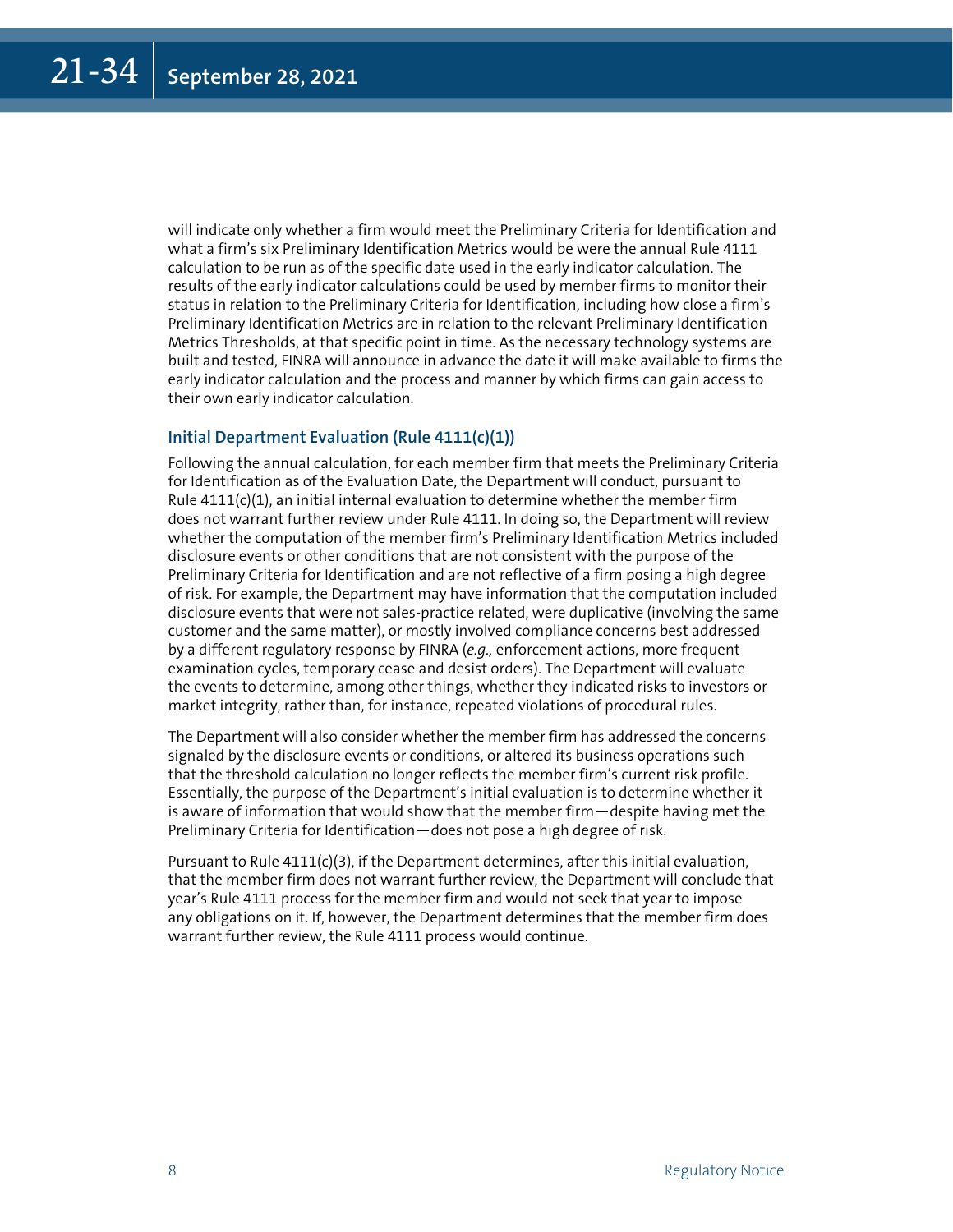## **One-Time Opportunity to Reduce Staffing Levels (Rule 4111(c)(2))**

If the Department determines, after its initial evaluation, that a member firm warrants further review under Rule 4111, such member firm—if it has met the Preliminary Criteria for Identification for the first time—will have a one-time opportunity to reduce its staffing levels to no longer meet these criteria, within 30 business days after being informed by the Department that it met the Preliminary Criteria for Identification. The member firm will be required to demonstrate the staff reduction to the Department by identifying the terminated individuals. Rule 4111(c)(2) will prohibit the member firm from rehiring any persons terminated pursuant to this option, in any capacity, for one year.

If the member reduces its staffing levels, and the Department determines that the member firm no longer meets the Preliminary Criteria for Identification, the Department will close out that year's Rule 4111 process for the member firm. If, on the other hand, the Department determines that the member firm still meets the Preliminary Criteria for Identification even after its staff reductions, the Department will proceed to determine the firm's maximum Restricted Deposit Requirement, and the member firm will proceed to a "Consultation" with the Department.

## **FINRA's Determination of a Maximum Restricted Deposit Requirement (Rule 4111(i)(15))**

The Department would tailor the member firm's maximum Restricted Deposit Requirement amount to its size, operations and financial conditions. As provided in Rule 4111(i)(15), the Department will consider the nature of the member firm's operations and activities, revenues, commissions, assets, liabilities, expenses, net capital, the number of offices and registered persons, the nature of the disclosure events counted in the numeric thresholds, insurance coverage for customer arbitration awards or settlements, concerns raised during FINRA exams and the amount of any of the firm's or its Associated Persons' "Covered Pending Arbitration Claims" or unpaid arbitration awards.<sup>30</sup> Based on a consideration of these factors, the Department will determine a maximum Restricted Deposit Requirement for the member firm that is consistent with the objectives of the rule, but that does not significantly undermine the continued financial stability and operational capability of the member firm as an ongoing enterprise over the next 12 months. FINRA's intent is that the maximum Restricted Deposit Requirement should be significant enough to change the member firm's behavior but not force the member firm out of business solely by virtue of the imposed deposit requirement. $31$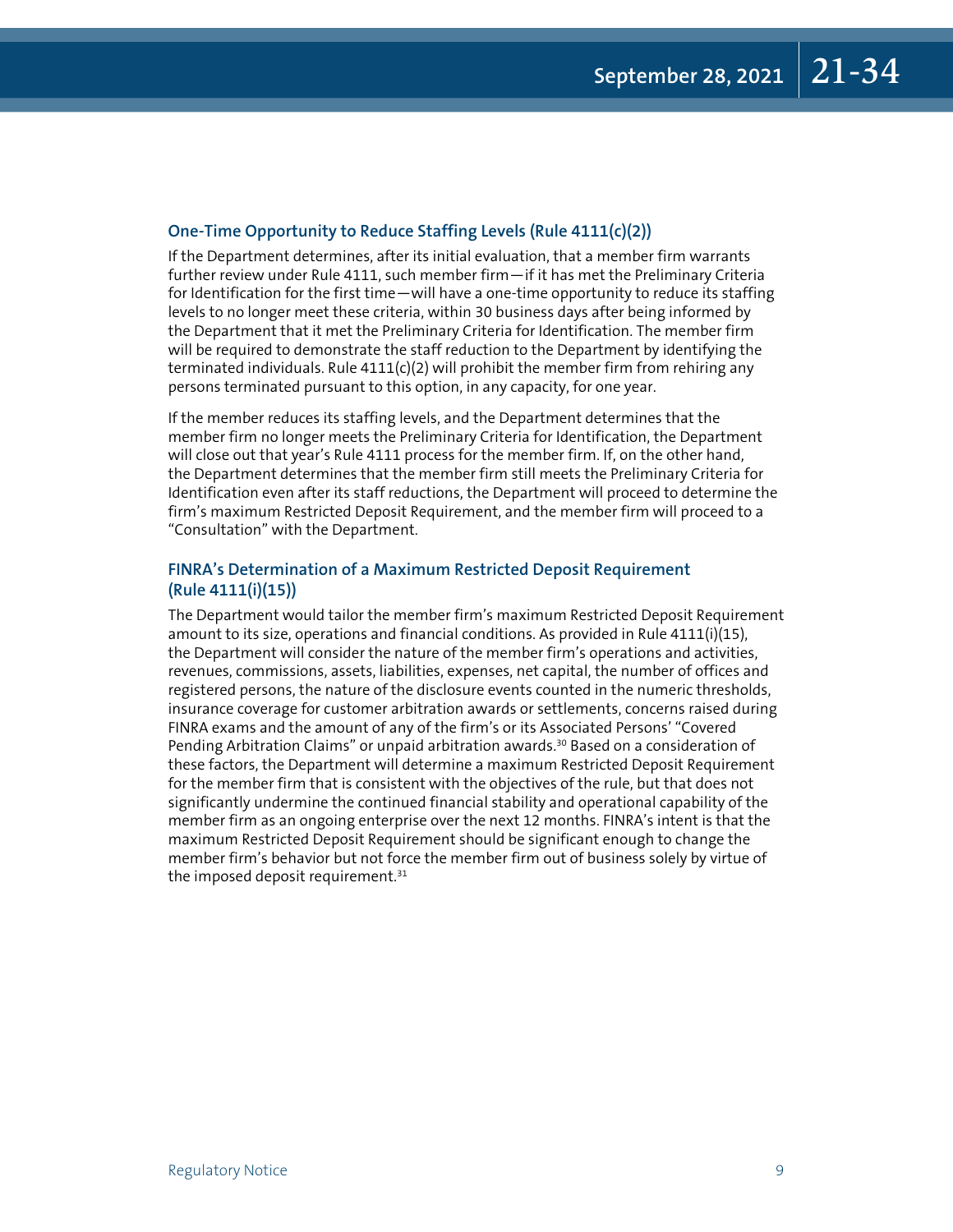## **Consultation (Rule 4111(d))**

During the Consultation, the member firm will have an opportunity to demonstrate why it does not meet the Preliminary Criteria for Identification, why it should not be designated as a Restricted Firm and why it should not be subject to the maximum Restricted Deposit Requirement. There will be two rebuttable presumptions in a Consultation: That the member firm should be designated as a Restricted Firm; and that it should be subject to the maximum Restricted Deposit Requirement. The member firm will bear the burden of overcoming those presumptions.

Rule 4111(d)(1) governs how a member firm may overcome these two presumptions. First, a member firm may overcome the presumption that it should be designated as a Restricted Firm by clearly demonstrating that the Department's calculation that the member meets the Preliminary Criteria for Identification is inaccurate because, among other things, it included events, in the six categories described above, that should not have been included because, for example, they are duplicative, involving the same customer and the same matter, or are not sales-practice related. Second, a member firm may overcome the presumption that it should be subject to the maximum Restricted Deposit Requirement by clearly demonstrating that the member firm would face significant undue financial hardship if it were subject to the maximum Restricted Deposit Requirement and that a lesser deposit requirement would satisfy the objectives of Rule 4111 and be consistent with the protection of investors and the public interest; or that other conditions and restrictions on the operations and activities of the member firm and its associated persons would address the concerns indicated by the thresholds and protect investors and the public interest.

Rule 4111(d)(2) governs how the Department will schedule and provide notice of the Consultation, and also governs requests for postponements of the Consultation.

Rule  $4111(d)(3)$  provides guidance on what the Department will consider during the Consultation when evaluating whether a member firm should be designated as a Restricted Firm and subject to a Restricted Deposit Requirement. This provision also provides member firms with guidance on how to attempt to overcome the two rebuttable presumptions. Specifically, Rule 4111(d)(3) requires that the Department consider:

- $\triangleright$  information provided by the member firm during any meetings as part of the Consultation;
- $\blacktriangleright$  relevant information or documents, if any, submitted by the member firm, in the manner and form prescribed by the Department, as shall be necessary or appropriate for the Department to review the computation of the Preliminary Criteria for Identification;
- $\triangleright$  any plan submitted by the member firm, in the manner and form prescribed by the Department, proposing in detail the specific conditions or restrictions that the member firm seeks to have the Department consider;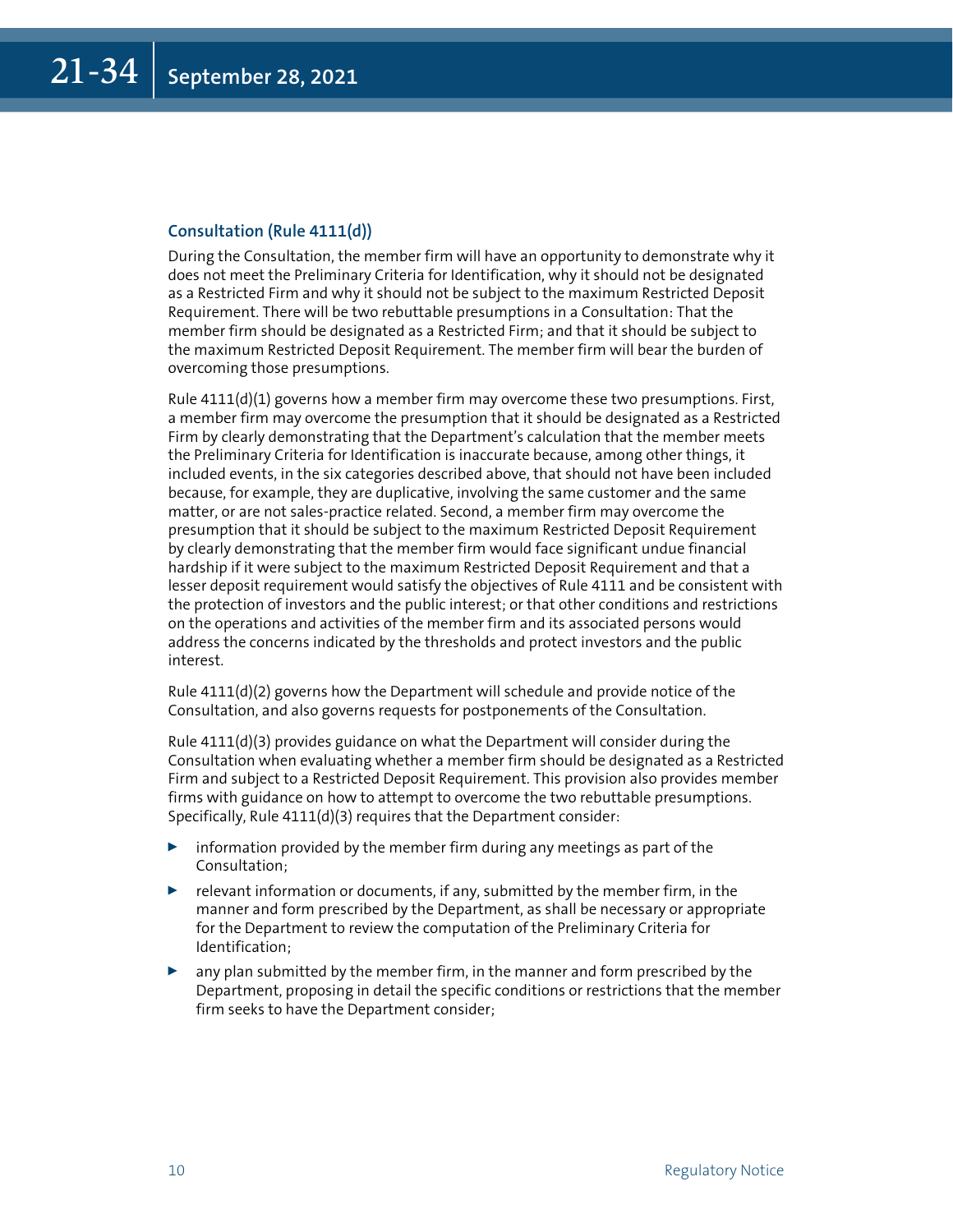- $\triangleright$  such other information or documents as the Department may reasonably request from the member firm related to the evaluation; and
- $\blacktriangleright$  any other information the Department deems necessary or appropriate to evaluate the matter.

To the extent a member firm seeks to claim undue financial hardship, it is the member firm's burden to support that with documents and information.

## **Department Decision and Notice (Rule 4111(e)); No Stays**

Rule 4111(e) requires that, after the Consultation, the Department render a Department decision. Under Rule 4111(e)(1), there are three paths that decision might take:

- If the Department determines that the member firm has rebutted the presumption that it should be designated as a Restricted Firm, the Department's decision will state that the member firm will not be designated that year as a Restricted Firm.
- $\blacktriangleright$  If the Department determines that the member firm has not rebutted the presumption that it should be designated as a Restricted Firm or the presumption that it must be subject to the maximum Restricted Deposit Requirement, the Department's decision will:
	- $\blacktriangleright$  designate the member firm as a Restricted Firm; and
	- $\triangleright$  require the member firm to promptly establish a Restricted Deposit Account and deposit in that account the maximum Restricted Deposit Requirement; and
	- $\blacktriangleright$  require the member firm to implement and maintain specified conditions or restrictions, as necessary or appropriate, on the operations and activities of the member firm and its associated persons that relate to, and are designed to address the concerns indicated by, the Preliminary Criteria for Identification and protect investors and the public interest.
- $\blacktriangleright$  If the Department determines that the member firm has not rebutted the presumption that it should be designated as a Restricted Firm but has rebutted the presumption that it shall be subject to the maximum Restricted Deposit Requirement, the Department's decision will:
	- $\blacktriangleright$  designate the member firm as a Restricted Firm;
	- $\triangleright$  impose no Restricted Deposit Requirement on the member firm, or will require the member firm to promptly establish a Restricted Deposit Account, deposit in that account a Restricted Deposit Requirement in such dollar amount less than the maximum Restricted Deposit Requirement as the Department deems necessary or appropriate; and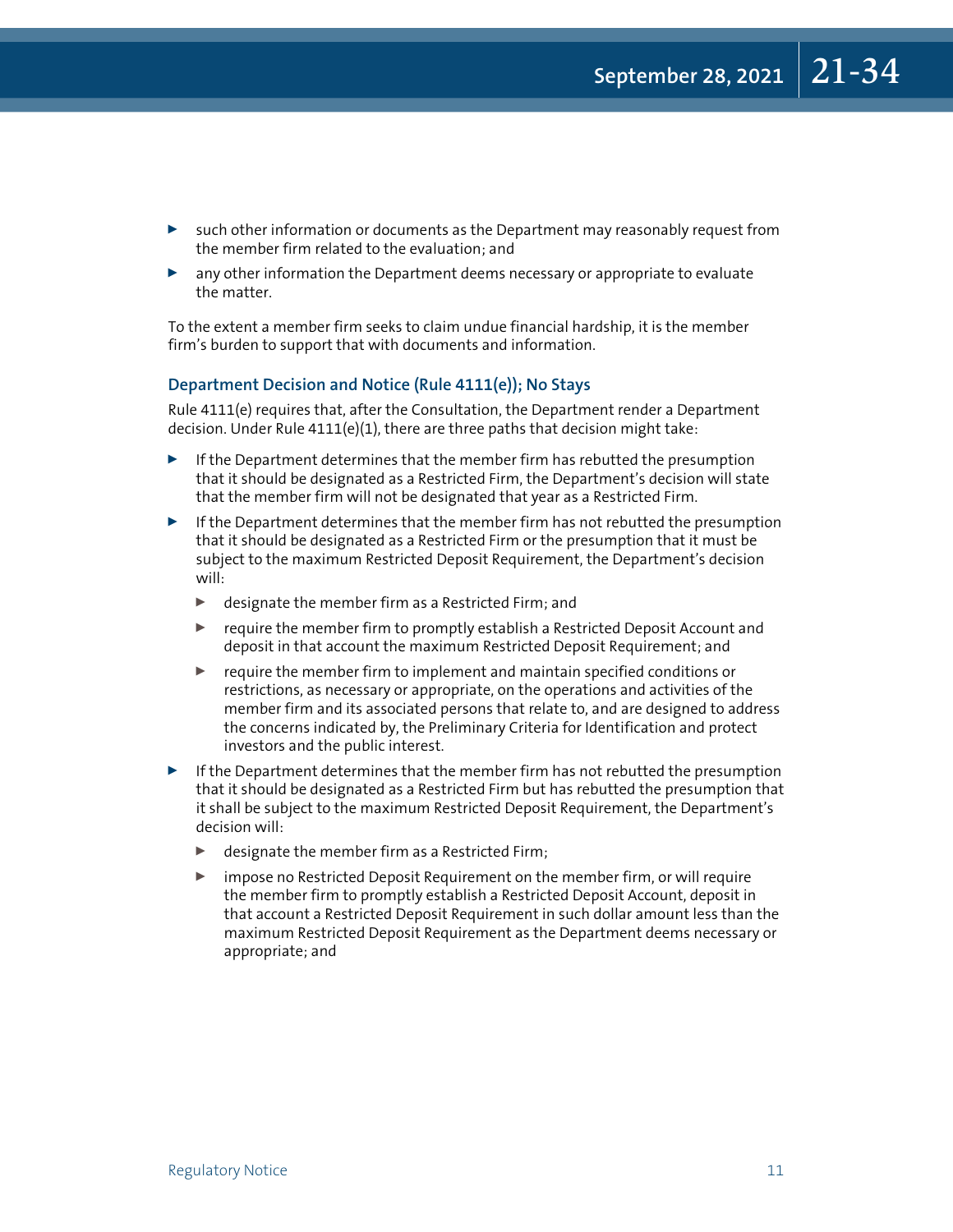require the member firm to implement and maintain specified conditions or restrictions, as necessary or appropriate, on the operations and activities of the member firm and its associated persons that relate to, and are designed to address the concerns indicated by, the Preliminary Criteria for Identification and protect investors and the public interest.<sup>32</sup>

Rule 4111(e)(2) provides that the Department will issue a written notice of its decision to the member firm, pursuant to new Rule 9561 and no later than 30 days from the latest letter provided to the member firm under Rule  $4111(d)(2)$ , that states the obligations to be imposed on the member firm, if any, and the ability of the member firm to request a hearing with the Office of Hearing Officers in an expedited proceeding.<sup>33</sup>

Rule 4111(e)(2) provides that a request for a hearing will not stay the effectiveness of the Department's decision. However, upon requesting a hearing of a Department decision that imposes a Restricted Deposit Requirement, the member firm will only be required to deposit in a Restricted Deposit Account the lesser of 25 percent of its Restricted Deposit Requirement or 25 percent of its average excess net capital during the prior calendar year, until the Office of Hearing Officers or the National Adjudicatory Council (NAC) issues its final written decision in the expedited proceeding. This has one exception: A member firm that is re-designated as a Restricted Firm and is already subject to a previously imposed Restricted Deposit Requirement will be required to keep in the Restricted Deposit Account the assets then on deposit therein until the Office of Hearing Officers or the NAC issues a written decision in the expedited proceeding.

## **Continuation or Termination of Restricted Firm Obligations (Rule 4111(f))**

Rule 4111(f) contains provisions that set forth how any obligations that were imposed during the Rule 4111 process in one year are continued or terminated in that same year and in subsequent years.

Rule 4111(f)(1), titled "Currently Designated Restricted Firms," establishes constraints on a member firm's ability to seek to modify or terminate, directly or indirectly, any obligations imposed pursuant to Rule 4111. Because Rule 4111 will entail annual reviews by the Department to determine whether a member firm is a Restricted Firm that should be subject to obligations, a Restricted Firm will be able to seek each year to terminate or modify any obligations that continue to be imposed. For this reason, Rule 4111 does not authorize a Restricted Firm to seek, outside of the Consultation process and any ensuing expedited proceedings after a Department decision, a separate interim termination or modification of any obligations imposed. Rather, Rule  $4111(f)(1)$  provides that a currently designated Restricted Firm will not be permitted to withdraw all or any portion of its Restricted Deposit Requirement, or seek to terminate or modify any deposit requirement, conditions or restrictions that have been imposed on it, without the prior written consent of the Department. Rule  $4111(f)(1)$  also provides that there shall be a presumption that the Department shall deny an application by a currently designated Restricted Firm to withdraw all or any portion of its Restricted Deposit Requirement.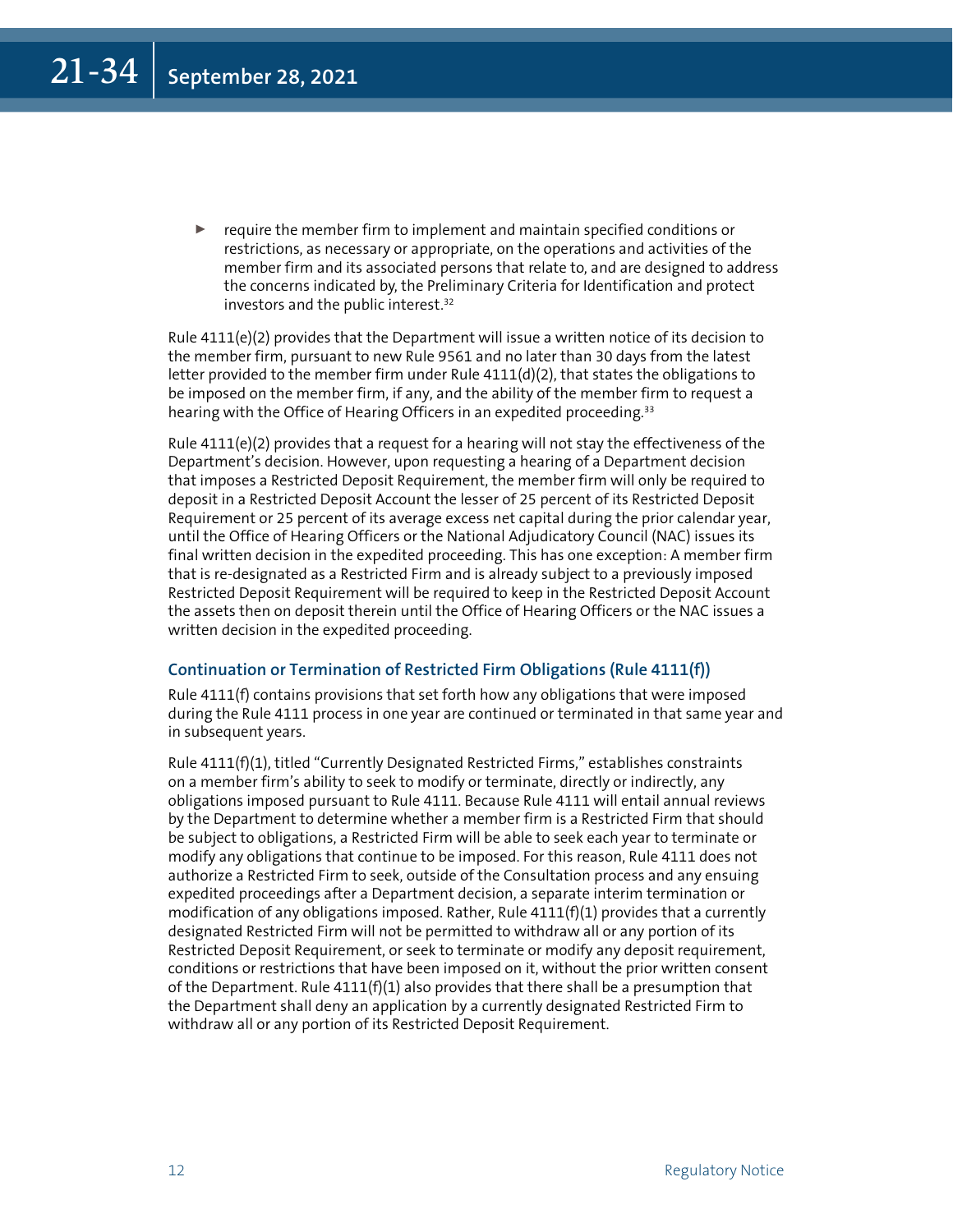Rule 4111(f)(2), titled "Re-Designation as a Restricted Firm," addresses the scenario when the Department determines in one year that a member firm is a Restricted Firm, and in the following year determines that the member firm still meets the Preliminary Criteria for Identification. In that instance, the Department will provide a written letter to the member firm stating that it shall be re-designated as a Restricted Firm, and that the obligations previously imposed on the member firm shall remain effective and unchanged, unless either the member firm or the Department requests a Consultation in writing within seven days of the Department's letter. If a Consultation is requested, the obligations previously imposed will continue unchanged unless and until the Department modifies or terminates them after the Consultation. In addition, in the Consultation process, a presumption will apply that any previously imposed Restricted Deposit Requirement, conditions or restrictions will remain effective and unchanged absent a showing by the party seeking changes that they are no longer necessary or appropriate for the protection of investors or in the public interest. If a Consultation is not requested, the firm shall be subject to Rule 4111(f)(1) (the provision that governs "currently designated Restricted Firms").

Rule 4111(f)(2) further provides that when FINRA re-designates a member as a Restricted Firm and the member is subject to a Restricted Deposit Requirement, the member shall promptly after such re-designation (or, in the case where a hearing is requested pursuant to Rule 9561, promptly after the Office of Hearing Officers or the NAC issues a written decision under Rule 9559) deposit additional cash or qualified securities in the member's Restricted Deposit Account to the extent necessary to cause the aggregate value of the cash and qualified securities in the member's Restricted Deposit Account to be not less than its re-designated Restricted Deposit Requirement.

Rule 4111(f)(3), titled "Previously Designated Restricted Firms," addresses the scenario where the Department determines in one year that a member firm is a Restricted Firm, but in the following year(s) determines that the member firm or former member firm<sup>34</sup> either does not meet the Preliminary Criteria for Identification or should not be designated as a Restricted Firm. In that case, the member firm or former member firm will no longer be subject to any obligations previously imposed under Rule 4111.

There is one exception: A former Restricted Firm will not be permitted to withdraw any portion of its Restricted Deposit Requirement without submitting an application and obtaining the Department's prior written consent for the withdrawal. Such an application will be required to include, among other things set forth in Rule  $4111(f)(3)(A)$ , evidence as to whether the firm, its Associated Persons, or the former member firm have Covered Pending Arbitration Claims or any unpaid arbitration awards outstanding. The Department will determine whether to authorize a withdrawal, in part or in whole, and several presumptions will apply. Rule  $4111(f)(3)(B)(i)$  establishes a presumption that the Department shall approve an application for withdrawal if the member firm, its Associated Persons, or the former member firm have no Covered Pending Arbitration Claims or unpaid arbitration awards. Rule  $4111(f)(3)(B)(ii)$  establishes presumptions that the Department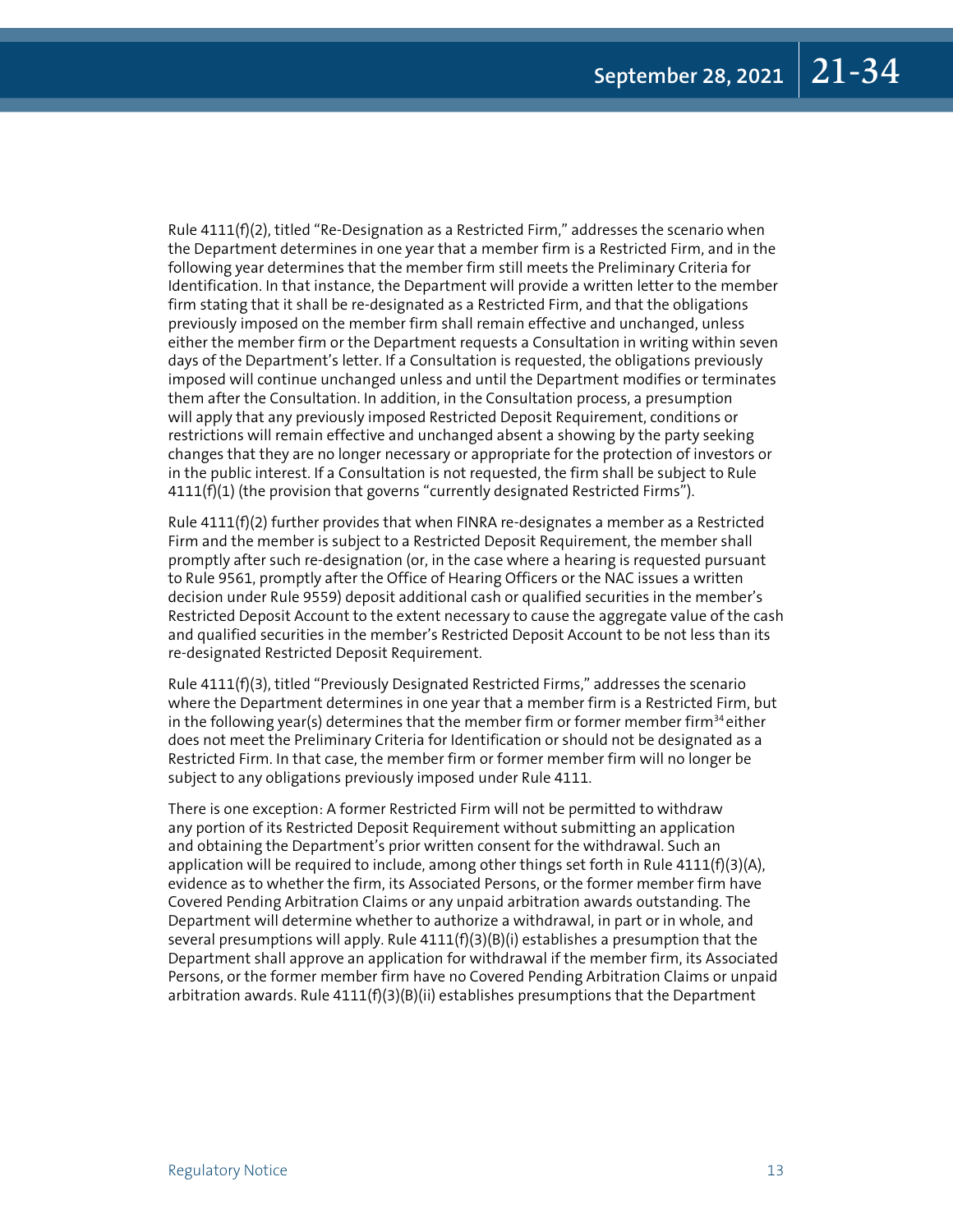shall: (a) Deny an application for withdrawal if the member firm, the member firm's Associated Persons who are owners or control persons, or the former member have any Covered Pending Arbitration Claims or unpaid arbitration awards, or if the member's Associated Persons have any Covered Pending Arbitration Claims or unpaid arbitration awards relating to arbitrations that involved conduct or alleged conduct that occurred while associated with the member; but (b) approve an application by a former member for withdrawal if the former member commits in the manner specified by the Department to use the amount it seeks to withdraw from its Restricted Deposit to pay the former member's specified unpaid arbitration awards. The Department will be required to issue, pursuant to Rule 9561, a notice of its decision on an application to withdraw from the Restricted Deposit Account within 30 days from the date the application is received by the Department.<sup>35</sup>

## **Restricted Deposit Account (Rule 4111(i)(14))**

If a Department decision requires a member firm to establish a Restricted Deposit Account, Rule 4111(i)(14) will govern this account. The underlying policy for the account requirements is that, to make a deposit requirement effective in creating appropriate incentives to member firms that pose higher risks to change their behavior, the member firm must be restricted from withdrawing any of the required deposit amount, even if it terminates its FINRA membership.

Rule 4111(i)(14) requires that the Restricted Deposit Account be established in the name of the member firm, at a bank or the member firm's clearing firm. The account must be subject to an agreement in which the bank or the clearing firm agrees:

- not to permit withdrawals from the account absent FINRA's prior written consent;
- $\triangleright$  to keep the account separate from any other accounts maintained by the member firm with the bank or clearing firm;
- $\triangleright$  that the cash or qualified securities on deposit will not be used directly or indirectly as security for a loan to the member firm by the bank or the clearing firm, and will not be subject to any set-off, right, charge, security interest, lien, or claim of any kind in favor of the bank, clearing firm or any person claiming through the bank or clearing firm;
- $\blacktriangleright$  that if the member firm becomes a former member, the assets deposited in the Restricted Deposit Account to satisfy the Restricted Deposit Requirement shall be kept in the Restricted Deposit Account, and withdrawals will not be permitted without FINRA's prior written consent;
- $\blacktriangleright$  that FINRA is a third-party beneficiary to the agreement; and
- that the agreement may not be amended without FINRA's prior written consent.

In addition, the Restricted Deposit Account may not be subject to any right, charge, security interest, lien, or claim of any kind granted by the member.<sup>36</sup>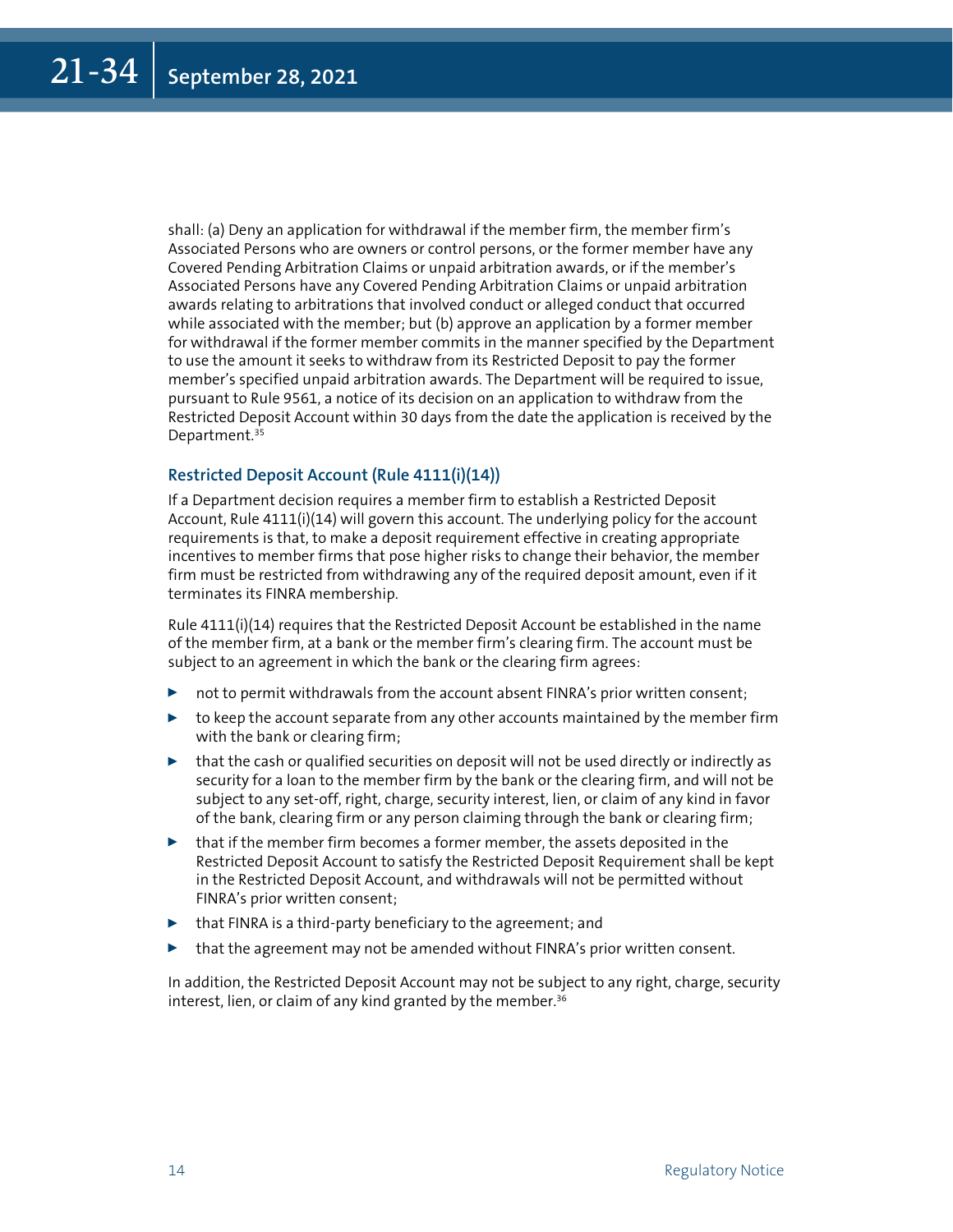## **Books and Records (Rule 4111(g))**

Rule 4111(g) establishes requirements to maintain books and records that evidence the member firm's compliance with Rule 4111 and any Restricted Deposit Requirement or other conditions or restrictions imposed under that rule. In addition, the books and records provision specifically requires a member firm subject to a Restricted Deposit Requirement to provide to the Department, upon its request, records that demonstrate the member firm's compliance with that requirement.

## **Notice of Failure to Comply (Rule 4111(h))**

Under Rule 4111(h), FINRA will be authorized to issue a notice pursuant to Rule 9561(b) directing a member firm that is not in compliance with its Restricted Deposit Requirement, or with any conditions or restrictions imposed under Rule 4111, to suspend all or a portion of its business.

## **Net Capital Treatment of the Deposits in the Restricted Deposit Account (Rule 4111.01)**

Supplementary Material .01 provides that, because of the restrictions on withdrawals from a Restricted Deposit Account, deposits in such an account cannot be readily converted to cash and therefore shall be deducted in determining the member's net capital under Exchange Act Rule 15c3-137and FINRA Rule 4110.

## **Compliance With Continuing Membership Application Rule (Rule 4111.02— Compliance with Rule 1017)**

Supplementary Material .02 provides that nothing in Rule 4111 shall be construed as altering a member firm's obligations under Rule 1017 (Application for Approval of Change in Ownership, Control, or Business Operations). A member firm subject to Rule 4111 will need to continue complying with the requirements of Rule 1017 and submit continuing membership applications as necessary.

## **Examples of Conditions and Restrictions (Rule 4111.03)**

Supplementary Material .03 provides a non-exhaustive list of examples of conditions and restrictions that the Department could impose on Restricted Firms. This non-exhaustive list is intended to provide clarity about the Department's authority to impose conditions and restrictions without restricting the Department's flexibility to react and respond to different sources of risk.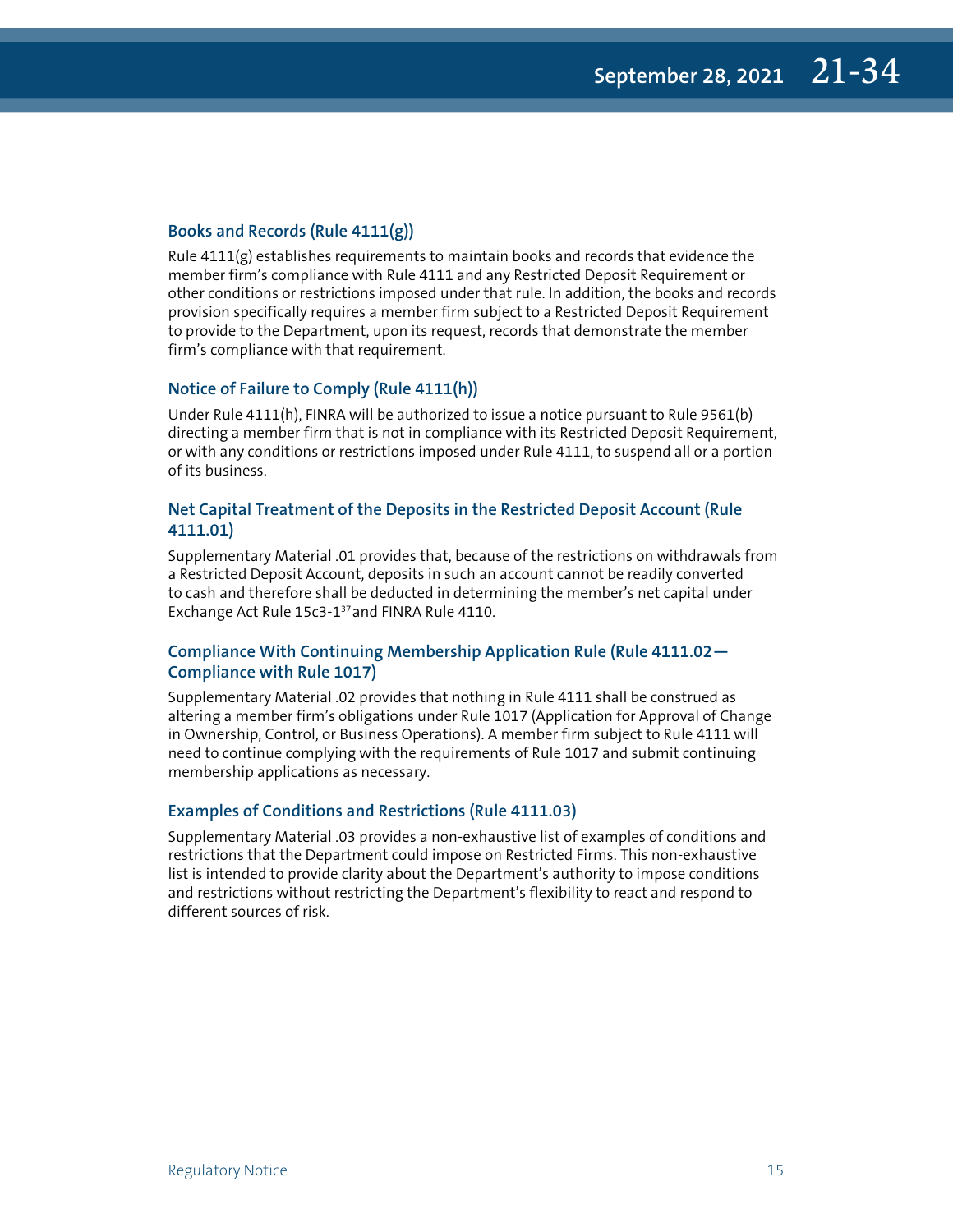# New Rule 9561 and Amendments to Rule 9559

Rule 9561 establishes a new expedited proceeding that will: (1) allow member firms to request a prompt review of the Department's determinations under Rule 4111 and challenge any of the "Rule 4111 Requirements"<sup>38</sup> imposed, including any Restricted Deposit Requirements; and (2) address a member firm's failure to comply with any requirements imposed under Rule 4111.

## **Notices Under Rule 4111 (Rule 9561(a))**

Rule 9561(a) establishes an expedited proceeding for the Department's determinations under Rule 4111 to designate a member firm as a Restricted Firm and impose obligations on the member; and to deny a member's request to access all or part of its Restricted Deposit Requirement. Rule 9561(a) requires the Department to serve a notice that provides its determination and the specific grounds and factual basis for the Department's action; states when the action will take effect; informs the member firm that it may file, pursuant to Rule 9559, a request for a hearing in an expedited proceeding within seven days after service of the notice; and explains the Hearing Officer's authority.<sup>39</sup> The rule also provides that, if a member firm does not request a hearing, the notice of the Department's determination will constitute final FINRA action.<sup>40</sup>

In general, a request for a hearing will not stay any of the Rule 4111 Requirements imposed in the Department's decision, which would be immediately effective.<sup>41</sup> There would be one exception: When a member firm requests review of a Department determination under Rule 4111 that imposes a Restricted Deposit Requirement on the member for the first time, the member firm will be required to deposit, while the expedited proceeding is pending, the lesser of 25 percent of its Restricted Deposit Requirement or 25 percent of its average excess net capital over the prior year.<sup>42</sup> As explained above, however, this exception would not be available for a member firm that has been re-designated as a Restricted Firm, and is already subject to a previously imposed Restricted Deposit Requirement; in that instance, the firm would need to keep the assets on deposit in the Restricted Deposit Account until the Office of Hearing Officers or NAC issues a written decision.<sup>43</sup>

## **Notice for Failure to Comply with the Rule 4111 Requirements (Rule 9561(b))**

Rule 9561(b) authorizes the Department, after receiving authorization from FINRA's chief executive officer (CEO), or such other executive officer as the CEO may designate, to serve a notice stating that the member firm's failure to comply with the Rule 4111 Requirements, within seven days of service of the notice, will result in a suspension or cancellation of membership.<sup>44</sup> The rule requires that the notice identify the requirements with which the member firm is alleged to have not complied; include a statement of facts specifying the alleged failure; state when the action will take effect; explain what the member firm must do to avoid the suspension or cancellation; inform the member firm that it may file,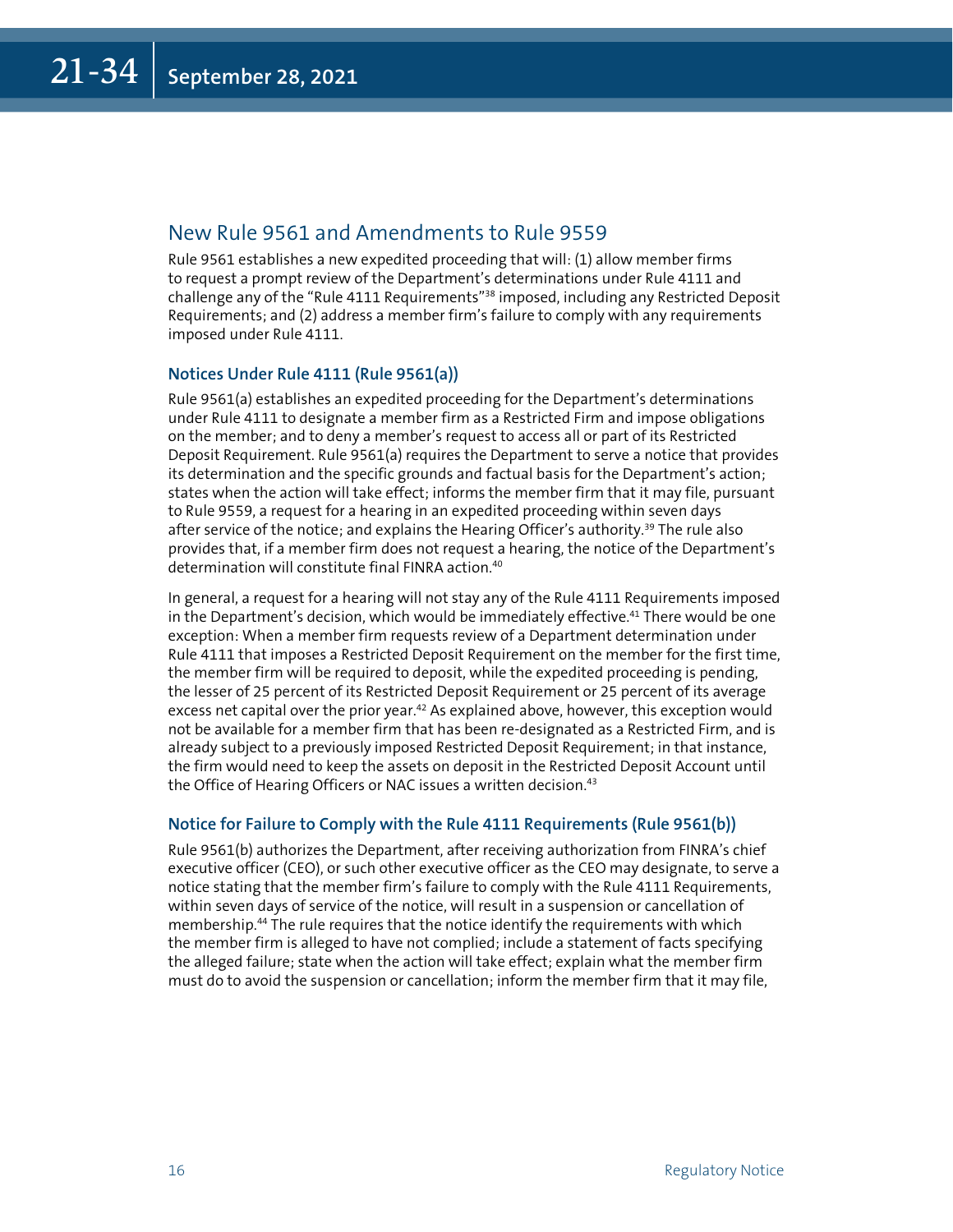pursuant to Rule 9559, a request for a hearing in an expedited proceeding within seven days after service of the notice; and explain the Hearing Officer's authority.<sup>45</sup> The rule provides that the suspension or cancellation referenced in a notice shall become effective seven days after service of the notice unless stayed by a request for a hearing.<sup>46</sup> The rule also provides that a member firm may file a request seeking termination of a suspension imposed pursuant to the rule, on the ground of full compliance with the notice or decision, and authorizes the head of the Department to grant relief for good cause shown.<sup>47</sup>

## **Hearings (Amendments to Rule 9559)**

If a member firm requests a hearing under Rule 9561, the hearing will be subject to Rule 9559. Several amendments to Rule 9559 have been approved that are specific to hearings requested pursuant to Rule 9561. These include, among others, amendments to Rule 9559(d) and (n) to establish the authority of the Hearing Officer; amendments to Rule 9559(f) to set out timing requirements for hearings conducted under Rule 9561(a) and (b); and amendments to Rule 9559(p)(6) to account for the obligations that may be imposed under Rule 4111 within the content requirements of any decision issued by a Hearing Officer under the Rule 9550 Series.<sup>48</sup>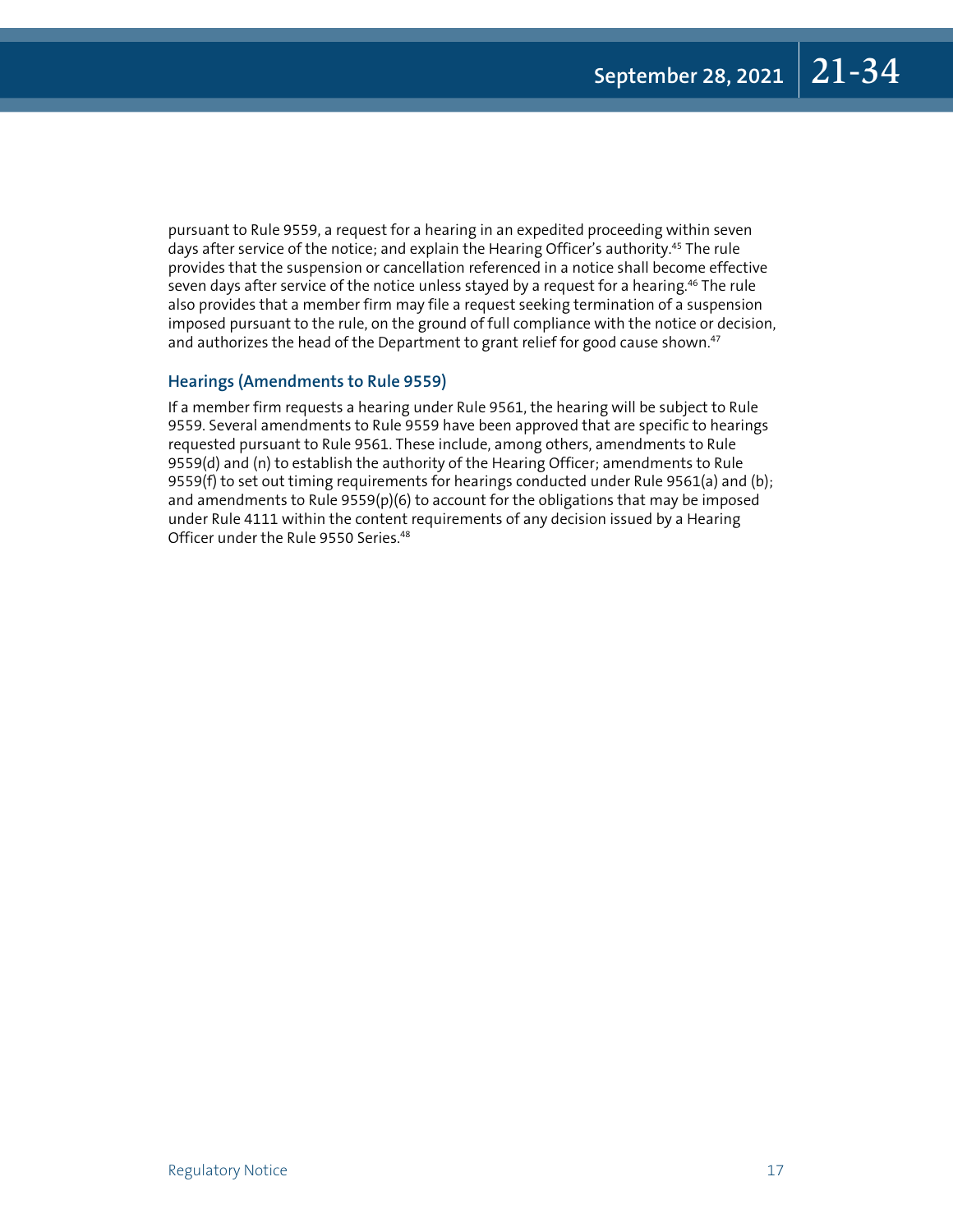# **Endnotes**

- 1. *See* Securities Exchange Act Release No. 92525 (July 30, 2021), 86 FR 42925 (August 5, 2021) (Order Approving File No. SR-FINRA-2020-041, as Modified by Amendment Nos. 1 and 2) (Approval Order).
- 2. *See* Securities Exchange Act Release No. 83181 (May 7, 2018), 83 FR 22107 (May 11, 2018) (Notice of Filing and Immediate Effectiveness of File No. SR-FINRA-2018-018).
- 3. *See Regulatory Notice 18-16* (April 2018).
- 4. *See Regulatory Notice 21-09* (March 2021).
- 5. The term "Covered Pending Arbitration Claim" is defined in Rule 4111(i)(2) to mean, for purposes of Rule 4111, an investment-related, consumer initiated claim filed against the member or its associated persons in any arbitration forum that is unresolved; and whose claim amount (individually or, if there is more than one claim, in the aggregate) exceeds the member's excess net capital. The claim amount includes claimed compensatory loss amounts only, not requests for pain and suffering, punitive damages or attorney's fees, and shall be the maximum amount for which the member or associated person, as applicable, is potentially liable regardless of whether the claim was brought against additional persons or the associated person reasonably expects to be indemnified, share liability or otherwise lawfully avoid being held responsible for all or part of such maximum amount. This term conforms, in relevant part, to the definition of Covered Pending Arbitration Claim in Rule 1011(c).
- 6. For purposes of this *Regulatory Notice*, "unpaid arbitration awards" also includes unpaid settlements related to arbitrations.
- 7. "Restricted Deposit Requirement" is defined in Rule 4111(i)(15) and is further described below.
- 8. FINRA also has recently amended its Membership Application Program rules to create further incentives for the timely payment of arbitration awards by preventing an individual from switching firms, or a firm from using asset transfers or similar transactions, to avoid payment of arbitration awards. *See Regulatory Notice 20-15* (May 2020).
- 9. "Restricted Deposit Account" is defined in Rule 4111(i)(14) and is further described below.
- 10. *See* Rule 4111(i)(10) (definition of "Preliminary Identification Metrics").
- 11. See Rule 4111(i)(9) (definition of "Preliminary Criteria for Identification").
- 12. See Rule 4111(i)(11) (definition of "Preliminary Identification Metrics Thresholds").
- 13. See Rule 4111(i)(4) (defining "Disclosure Event and Expelled Firm Association Categories").
- 14. *See* Rule 4111(i)(17) (defining "Uniform Registration Forms").
- 15. "Registered Person Adjudicated Events," defined in Rule 4111(i)(4)(A), means any one of the following events that are reportable on the registered person's Uniform Registration Forms: (i) A final investment-related, consumer-initiated customer arbitration award or civil judgment against the registered person in which the registered person was a named party, or was a "subject of" the customer arbitration award or civil judgment; (ii) a final investment-related, consumer-initiated customer arbitration settlement, civil litigation settlement or a settlement prior to a customer arbitration or civil litigation for a dollar amount at or above \$15,000 in which the registered person was a named party or was a "subject of" the customer arbitration settlement, civil

©2021. FINRA. All rights reserved. Regulatory Notices attempt to present information to readers in a format that is easily understandable. However, please be aware that, in case of any misunderstanding, the rule language prevails.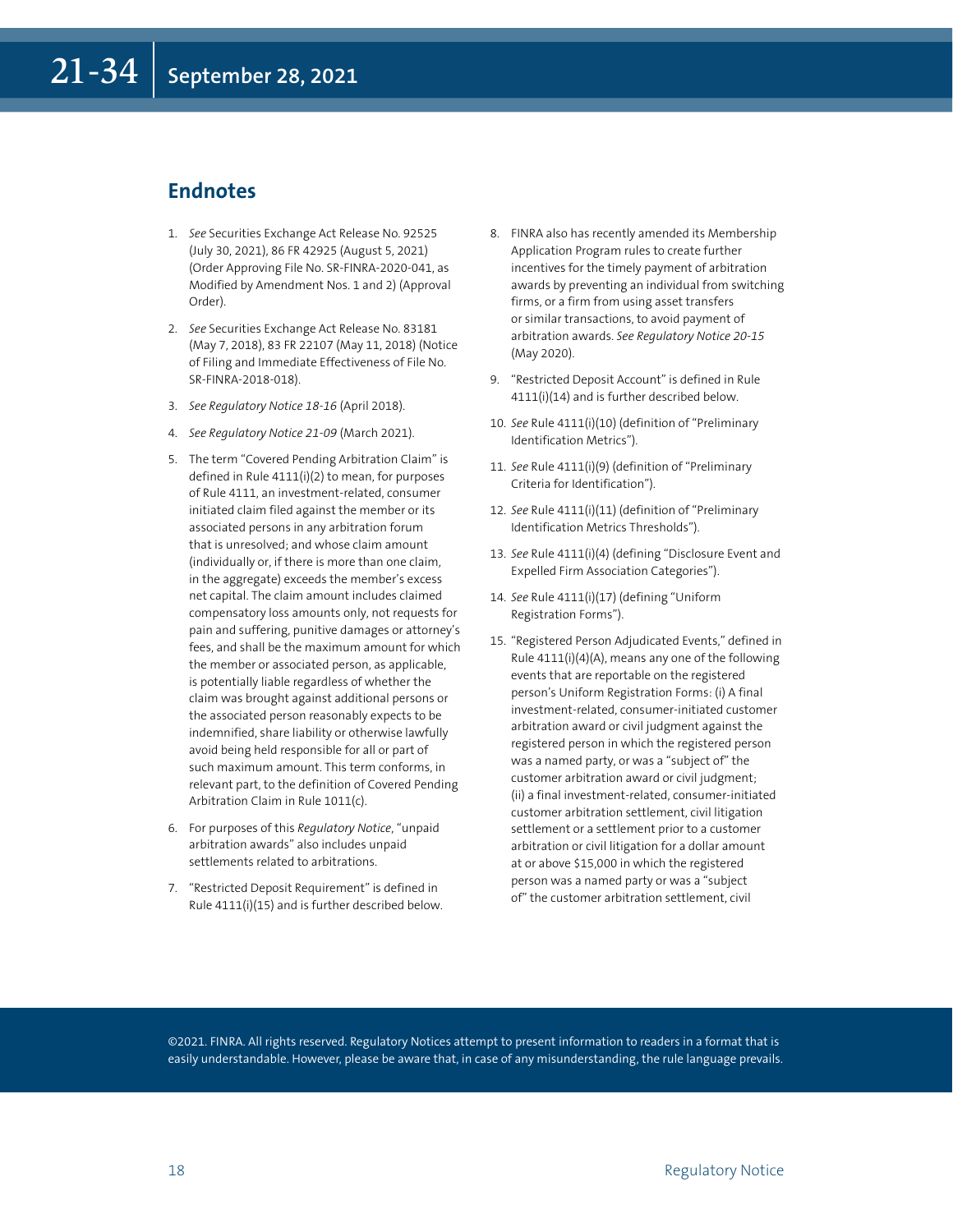litigation settlement or a settlement prior to a customer arbitration or civil litigation; (iii) a final investment-related civil judicial matter that resulted in a finding, sanction or order; (iv) a final regulatory action that resulted in a finding, sanction or order, and was brought by the SEC or Commodity Futures Trading Commission (CFTC), other federal regulatory agency, a state regulatory agency, a foreign financial regulatory authority or a self-regulatory organization; or (v) a criminal matter in which the registered person was convicted of or pled guilty or nolo contendere (no contest) in a domestic, foreign or military court to any felony or any reportable misdemeanor.

- 16. "Registered Person Pending Events," defined in Rule 4111(i)(4)(B), means any one of the following events associated with the registered person that are reportable on the registered person's Uniform Registration Forms: (i) A pending investment-related civil judicial matter; (ii) a pending investigation by a regulatory authority; (iii) a pending regulatory action that was brought by the SEC or CFTC, other federal regulatory agency, a state regulatory agency, a foreign financial regulatory authority or a self-regulatory organization; or (iv) a pending criminal charge associated with any felony or any reportable misdemeanor. Registered Person Pending Events does not include pending arbitrations, pending civil litigations or consumer-initiated complaints that are reportable on the registered person's Uniform Registration Forms.
- 17. "Registered Person Termination and Internal Review Events," defined in Rule 4111(i)(4)(C), means any one of the following events associated with the registered person at a previous member firm that are reportable on the registered person's Uniform Registration Forms: (i) A termination in which the registered person voluntarily resigned,

was discharged or was permitted to resign from a previous member after allegations; or (ii) a pending or closed internal review by a previous member. Under this definition, the included termination and internal review disclosures concerning a person whom a member firm terminated will not impact that member firm's own Registered Person Termination and Internal Review Event Metric; rather, they will impact only the metrics of member firms that subsequently register the terminated individual.

18. "Member Firm Adjudicated Events," defined in Rule 4111(i)(4)(D), means any one of the following events that are reportable on the member firm's Uniform Registration Forms or based on customer arbitrations filed with FINRA's dispute resolution forum: (i) A final investment-related, consumer-initiated customer arbitration award in which the member was a named party; (ii) a final investment-related civil judicial matter that resulted in a finding, sanction or order; (iii) a final regulatory action that resulted in a finding, sanction or order, and was brought by the SEC or CFTC, other federal regulatory agency, a state regulatory agency, a foreign financial regulatory authority or a self-regulatory organization; or (iv) a criminal matter in which the member was convicted of or pled guilty or nolo contendere (no contest) in a domestic, foreign or military court to any felony or any reportable misdemeanor. As FINRA previously explained, Rule 4111(i)(4)(D)(i) is intended to capture all BrokerCheck disclosures of arbitration awards against firms. *See* FINRA Response to Comments, at p. 8, SR-FINRA-2020-041 (March 4, 2021), available at *[https://www.finra.org/sites/default/](https://www.finra.org/sites/default/files/2021-03/sr-finra-2020-041-response-to-comments.pdf) [files/2021-03/sr-finra-2020-041-response-to](https://www.finra.org/sites/default/files/2021-03/sr-finra-2020-041-response-to-comments.pdf)[comments.pdf](https://www.finra.org/sites/default/files/2021-03/sr-finra-2020-041-response-to-comments.pdf)*.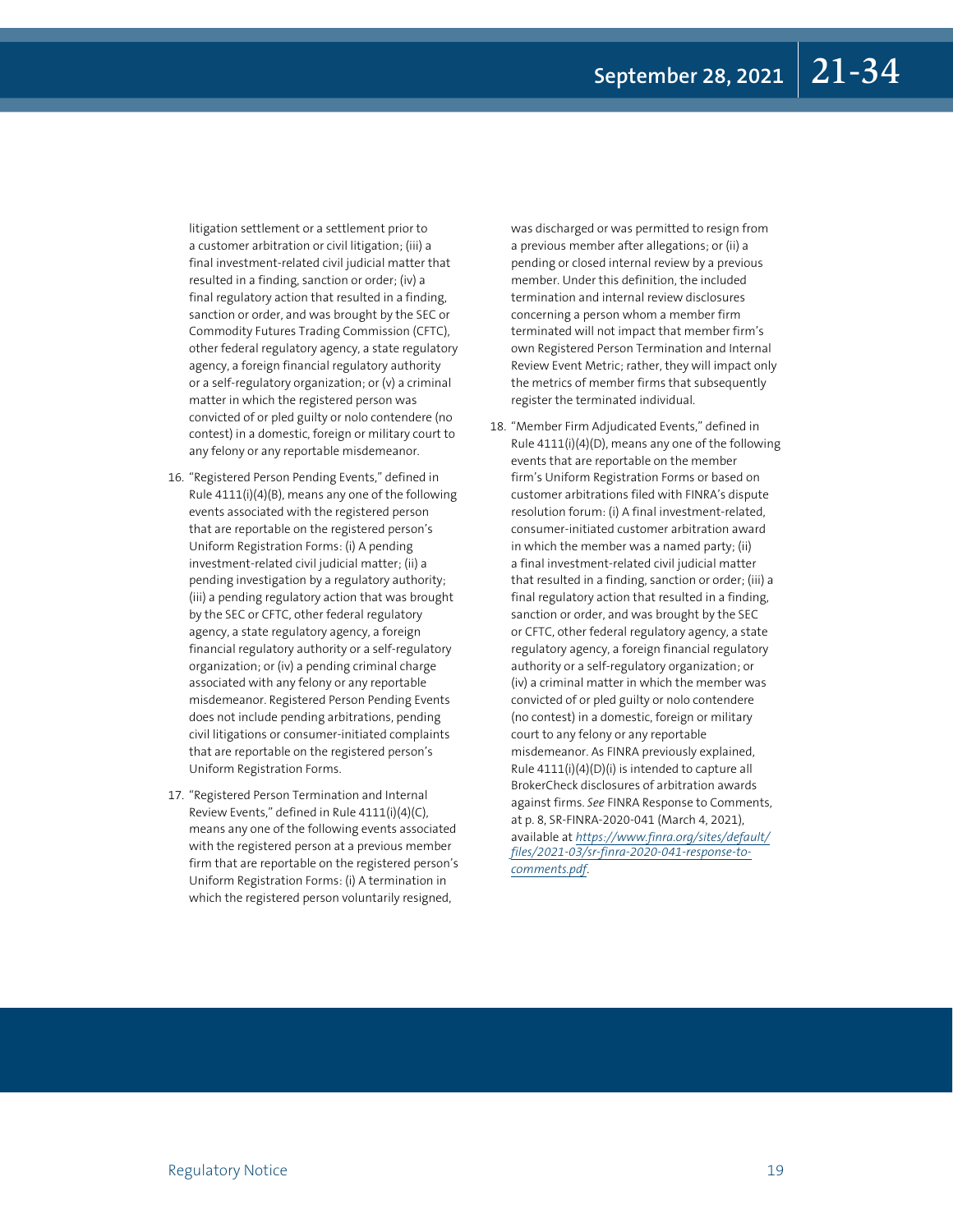- 19. "Member Firm Pending Events," defined in Rule 4111(i)(4)(E), means any one of the following events that are reportable on the member firm's Uniform Registration Forms: (i) a pending investment-related civil judicial matter; (ii) a pending regulatory action that was brought by the SEC or CFTC, other federal regulatory agency, a state regulatory agency, a foreign financial regulatory authority or a self-regulatory organization; or (iii) a pending criminal charge associated with any felony or any reportable misdemeanor.
- 20. "Registered Persons Associated with Previously Expelled Firms," defined in Rule 4111(i)(4)(F), means any "Registered Person In-Scope" who was registered for at least one year with a previously expelled firm and whose registration with the previously expelled firm terminated during the "Evaluation Period" (*i.e.,* the prior five years from the "Evaluation Date," which is the annual date as of which the Department calculates the Preliminary Identification Metrics to determine if the member firm meets the Preliminary Criteria for Identification). *See* Rule 4111(i)(5), (6), and (13) (definitions of "Evaluation Date," "Evaluation Period," and "Registered Persons In-Scope").
- 21. *See* Rule 4111(i)(10)(A), (C) and (D); Rule 4111(i)(6) (definition of "Evaluation Period").
- 22. *See* Rule 4111(i)(10)(B), (C) and (E); Rule 4111(i)(6) (definition of "Evaluation Period").
- 23. *See* Rule 4111(i)(10)(A), (B) and (C); Rule 4111(i)(13) (definition of "Registered Persons In-Scope").
- 24. See Rule 4111(i)(12) (definition of "Registered Person and Member Firm Events").
- 25. *See* Rule 4111(i)(10)(A)-(E).
- 26. *See* Rule 4111(i)(10)(F).
- 27. The purpose of ensuring that a firm does not meet the Preliminary Criteria for Identification solely because of pending matters is because FINRA recognizes that pending matters include disclosure events that may remain unresolved or that may subsequently be dismissed or concluded with no adverse action.
- 28. *See* Rule 4111(b) and (i)(9)(A).
- 29. *See* Rule 4111(b) and (i)(9)(B).
- 30. The Department's consideration of claims and awards against the firm's Associated Persons would focus on claims and awards against Associated Persons who are owners or control persons and on claims and awards relating to arbitrations that involved conduct or alleged conduct that occurred while associated with the member firm. See Securities Exchange Act Release No. 90527 (November 27, 2020), 85 FR 78540, 78545 n.33 (December 4, 2020) (Notice of Filing of File No. SR-FINRA-2020-041) (Filing).
- 31. The term "maximum" is used to indicate that a firm's maximum Restricted Deposit Requirement will be the figure FINRA declares to the firm is the highest deposit requirement to which it may be subject during that year's Rule 4111 process. *See* Approval Order, 86 FR 42925, 42930 n.88.
- 32. A Restricted Deposit Requirement will require the member firm to promptly deposit in a Restricted Deposit Account cash or qualified securities with an aggregate value that is not less than the firm's Restricted Deposit Requirement, but will not require the firm to make additional deposits in order to maintain continuously the original value of the qualified securities in its Restricted Deposit Account, if such qualified securities have declined in value. Likewise, if the aggregate value of the assets deposited by a member firm to comply with its Restricted Deposit Requirement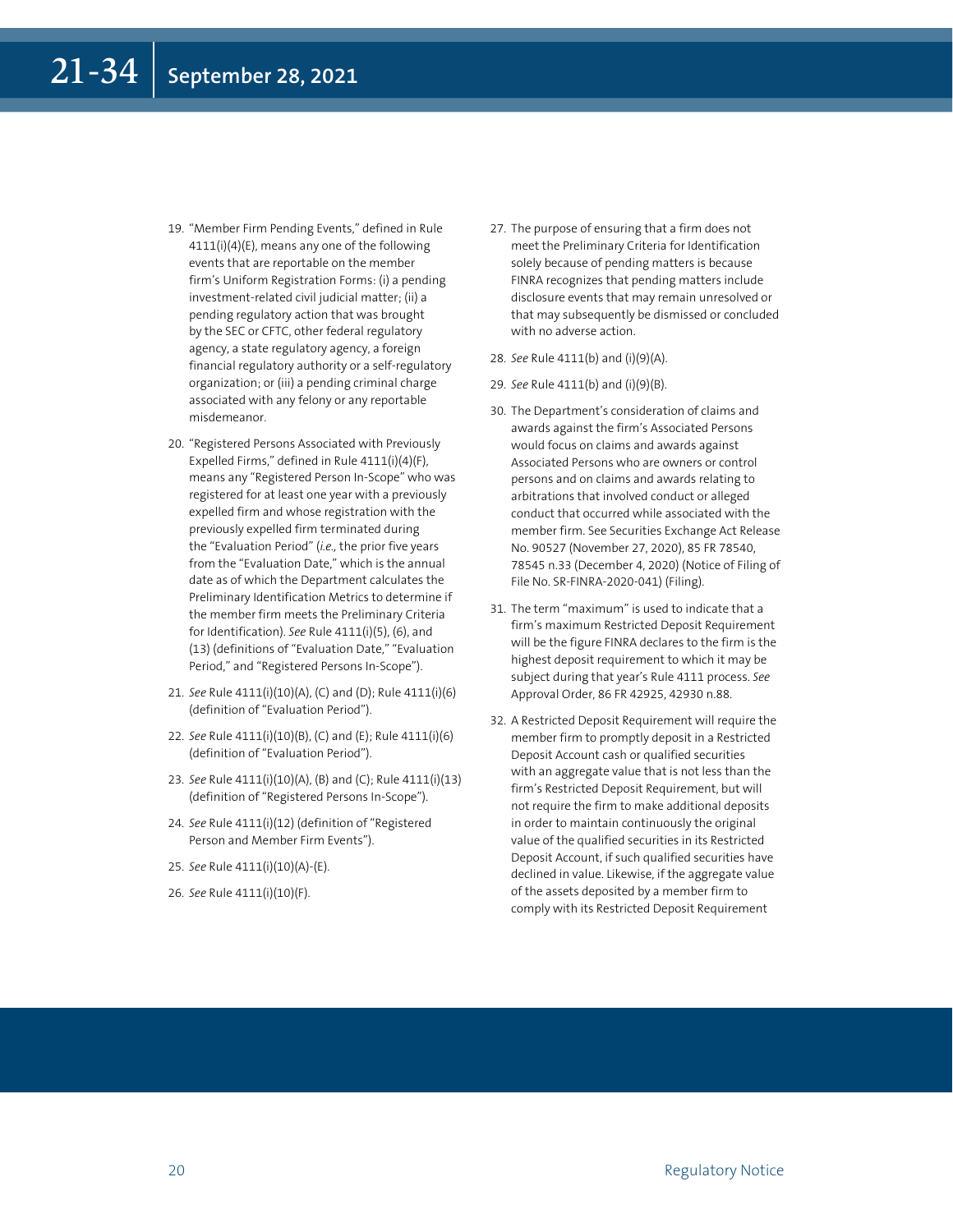increases above the firm's Restricted Deposit Requirement, that would not be a basis for the firm to request a withdrawal from its Restricted Deposit Account. *See* Partial Amendment No. 2, at p. 4, SR-FINRA-2020-041 (July 20, 2021) (Partial Amendment No. 2). As described below, there are additional requirements in Rule 4111(f)(2) that apply when FINRA re-designates a member firm as a Restricted Firm and the member is subject to a Restricted Deposit Requirement.

- 33. As FINRA has previously explained, FINRA plans to file with the SEC a proposed amendment to Rule 8312 (FINRA BrokerCheck Disclosure) to release on BrokerCheck information as to whether a particular member firm or former member firm is designated as a Restricted Firm pursuant to Rules 4111 and 9561. *See* FINRA Response to Comments, at p. 3, SR-FINRA-2020-041 (July 20, 2021), available at *[https://www.finra.org/](https://www.finra.org/sites/default/files/2021-07/SR-FINRA-2020-041-response-to-comments.pdf) [sites/default/files/2021-07/SR-FINRA-2020-041](https://www.finra.org/sites/default/files/2021-07/SR-FINRA-2020-041-response-to-comments.pdf) [response-to-comments.pdf](https://www.finra.org/sites/default/files/2021-07/SR-FINRA-2020-041-response-to-comments.pdf)*. In addition, in Rule 9561 expedited proceedings, FINRA shall release to the public a copy of, and information with respect to, any decision issued pursuant to Rule 9559 that constitutes final FINRA action. *See* Rule 8313(a)(3).
- 34. *See* Rule 4111(i)(7) (definition of "Former Member").
- 35. *See* Rule 4111(f)(3)(B).
- 36. As FINRA has explained, funds or securities on deposit in a Restricted Firm's Restricted Deposit Account are not held with respect to any particular claim, or class of claimants, against the Restricted Firm. In the event of a liquidation of a Restricted Firm, funds or securities on deposit in the Restricted Deposit Account would be additional financial resources available to satisfy claims against the Restricted Firm. *See* Partial Amendment No. 2, at 4 n.6.

#### 37. *See* 17 CFR 240.15c3-1.

- 38. *See* Rule 9561(a)(1) (defining the "Rule 4111 Requirements" to mean the requirements, conditions, or restrictions imposed by a Department determination under Rule 4111).
- 39. *See* Rule 9561(a)(1), (2), (3) and (5).
- 40. *See* Rule 9561(a)(6).
- 41. *See* Rule 9561(a)(4).
- 42. *See* Rule 9561(a)(4).
- 43. *See* Rule 4111(e)(2).
- 44. *See* Rule 9561(b)(1), (2).
- 45. *See* Rule 9561(b)(3) and (5).
- 46. *See* Rule 9561(b)(4) and (6).
- 47. *See* Rule 9561(b)(7).
- 48. Amendments also have been approved to Rule 9559(b) (computation of time), (c) (stays), (e) (consolidation of severance of proceedings), (g) (notice of hearing), (h) (transmission of documents) and (o) (timing of decision). Additionally, in expedited proceedings pursuant to Rule 9561(a) to review a Department determination under Rule 4111, a member firm may sometimes seek to demonstrate that the Department included incorrectly disclosure events when calculating whether the member firm meets the Preliminary Criteria for Identification. When the member firm does so, however, it will not be permitted to collaterally attack the underlying merits of those final actions. *See* Filing, 85 FR 78540, 78550 & n.45; see also Approval Order, 86 FR 42925, 42932 n.115.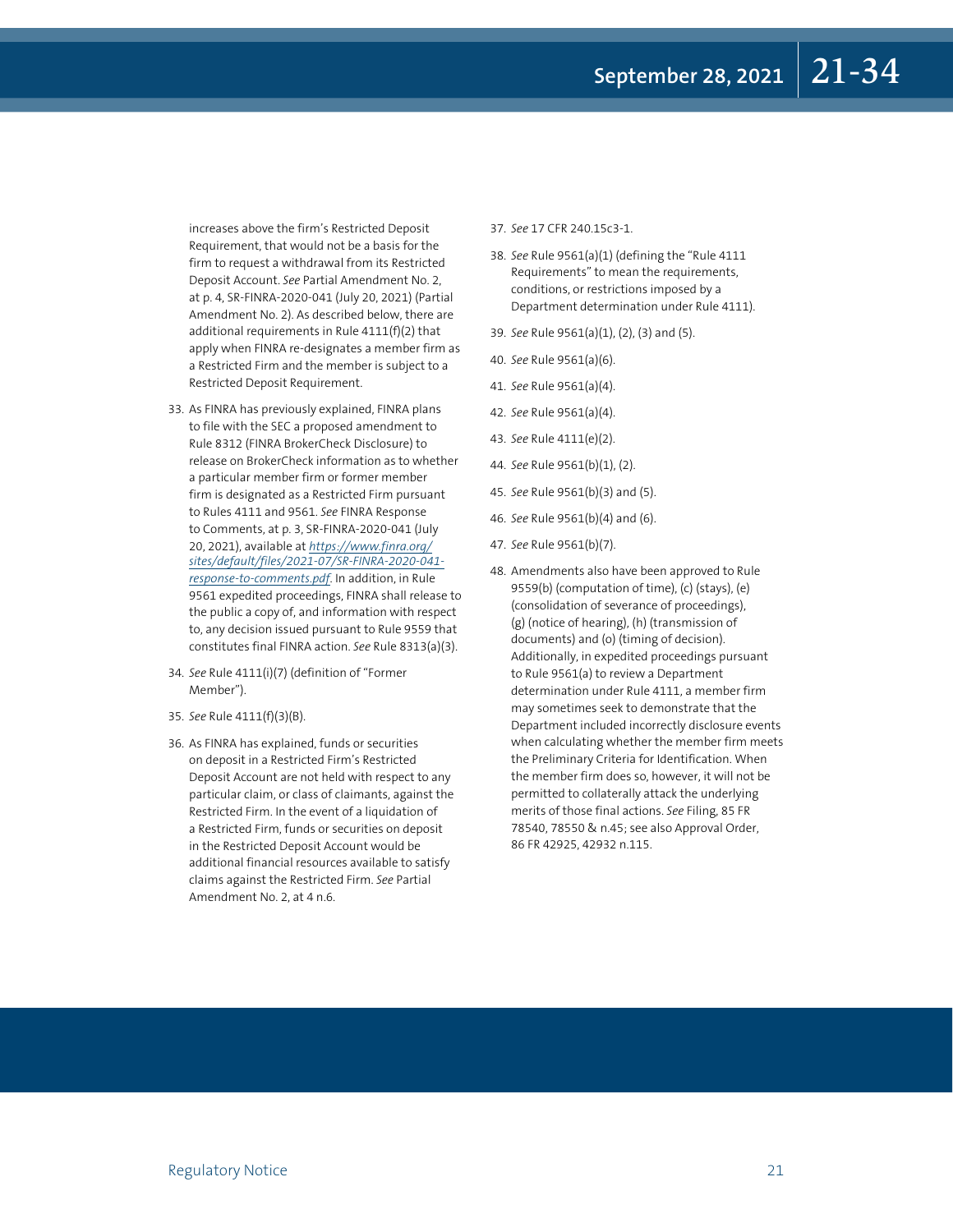# **Attachment A**

# New and Amended Rule Text

New language is underlined; deletions are in brackets.

\* \* \* \* \*

## **FINRA Rules**

\* \* \* \* \*

## **4000. FINANCIAL AND OPERATIONAL RULES**

\* \* \* \* \*

## **4111. Restricted Firm Obligations**

## **(a) General**

A member designated as a Restricted Firm shall be required, except as provided in paragraphs (e) and (f) of this Rule, to establish a Restricted Deposit Account and deposit in that account cash or qualified securities with an aggregate value that is not less than the member's Restricted Deposit Requirement, and shall be subject to such conditions or restrictions on the member's operations as determined by the Department to be necessary or appropriate for the protection of investors and in the public interest.

## **(b) Annual Calculation by FINRA of Preliminary Criteria for Identification**

For each member, the Department will compute annually (on a calendar-year basis) the Preliminary Identification Metrics to determine if the member meets the Preliminary Criteria for Identification.

## **(c) Initial Department Evaluation and One-Time Staff Reduction**

## **(1) Initial Department Evaluation**

If the member is deemed to meet the Preliminary Criteria for Identification, the Department shall conduct an internal evaluation to determine whether (A) the member does not warrant further review under this Rule because the Department has information to conclude that the computation of the member's Preliminary Identification Metrics included disclosure events (and other conditions) that should not have been included because they are not consistent with the purpose of the Preliminary Criteria for Identification and are not reflective of a firm posing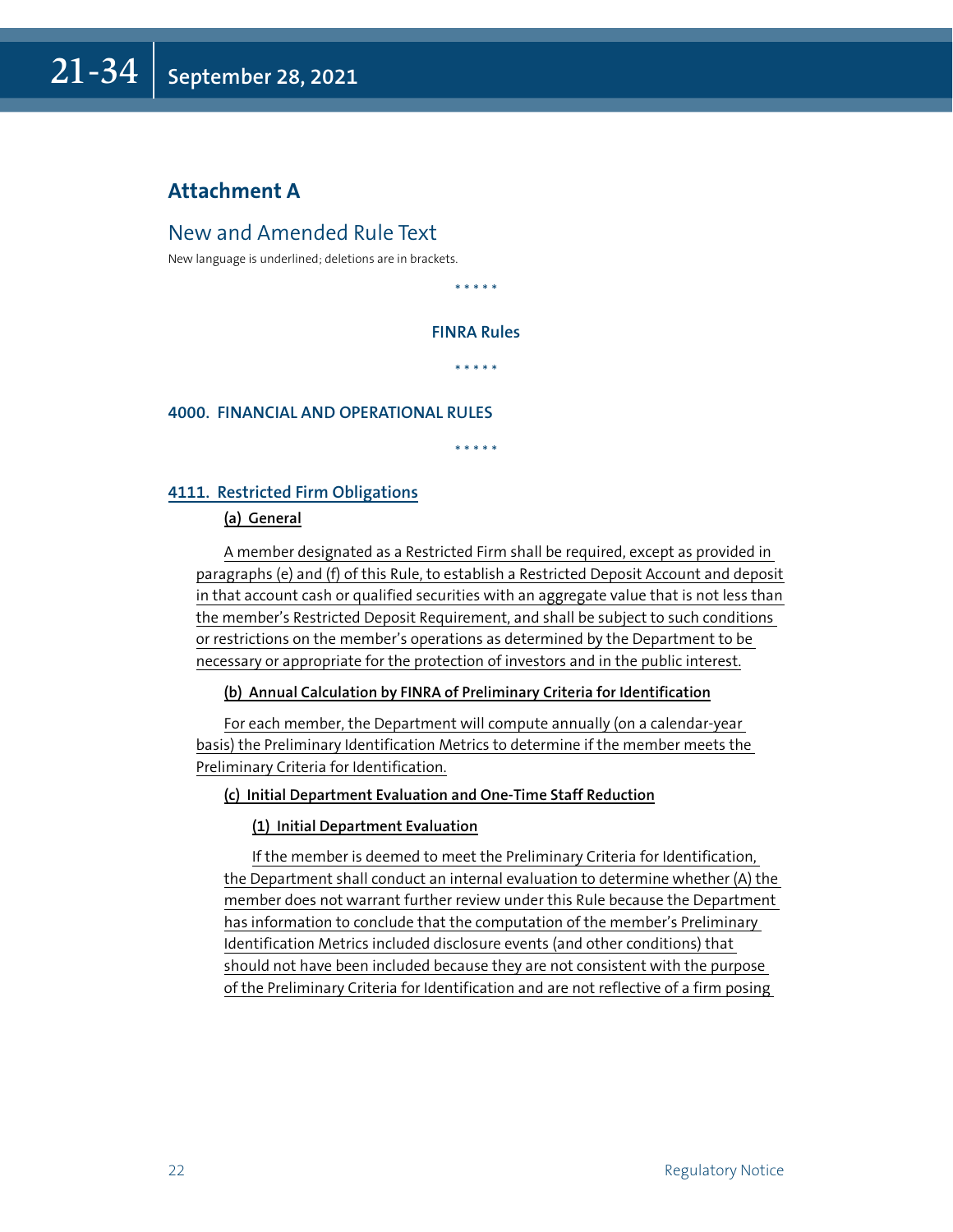a high degree of risk. The Department shall also consider whether the member has addressed the concerns signaled by the disclosure events or conditions or altered its business operations such that the Preliminary Criteria for Identification calculation no longer reflects the member's current risk profile, or (B) except as provided in paragraph (c)(2) of this Rule, the member should proceed to a Consultation.

## **(2) One-Time Staff Reduction**

If the Department determines that the member meets the Preliminary Criteria for Identification and such member has met such criteria for the first time, such member may reduce its staffing levels to no longer meet the Preliminary Criteria for Identification within 30 business days after being informed by the Department. The member shall provide evidence of the staff reduction to the Department identifying the terminated individuals. Once the member has reduced staffing levels to no longer meet the Preliminary Criteria for Identification, it shall not rehire in any capacity a person terminated to accomplish the staff reduction for a period of one year.

## **(3) Close-Out Review**

If the Department determines that the member no longer warrants further review in accordance with paragraph  $(c)(1)(A)$  or  $(c)(2)$  of this Rule, the Department shall close out the review of the member for such year.

## **(d) Consultation**

## **(1) General**

If the Department determines that the member meets the Preliminary Criteria for Identification and should proceed to a Consultation, the Department shall conduct the Consultation to allow the member to demonstrate why it does not meet the Preliminary Criteria for Identification and should not be designated as a Restricted Firm. If the member is designated as a Restricted Firm, the Department may require it to be subject to a Restricted Deposit Requirement or to such conditions or restrictions as the Department in its discretion shall deem necessary or appropriate for the protection of investors or in the public interest, or both. The member bears the burden of demonstrating that it should not be designated as a Restricted Firm and should not be subject to the maximum Restricted Deposit Requirement.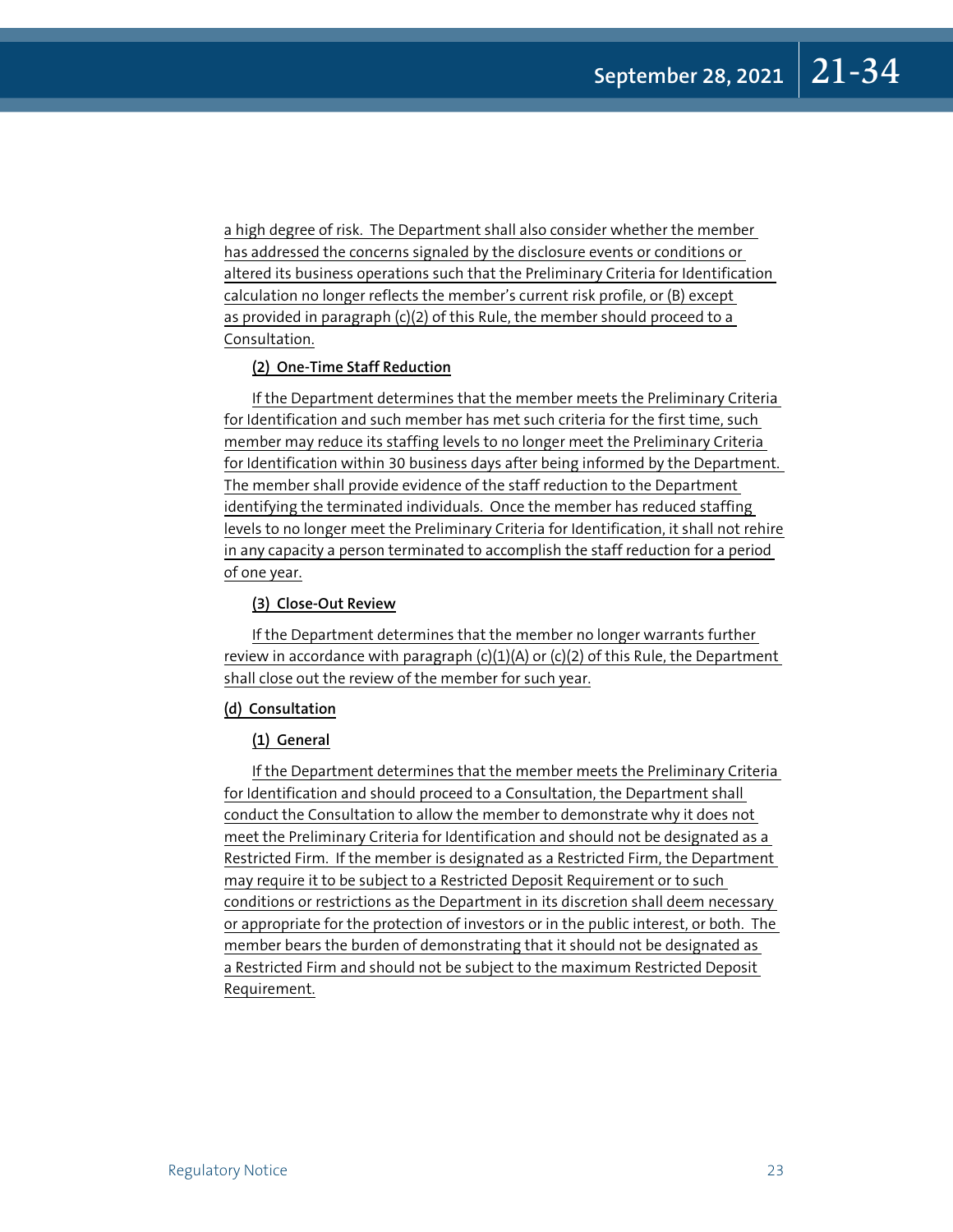(A) A member may overcome the presumption that it should be designated as a Restricted Firm by clearly demonstrating that the Department's calculation that the member meets the Preliminary Criteria for Identification included events in the Disclosure Event and Expelled Firm Association Categories that should not have been included because for example, they are duplicative, involving the same customer and the same matter, or are not sales practice related; and

(B) A member may overcome the presumption that it should be subject to the maximum Restricted Deposit Requirement by clearly demonstrating to the Department that the member would face significant undue financial hardship if it were subject to the maximum Restricted Deposit Requirement and that a lesser deposit requirement would satisfy the objectives of this Rule and be consistent with the protection of investors and the public interest; or that conditions and restrictions on the operations and activities of the member and its associated persons would address the concerns indicated by the Preliminary Criteria for Identification and protect investors and the public interest.

## **(2) Scheduling Consultation**

The Department shall provide a written letter to each member it determines should proceed to a Consultation or that will proceed to a Consultation pursuant to paragraph (f)(2) of this Rule at least seven days prior to the Consultation, of the date, time and place of the Consultation and shall coordinate with the member to schedule further meetings as necessary. A Consultation shall begin at the time scheduled, unless the Department, for good cause shown by the member, provides a written letter that postpones the commencement of the Consultation. Postponements shall not exceed 30 days unless the member establishes the reasons a longer postponement is necessary.

## **(3) Consultation Process**

In conducting its evaluation of whether a member should be designated as a Restricted Firm and subject to a Restricted Deposit Requirement, the Department shall consider:

(A) information provided by the member during any meetings as part of the Consultation;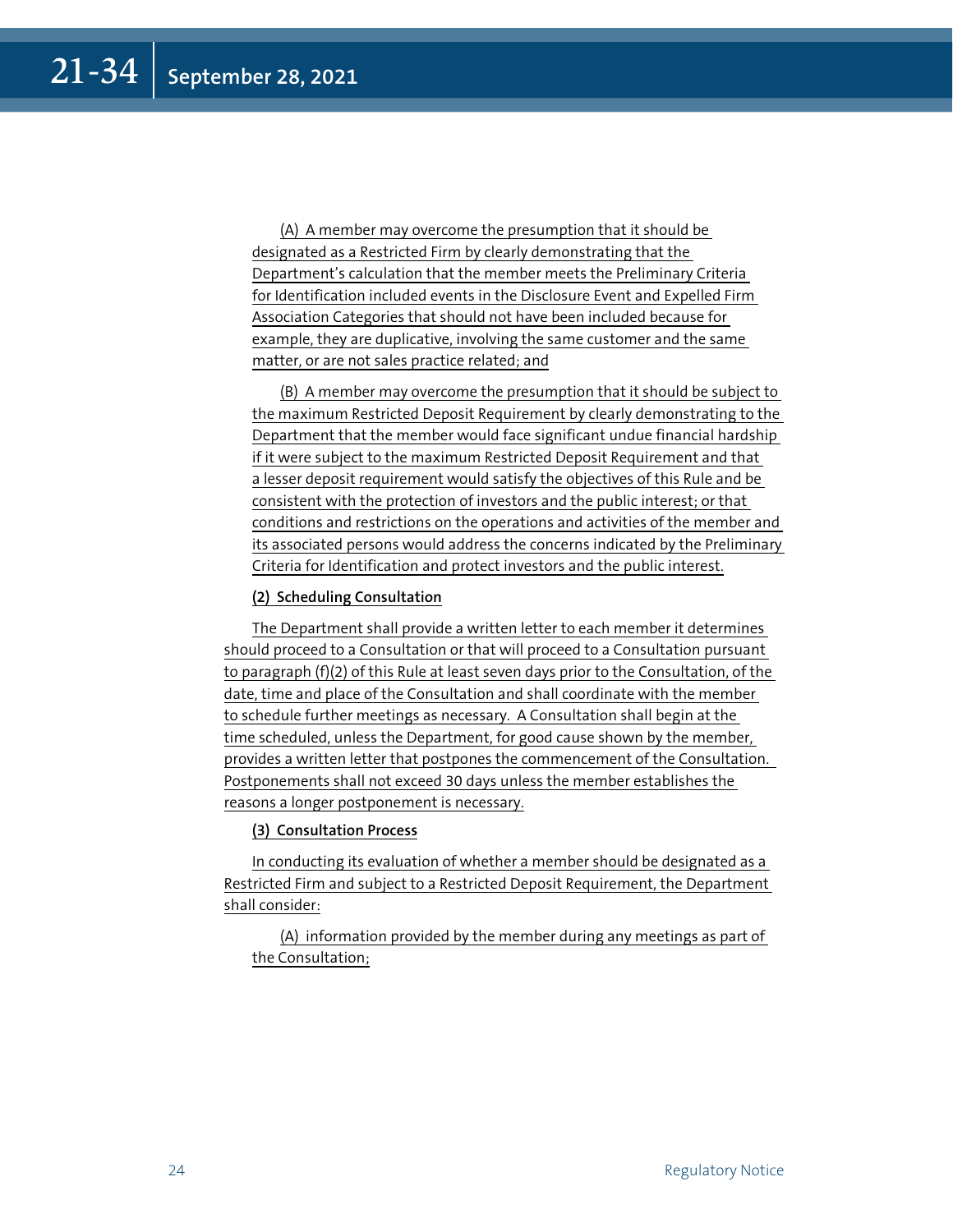(B) relevant information or documents, if any, submitted by the member, in the manner and form prescribed by the Department, as shall be necessary or appropriate for the Department to review the computation of the Preliminary Criteria for Identification;

(C) a plan, if any, submitted by the member, in the manner and form prescribed by the Department, proposing in detail the specific conditions or restrictions that the member seeks to have the Department consider;

(D) such other information or documents as the Department may reasonably request in its discretion from the member related to the evaluation; and

(E) any other information the Department deems necessary or appropriate to evaluate the matter.

## **(e) Department Decision and Notice**

**(1) Department Decision**

Following the Consultation, but no later than 30 days from the date of the latest letter provided to the member under paragraph (d)(2) of this Rule, the Department shall render a Department Decision as follows:

(A) If the Department determines that the member has rebutted the presumption set forth in paragraph (d)(1)(A) of this Rule that it should be designated as a Restricted Firm, the Department's decision shall state that the firm shall not be designated as a Restricted Firm.

(B) If the Department determines that the member has failed to rebut the presumption set forth in paragraphs  $(d)(1)(A)$  and  $(d)(1)(B)$  of this Rule that it should be designated as a Restricted Firm that shall be subject to the maximum Restricted Deposit Requirement, the Department's decision shall designate the member as a Restricted Firm and require the member to: (i) promptly establish a Restricted Deposit Account and deposit in that account the maximum Restricted Deposit Requirement; and (ii) implement and maintain specified conditions or restrictions, as the Department deems necessary or appropriate, on the operations and activities of the member and its associated persons to address the concerns indicated by the Preliminary Criteria for Identification and protect investors and the public interest.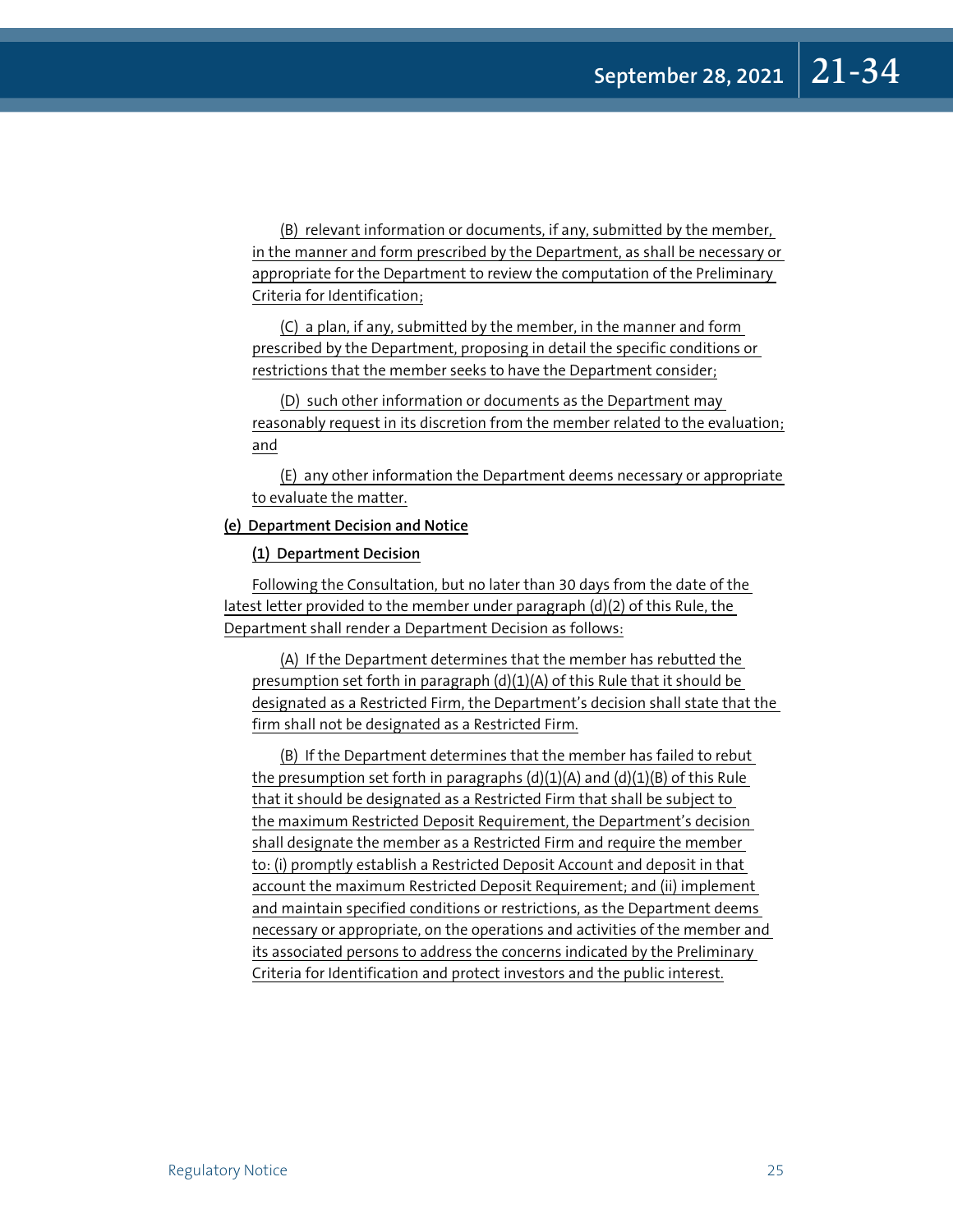(C) If the Department determines that the member has failed to rebut the presumption in paragraph (d)(1)(A) of this Rule that it should be designated as a Restricted Firm but that it has rebutted the presumption in paragraph (d)(1)(B) of this Rule that it shall be subject to the maximum Restricted Deposit Requirement, the Department shall designate the member as a Restricted Firm and shall: (i) impose no Restricted Deposit Requirement on the member or require the member to promptly establish a Restricted Deposit Account and deposit in that account a Restricted Deposit Requirement in such dollar amount less than the maximum Restricted Deposit Requirement as the Department deems necessary or appropriate; and (ii) require the member to implement and maintain specified conditions or restrictions, as the Department deems necessary or appropriate, on the operations and activities of the member and its associated persons to address the concerns indicated by the Preliminary Criteria for Identification and protect investors and the public interest.

## **(2) Notice of Department Decision, No Stays**

No later than 30 days following the latest letter provided to the member under paragraph (d)(2) of this Rule, the Department shall issue a notice of the Department's decision pursuant to Rule 9561(a) that states the obligations to be imposed on the member, if any, under this Rule 4111 and the ability of the member under Rule 9561 to request a hearing with the Office of Hearing Officers. A timely request for a hearing shall not stay the effectiveness of the notice issued under Rule 9561(a), except that for a notice under Rule 9561(a) a member subject to a Restricted Deposit Requirement shall be required to deposit in a Restricted Deposit Account the lesser of 25 percent of its Restricted Deposit Requirement or 25 percent of its average excess net capital during the prior calendar year, until the Office of Hearing Officers or the NAC issues a written decision under Rule 9559; provided, however, that a member that has been re-designated as a Restricted Firm as set forth in paragraph (f)(2) of this Rule and is already subject to a previously imposed Restricted Deposit Requirement shall be required to keep in the Restricted Deposit Account the assets then on deposit therein until the Office of Hearing Officers or NAC issues a written decision under Rule 9559.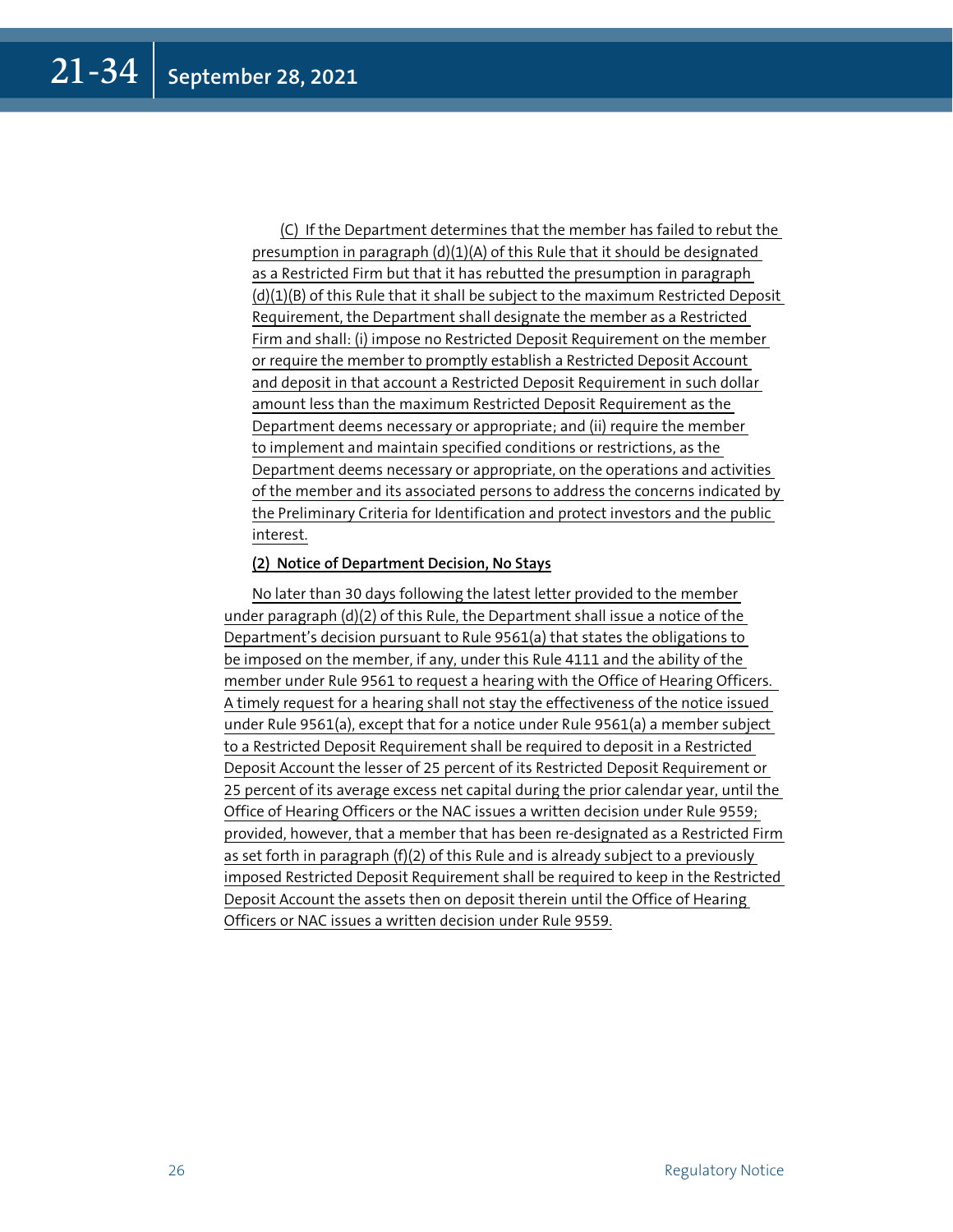### **(f) Continuation or Termination of Restricted Firm Obligations**

#### **(1) Currently Designated Restricted Firms**

A member or Former Member that is currently designated as a Restricted Firm subject to the requirements of this Rule shall not be permitted to withdraw all or any portion of its Restricted Deposit Requirement, or seek to terminate or modify any deposit requirement, conditions, or restrictions that have been imposed pursuant to this Rule, without the prior written consent of the Department. There shall be a presumption that the Department shall deny an application by a member or Former Member that is currently designated as a Restricted Firm to withdraw all or any portion of its Restricted Deposit Requirement. An application under this paragraph for a withdrawal from a Restricted Deposit Requirement shall comply with the content requirements in paragraph (f)(3)(A)(i) through (iv) of this Rule.

## **(2) Re-Designation as a Restricted Firm**

Where a member has been designated as a Restricted Firm in one year and is determined to meet the Preliminary Criteria for Identification the following year in accordance with paragraph (b) of this Rule, the Department shall provide a written letter to the member stating that it shall be re-designated as a Restricted Firm, and that the obligations previously imposed on the member in accordance with this Rule shall remain effective and unchanged, unless either the member or the Department requests a Consultation in writing within seven days of the date of the letter, in which case the obligations previously imposed shall remain effective and unchanged unless and until the Department modifies or terminates them after the Consultation. If a Consultation is conducted, there shall be a presumption that the Restricted Deposit Requirement and conditions or restrictions, if any, previously imposed on the member shall remain effective and unchanged absent a showing by the party seeking changes that the previously imposed obligations are no longer necessary or appropriate for the protection of investors or in the public interest. If a Consultation is not timely requested, the member shall be subject to paragraph (f)(1) of this Rule. When FINRA re-designates a member as a Restricted Firm and the member is subject to a Restricted Deposit Requirement, the member shall promptly after such re-designation (or, in the case where a hearing is requested pursuant to Rule 9561, promptly after the Office of Hearing Officers or the NAC issues a written decision under Rule 9559) deposit additional cash or qualified securities in the member's Restricted Deposit Account to the extent necessary to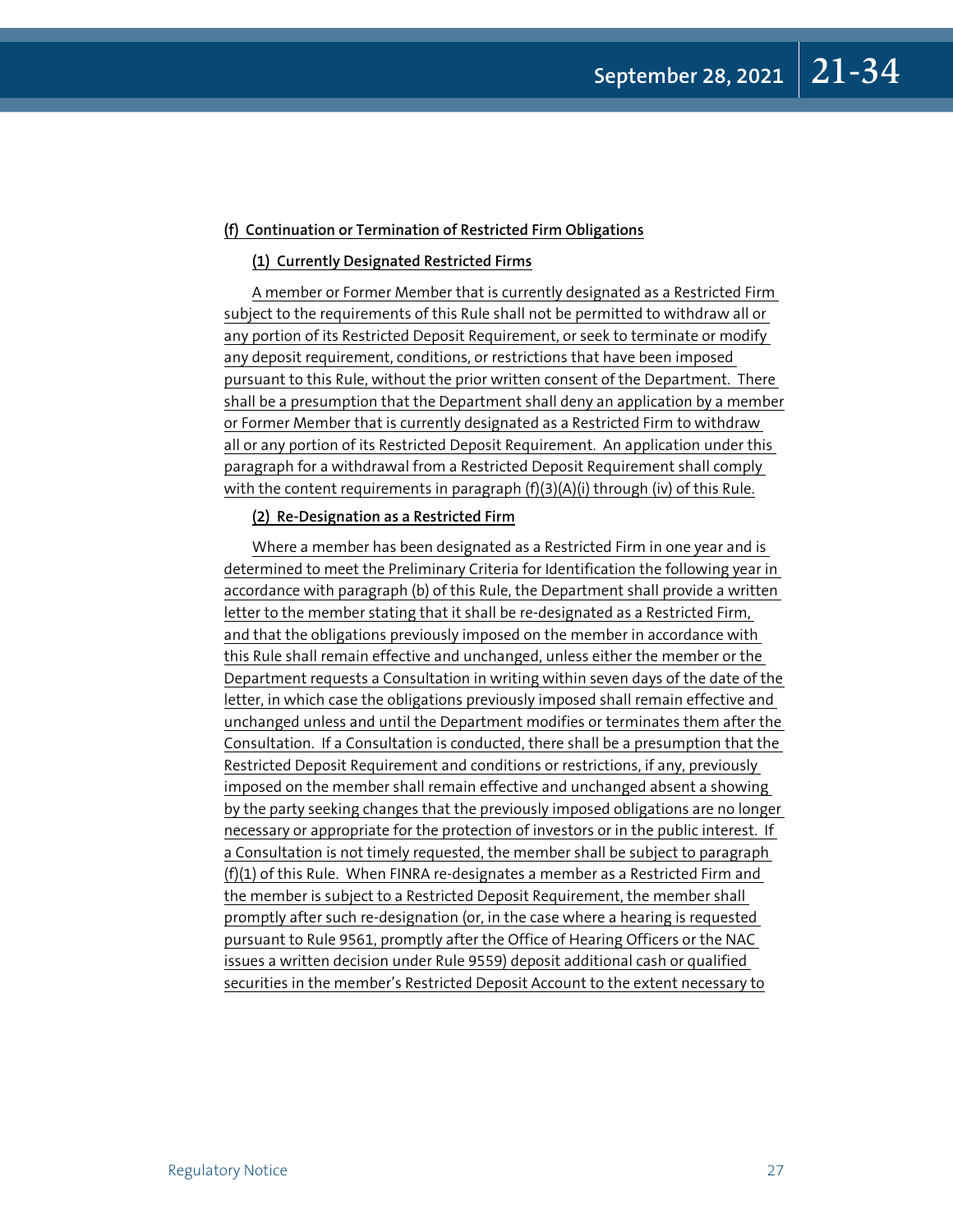cause the aggregate value of the cash and qualified securities in the member's Restricted Deposit Account to be not less than its re-designated Restricted Deposit Requirement.

## **(3) Previously Designated Restricted Firms**

(A) A member or Former Member that is a Restricted Firm in one year, but does not meet the Preliminary Criteria for Identification or is not designated as a Restricted Firm the following year(s), shall no longer be subject to any deposit requirement, conditions, or restrictions previously imposed on it under this Rule; provided, however, the member or Former Member shall not be permitted to withdraw any portion of its Restricted Deposit Requirement without submitting an application and obtaining the prior written consent of the Department. Such application shall:

(i) be made in such form and manner as FINRA may prescribe;

(ii) be accompanied by a copy of a current account statement for the member or Former Member's Restricted Deposit Account;

(iii) include a certification by the member's or Former Member's chief executive officer (or equivalent officer) stating the member's or Former Member's Restricted Deposit Requirement; the value of the cash or qualified securities on deposit in the member's or Former Member's Restricted Deposit Account; the value of cash or qualified securities on deposit in the member's or Former Member's Restricted Deposit Account that the member or Former Member is seeking the Department's consent to withdraw; and

(iv) include evidence that there are no "Covered Pending Arbitration Claims," unpaid arbitration awards or unpaid settlements relating to arbitrations outstanding against the member, the member's Associated Persons or the Former Member, or if there are any "Covered Pending Arbitration Claims," unpaid arbitration awards or unpaid settlements relating to arbitrations outstanding, provide a detailed description of such.

(B) After such review and investigation as it considers necessary or appropriate, the Department shall determine whether to authorize a withdrawal, in part or whole, of cash or qualified securities from the member's or Former Member's Restricted Deposit Account. There shall be presumptions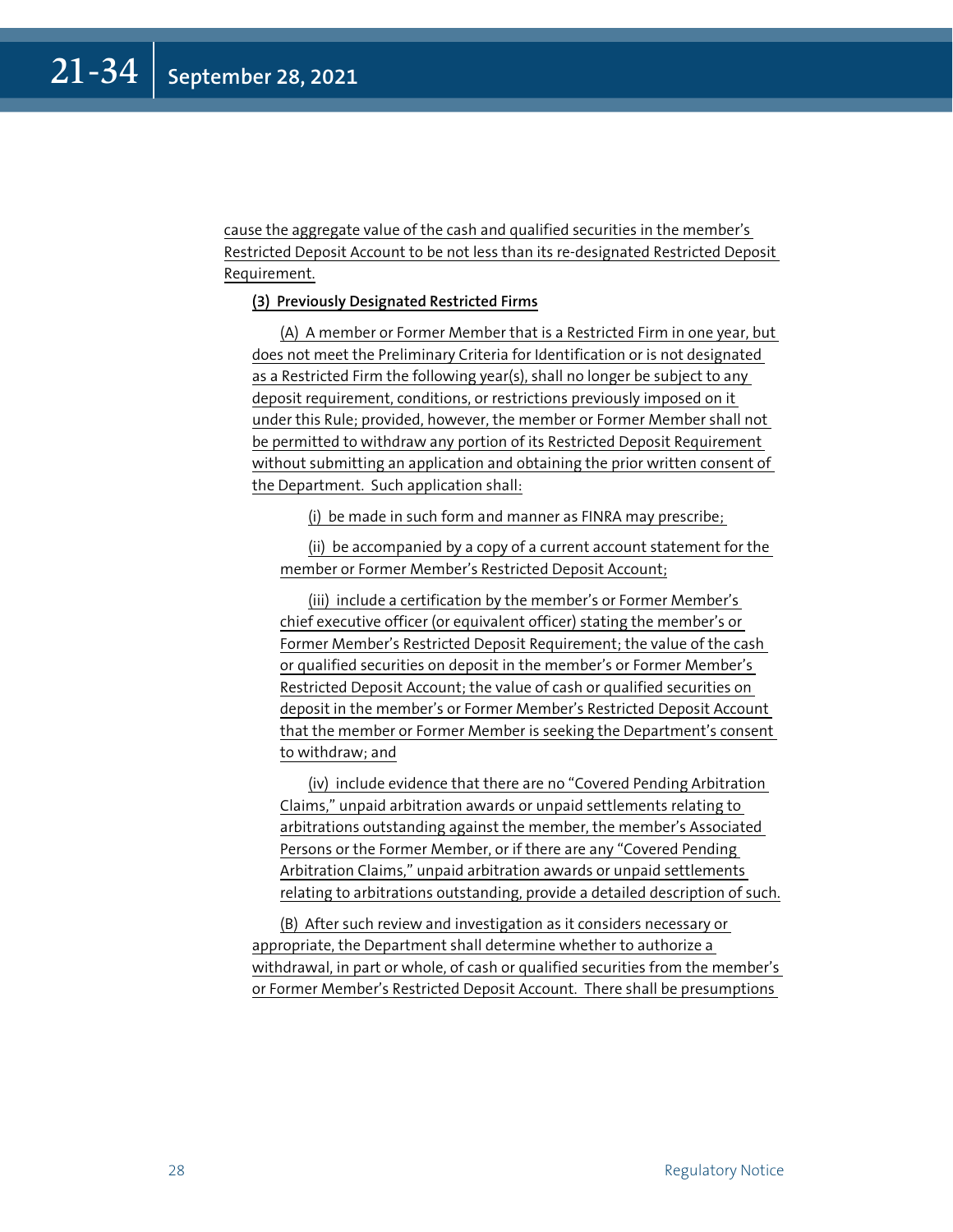that the Department shall: (i) approve an application for withdrawal if the member, the member's Associated Persons, or the Former Member have no "Covered Pending Arbitration Claims," unpaid arbitration awards or unpaid settlements relating to arbitrations outstanding; and (ii) (a) deny an application for withdrawal if the member, the member's Associated Persons who are owners or control persons, or the Former Member have any "Covered Pending Arbitration Claims," unpaid arbitration awards or unpaid settlements relating to arbitrations outstanding, or if the member's Associated Persons have any "Covered Pending Arbitration Claims," unpaid arbitration awards or unpaid settlements relating to arbitrations outstanding that involved conduct or alleged conduct that occurred while associated with the member; but (b) approve an application by a Former Member for withdrawal if the Former Member commits in the manner specified by the Department to use the amount it seeks to withdraw from its Restricted Deposit to pay the Former Member's specified unpaid arbitration awards or unpaid settlements relating to arbitrations outstanding. Within 30 days from the date the application is received by the Department, the Department shall issue a notice of the Department's decision pursuant to Rule 9561(a).

## **(g) Books and Records**

Each member shall maintain records evidencing the member's compliance with this Rule and any Restricted Deposit Requirement or conditions or restrictions imposed in accordance with this Rule, including without limitation, records relating to the calculation of the Preliminary Criteria for Identification, Consultation, the Restricted Deposit Account, conditions or restrictions imposed, and agreements with bank(s) or clearing firm(s), for a period of six years from the date the member is no longer subject to the requirements of this Rule. In addition, a firm that is subject to a Restricted Deposit Requirement shall provide to the Department, upon its request, records, agreements and account statements that demonstrate the firm's compliance with the Restricted Deposit Requirement.

## **(h) Notice of Failure to Comply**

FINRA may issue a notice pursuant to Rule 9561(b) directing a member that is not in compliance with the Restricted Deposit Requirement or the conditions or restrictions imposed by this Rule to suspend all or a portion of its business.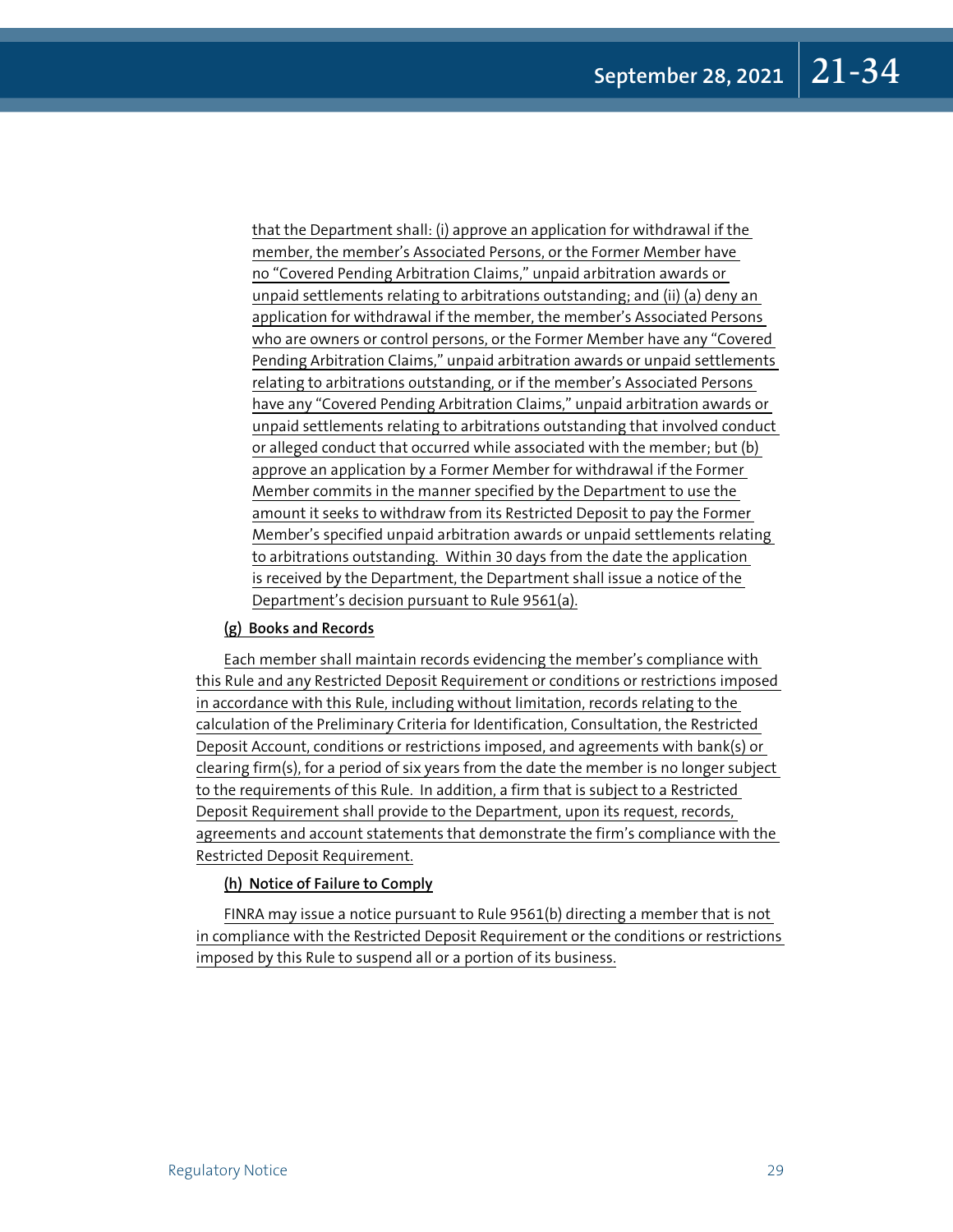## **(i) Definitions**

For purposes of this Rule, the following terms shall have the following meanings:

(1) The term "Consultation" means one or more meetings or consultations between the Department and a member that meets the Preliminary Criteria for Identification.

(2) The term "Covered Pending Arbitration Claim," for purposes of this Rule 4111, means an investment-related, consumer initiated claim filed against the member or its Associated Persons in any arbitration forum that is unresolved; and whose claim amount (individually or, if there is more than one claim, in the aggregate) exceeds the member's excess net capital. For purposes of this definition, the claim amount includes claimed compensatory loss amounts only, not requests for pain and suffering, punitive damages or attorney's fees, and shall be the maximum amount for which the member or Associated Person, as applicable, is potentially liable regardless of whether the claim was brought against additional persons or the Associated Person reasonably expects to be indemnified, share liability or otherwise lawfully avoid being held responsible for all or part of such maximum amount.

(3) The term "Department" means FINRA's Department of Member Regulation.

(4) The term "Disclosure Event and Expelled Firm Association Categories" means the following categories of disclosure events and other information:

(A) "Registered Person Adjudicated Events" means any one of the following events that are reportable on the registered person's Uniform Registration Forms:

(i) a final investment-related, consumer-initiated customer arbitration award or civil judgment against the registered person in which the registered person was a named party or was a "subject of" the customer arbitration award or civil judgment;

(ii) a final investment-related, consumer-initiated customer arbitration settlement, civil litigation settlement or a settlement prior to a customer arbitration or civil litigation for a dollar amount at or above \$15,000 in which the registered person was a named party or was a "subject of" the customer arbitration settlement, civil litigation settlement or a settlement prior to a customer arbitration or civil litigation;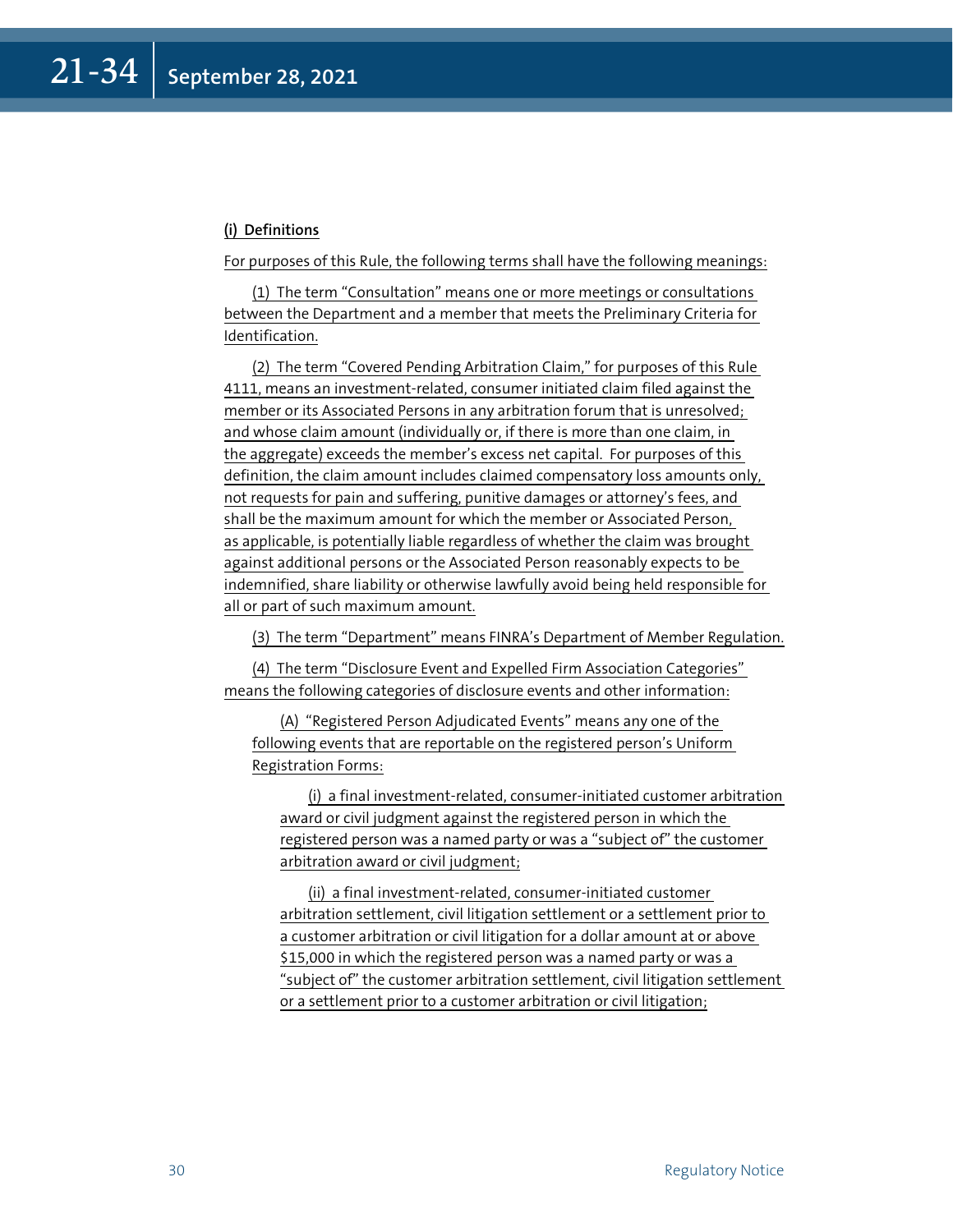(iii) a final investment-related civil judicial matter that resulted in a finding, sanction or order;

(iv) a final regulatory action that resulted in a finding, sanction or order, and was brought by the SEC or Commodity Futures Trading Commission (CFTC), other federal regulatory agency, a state regulatory agency, a foreign financial regulatory authority, or a self-regulatory organization; or

(v) a criminal matter in which the registered person was convicted of or pled guilty or nolo contendere (no contest) in a domestic, foreign, or military court to any felony or any reportable misdemeanor.

(B) "Registered Person Pending Events" means any one of the following events associated with the registered person that are reportable on the registered person's Uniform Registration Forms:

(i) a pending investment-related civil judicial matter;

(ii) a pending investigation by a regulatory authority;

(iii) a pending regulatory action that was brought by the SEC or CFTC, other federal regulatory agency, a state regulatory agency, a foreign financial regulatory authority, or a self-regulatory organization; or

(iv) a pending criminal charge associated with any felony or any reportable misdemeanor.

(C) "Registered Person Termination and Internal Review Events" means any one of the following events associated with the registered person at a previous member that are reportable on the registered person's Uniform Registration Forms:

(i) a termination in which the registered person voluntarily resigned, was discharged or was permitted to resign from a previous member after allegations; or

(ii) a pending or closed internal review by a previous member.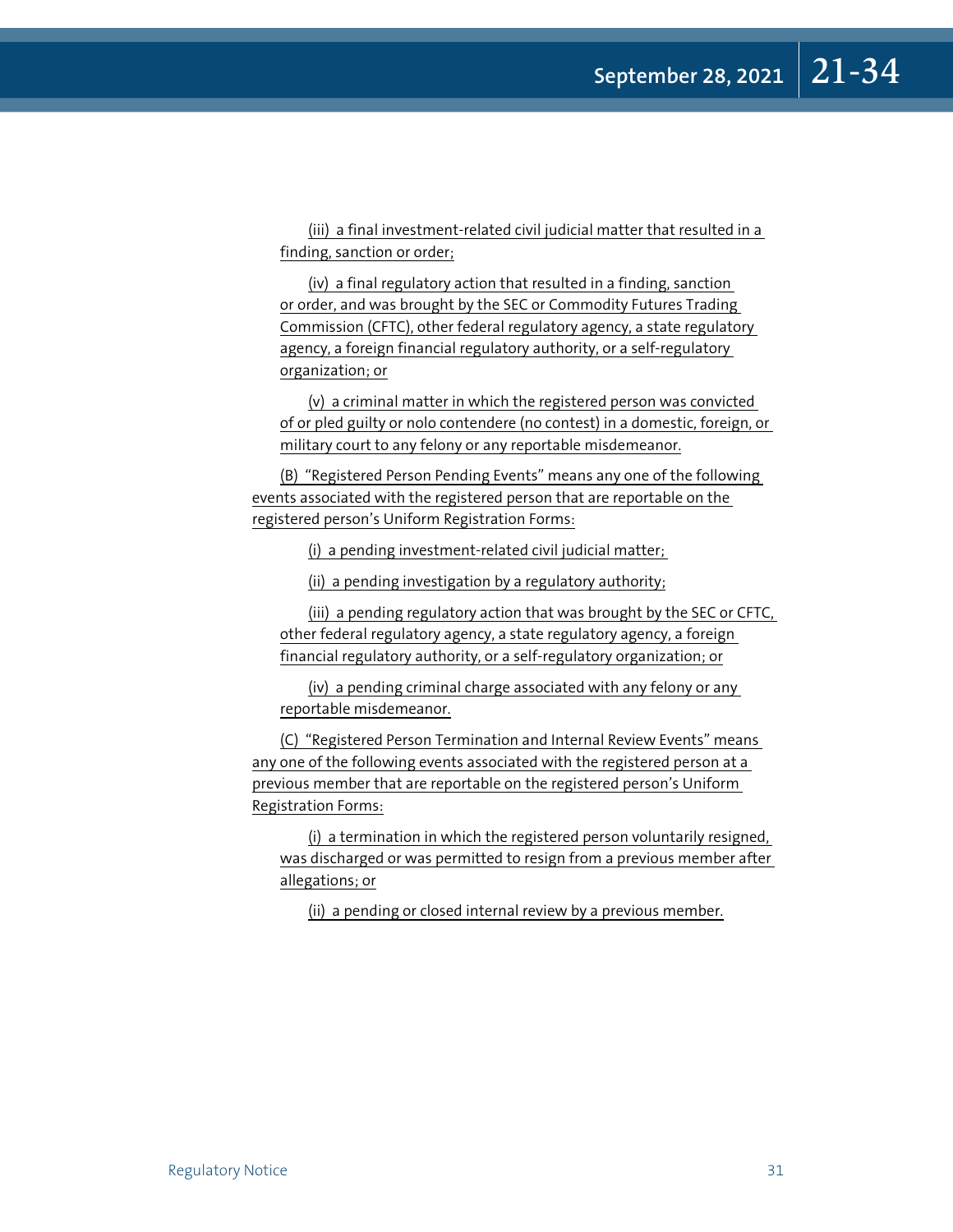(D) "Member Firm Adjudicated Events" means any one of the following events that are reportable on the member's Uniform Registration Forms, or are based on customer arbitrations filed with FINRA's dispute resolution forum:

(i) a final investment-related, consumer-initiated customer arbitration award in which the member was a named party;

(ii) a final investment-related civil judicial matter that resulted in a finding, sanction or order;

(iii) a final regulatory action that resulted in a finding, sanction or order, and was brought by the SEC or CFTC, other federal regulatory agency, a state regulatory agency, a foreign financial regulatory authority, or a self-regulatory organization; or

(iv) a criminal matter in which the member was convicted of or pled guilty or nolo contendere (no contest) in a domestic, foreign, or military court to any felony or any reportable misdemeanor.

(E) "Member Firm Pending Events" means any one of the following events that are reportable on the member's Uniform Registration Forms:

(i) a pending investment-related civil judicial matter;

(ii) a pending regulatory action that was brought by the SEC or CFTC, other federal regulatory agency, a state regulatory agency, a foreign financial regulatory authority, or a self-regulatory organization; or

(iii) a pending criminal charge associated with any felony or any reportable misdemeanor.

(F) "Registered Persons Associated with Previously Expelled Firms" means any Registered Person In-Scope who was registered for at least one year with a previously expelled firm and whose registration with the previously expelled firm terminated during the Evaluation Period.

(5) The term "Evaluation Date" means the date, each calendar year, as of which the Department calculates the Preliminary Identification Metrics to determine if the member meets the Preliminary Criteria for Identification.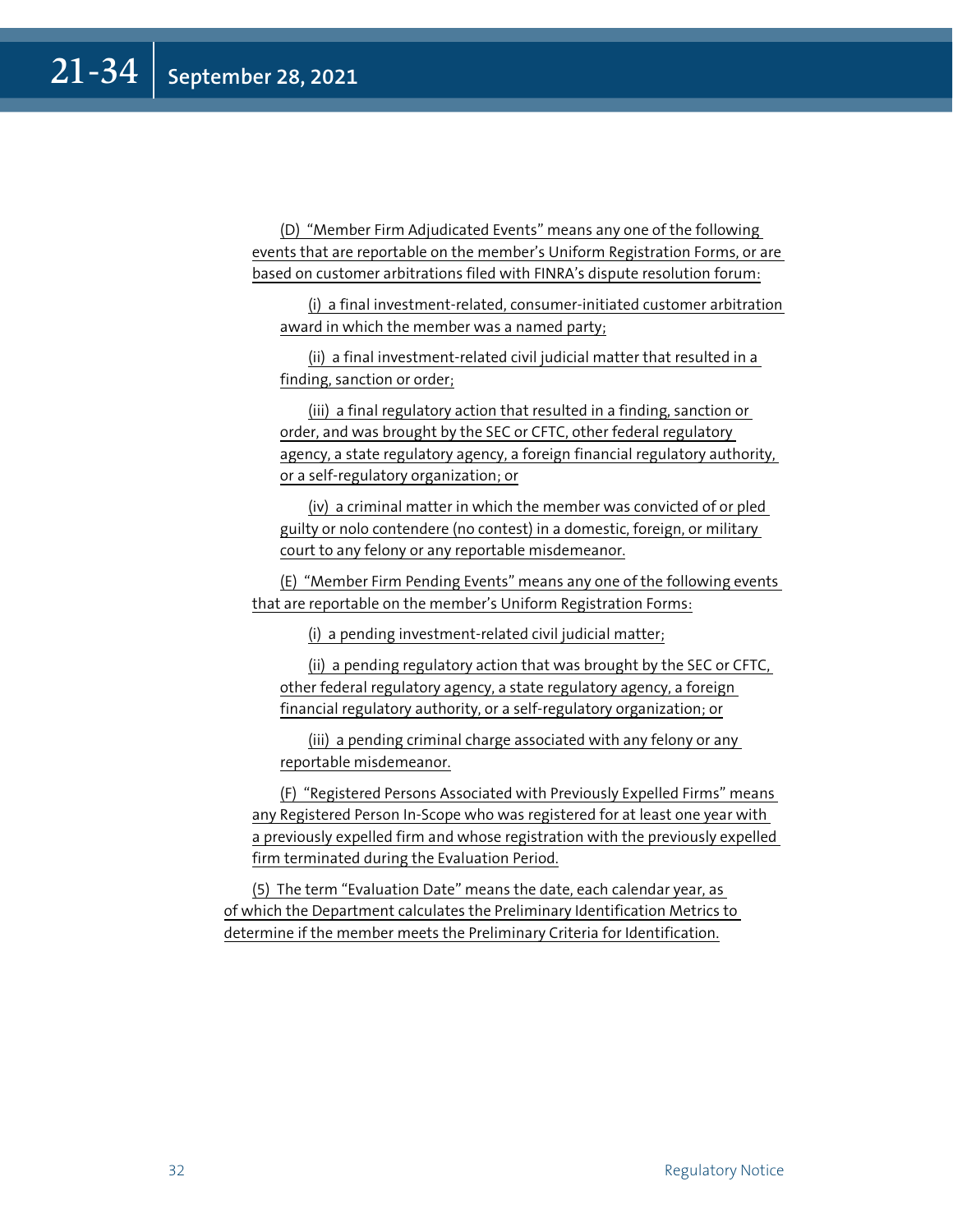(6) The term "Evaluation Period" means the prior five years from the Evaluation Date, provided that for the Registered Person Pending Events and Member Firm Pending Events categories and pending internal reviews in the Registered Person Termination and Internal Review Events category, it would correspond to the Evaluation Date (and include all events that are pending as of the Evaluation Date).

(7) The term "Former Member" means an entity that has withdrawn or resigned its FINRA membership, or that has had its membership cancelled or revoked.

(8) The term "qualified security" has the meaning given it in SEA Rule 15c3-  $3(a)(6)$ .

(9) The term "Preliminary Criteria for Identification" means meeting the following conditions:

(A) Two or more of the member's Preliminary Identification Metrics are equal to or more than the corresponding Preliminary Identification Metrics Thresholds, and at least one of these metrics is among the following metrics:

(i) Registered Person Adjudicated Event Metric;

(ii) Member Firm Adjudicated Event Metric; and

(iii) Expelled Firm Association Metric; and

(B) The member has two or more Registered Person and Member Firm Events during the Evaluation Period.

(10) The term "Preliminary Identification Metrics" means the following six metrics that are based on the number of disclosure events (defined above) per Registered Persons In-Scope or percent of Registered Persons In-Scope associated with previously expelled firms:

(A) "Registered Person Adjudicated Event Metric" would be computed as the sum of Registered Person Adjudicated Events that reached a resolution during the Evaluation Period, across all Registered Persons In-Scope and divided by the number of Registered Persons In-Scope.

(B) "Registered Person Pending Event Metric" would be computed as the sum of Registered Person Pending Events as of the Evaluation Date, across all Registered Persons In-Scope and divided by the number of Registered Persons In-Scope.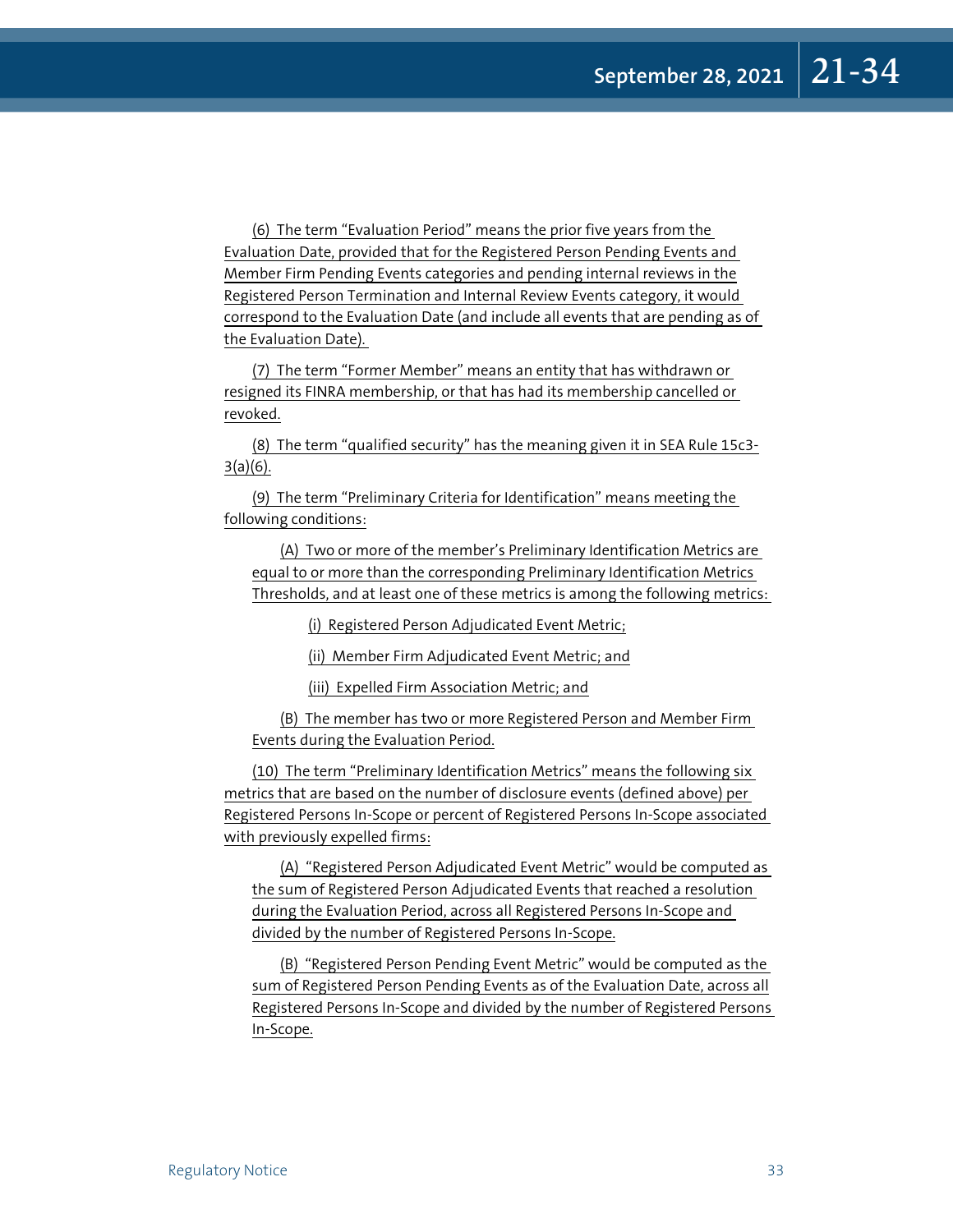(C) "Registered Person Termination and Internal Review Event Metric" would be computed as the sum of Registered Person Termination and Internal Review Events that reached a resolution during the Evaluation Period and pending internal reviews by a previous member as of the Evaluation Date, across all Registered Persons In-Scope and divided by the number of Registered Persons In-Scope.

(D) "Member Firm Adjudicated Event Metric" would be computed as the sum of Member Firm Adjudicated Events that reached a resolution during the Evaluation Period, divided by the number of Registered Persons In-Scope.

(E) "Member Firm Pending Event Metric" would be computed as the sum of Member Firm Pending Events as of the Evaluation Date, divided by the number of Registered Persons In-Scope.

(F) "Expelled Firm Association Metric" would be computed as the sum of Registered Persons Associated with Previously Expelled Firms, divided by the number of Registered Persons In-Scope.

(11) The term "Preliminary Identification Metrics Thresholds" means the following thresholds corresponding to each of the six Preliminary Identification Metrics.

| <b>Firm Size</b><br><b>Category</b> | Number of<br><b>Registered</b><br>Persons In-<br><b>Scope in Firm</b><br><b>Size Category</b> | <b>Preliminary Identification Metrics Thresholds</b>                  |                                                                   |                                                                                                            |                                                                        |                                                                  |                                                   |
|-------------------------------------|-----------------------------------------------------------------------------------------------|-----------------------------------------------------------------------|-------------------------------------------------------------------|------------------------------------------------------------------------------------------------------------|------------------------------------------------------------------------|------------------------------------------------------------------|---------------------------------------------------|
|                                     |                                                                                               | <b>Thresholds for Registered Person Event Metrics:</b>                |                                                                   | <b>Thresholds for Member Firm</b><br><b>Event Metrics:</b>                                                 |                                                                        | <b>Threshold for Expelled Firm</b><br><b>Association Metric:</b> |                                                   |
|                                     |                                                                                               | <b>Registered Person</b><br><b>Adjudicated Event</b><br>Metric<br>(1) | <b>Registered Person</b><br><b>Pending Event</b><br>Metric<br>(2) | <b>Registered Person</b><br><b>Termination and</b><br><b>Internal Review</b><br><b>Event Metric</b><br>(3) | <b>Member Firm</b><br><b>Adjudicated</b><br><b>Event Metric</b><br>(4) | <b>Member Firm</b><br><b>Pending Event</b><br>Metric<br>(5)      | <b>Expelled Firm Association</b><br>Metric<br>(6) |
|                                     |                                                                                               |                                                                       |                                                                   |                                                                                                            |                                                                        |                                                                  |                                                   |
| $\overline{2}$                      | $5 - 9$                                                                                       | 0.30                                                                  | 0.20                                                              | 0.10                                                                                                       | 0.30                                                                   | 0.10                                                             | 0.25                                              |
|                                     | $10-19$                                                                                       | 0.20                                                                  | 0.10                                                              | 0.10                                                                                                       | 0.30                                                                   | 0.05                                                             | 0.20                                              |
| 4                                   | $20 - 50$                                                                                     | 0.20                                                                  | 0.10                                                              | 0.10                                                                                                       | 0.20                                                                   | 0.02                                                             | 0.15                                              |
| 5                                   | $51 - 150$                                                                                    | 0.20                                                                  | 0.05                                                              | 0.10                                                                                                       | 0.15                                                                   | 0.01                                                             | 0.03                                              |
| 6                                   | 151-499                                                                                       | 0.15                                                                  | 0.05                                                              | 0.10                                                                                                       | 0.10                                                                   | 0.01                                                             | 0.01                                              |
| 7                                   | $500+$                                                                                        | 0.10                                                                  | 0.05                                                              | 0.10                                                                                                       | 0.05                                                                   | 0.01                                                             | 0.01                                              |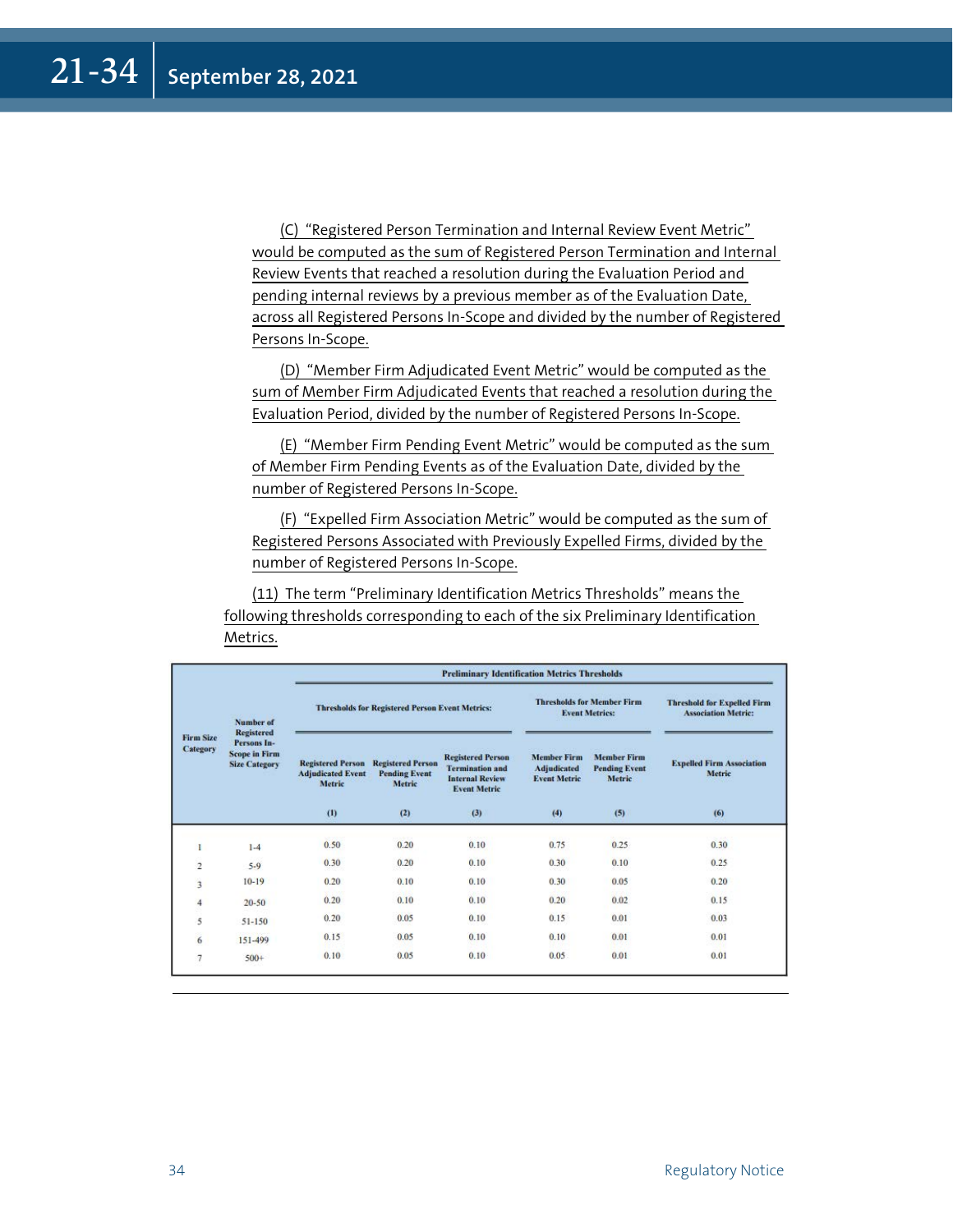(12) The term "Registered Person and Member Firm Events" means the sum of the following categories of defined events during the Evaluation Period:

(A) Registered Person Adjudicated Events;

(B) Registered Person Pending Events;

(C) Registered Person Termination and Internal Review Events;

(D) Member Firm Adjudicated Events; and

(E) Member Firm Pending Events.

(13) The term "Registered Persons In-Scope" means all persons registered with the firm for one or more days within the one year prior to the Evaluation Date.

(14) The term "Restricted Deposit Account" means an account in the name of the member:

(A) at a bank (as defined in Section 3(a)(6) of the Exchange Act) or the member's clearing firm;

(B) subject to an agreement in which the bank or the member's clearing firm, as applicable, agrees:

(i) not to permit withdrawals (other than withdrawals of interest or the withdrawal of qualified securities or cash after and on the same day as the deposit of cash or qualified securities of equal value) from the Restricted Deposit Account without the prior written consent of FINRA;

(ii) to keep the account separate from any other accounts maintained by the member with the bank or clearing firm;

(iii) that the cash or securities on deposit in the account will at no time be used directly or indirectly as security for a loan to the member by the bank or clearing firm and will not be subject to any set-off, right, charge, security interest, lien, or claim of any kind in favor of the bank, clearing firm or any person claiming through the bank or clearing firm;

(iv) that if the member becomes a Former Member, the assets deposited in the Restricted Deposit Account to satisfy the Restricted Deposit Requirement shall be kept in the Restricted Deposit Account, and the bank or clearing firm will not permit withdrawals from the Restricted Deposit Account without the prior written consent of FINRA as set forth in paragraphs (f)(1) and (f)(3) of this Rule; and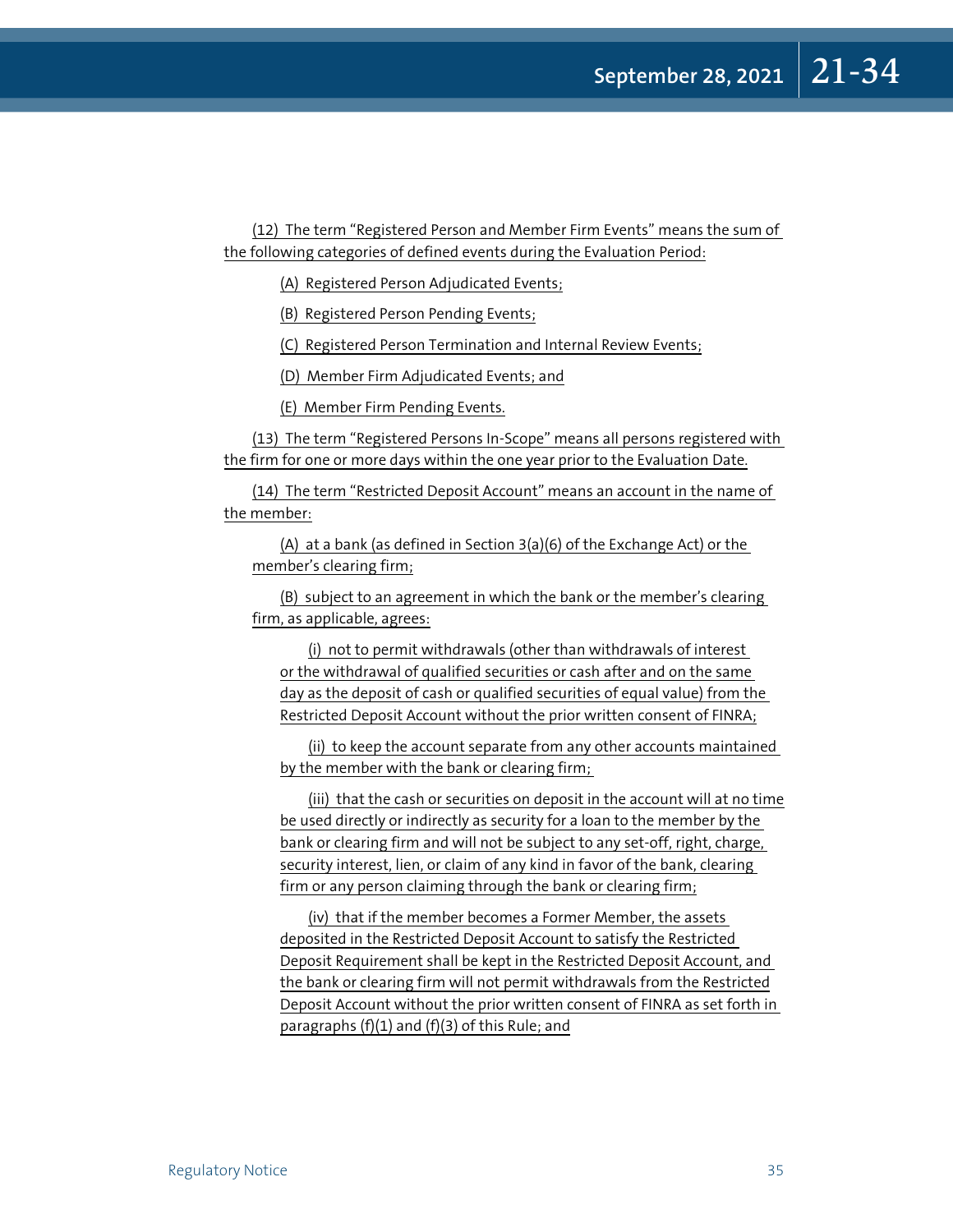(v) that FINRA is a third-party beneficiary to such agreement and that such agreement may not be amended without the prior written consent of FINRA; and

(C) not subject to any right, charge, security interest, lien or claim of any kind granted by the member.

(15) The term "Restricted Deposit Requirement" means one of the following amounts:

(A) the specific maximum Restricted Deposit Requirement for a member, determined by the Department taking into consideration the nature of the firm's operations and activities, revenues, commissions, assets, liabilities, expenses, net capital, the number of offices and registered persons, the nature of the disclosure events counted in the numeric thresholds, insurance coverage for customer arbitration awards or settlements, concerns raised during FINRA exams, and the amount of any of the firm's or its Associated Persons' Covered Pending Arbitration Claims, unpaid arbitration awards or unpaid settlements related to arbitrations. Based on a review of these factors, the Department would determine a maximum Restricted Deposit Requirement for the member that would be consistent with the objectives of this Rule, but would not significantly undermine the continued financial stability and operational capability of the firm as an ongoing enterprise over the next 12 months; or

(B) the amount, adjusted after the Consultation, determined by the Department; and

(C) with respect to a Former Member, the Restricted Deposit Requirement last calculated pursuant to paragraph (i)(15)(A) or (15)(B) of this Rule when the firm was a member.

(16) The term "Restricted Firm" means each member that is designated as such in accordance with paragraphs  $(e)(1)(B)$  and  $(e)(1)(C)$  of this Rule.

(17) The term "Uniform Registration Forms" means the Forms BD, U4, U5 and U6, as applicable.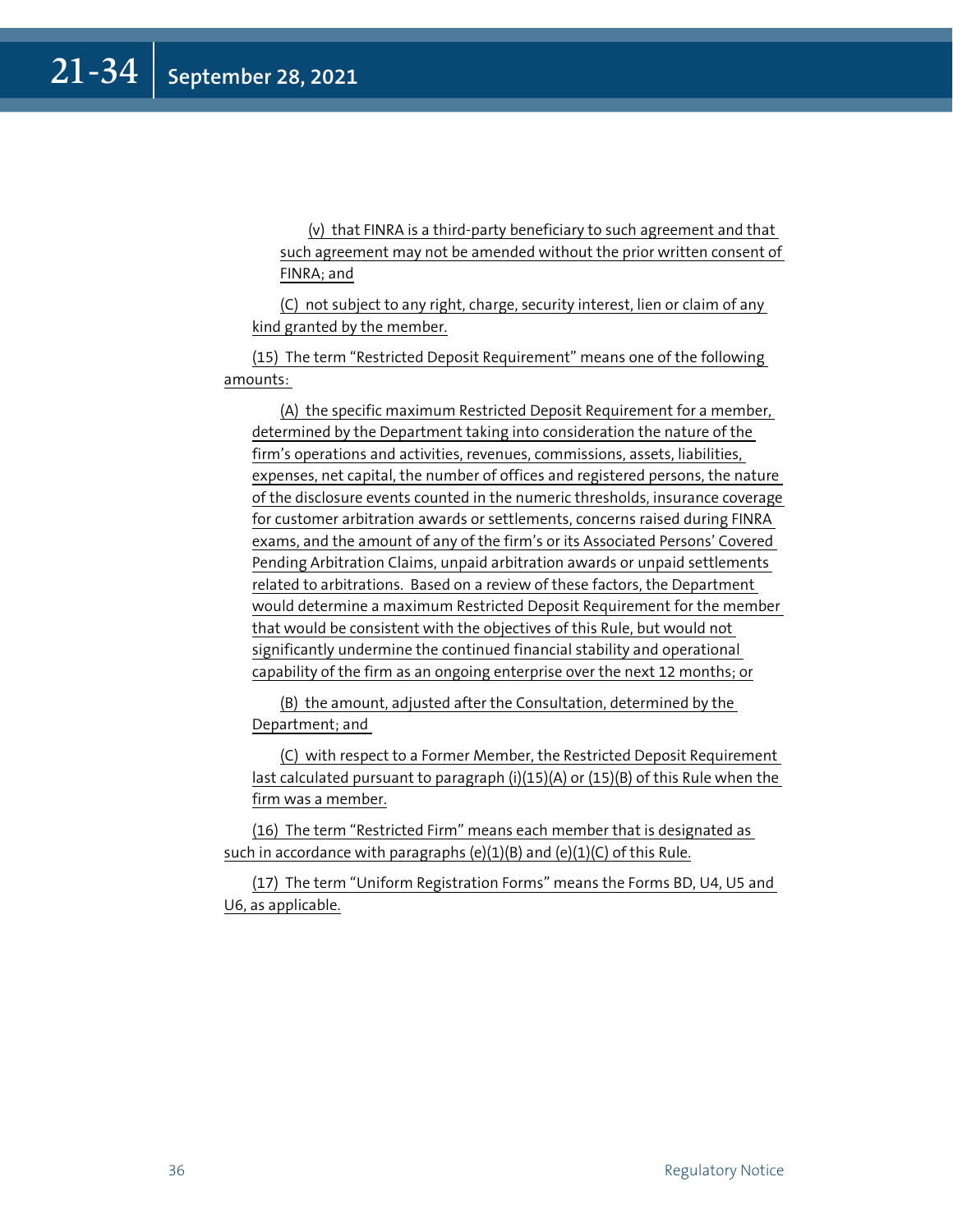## **• • • Supplementary Material: --------------**

**.01 Net Capital Treatment of the Deposits in the Restricted Deposit Account.** Because of the restrictions on withdrawals from a Restricted Deposit Account, deposits in such an account cannot be readily converted into cash and therefore shall be deducted in determining the member's net capital under SEA Rule 15c3-1 and FINRA Rule 4110.

**.02 Compliance with Rule 1017.** Nothing in this Rule shall be construed as altering in any manner a member's obligations under Rule 1017.

**.03 Examples of Conditions and Restrictions.** For purposes of this Rule, the conditions or restrictions that the Department may impose include, but are not limited to, the following:

(a) limitations on business expansions, mergers, consolidations or changes in control;

(b) filing all advertising with FINRA's Department of Advertising Regulation;

(c) imposing requirements on establishing and supervising offices;

(d) requiring a compliance audit by a qualified, independent third party;

(e) limiting business lines or product types offered;

(f) limiting the opening of new customer accounts;

(g) limiting approvals of registered persons entering into borrowing or lending arrangements with their customers;

(h) requiring the member to impose specific conditions or limitations on, or to prohibit, registered persons' outside business activities of which the member has received notice pursuant to Rule 3270; and

(i) requiring the member to prohibit or, as part of its supervision of approved private securities transactions for compensation under Rule 3280 or otherwise, impose specific conditions on associated persons' participation in private securities transactions of which the member has received notice pursuant to Rule 3280.

\* \* \* \* \*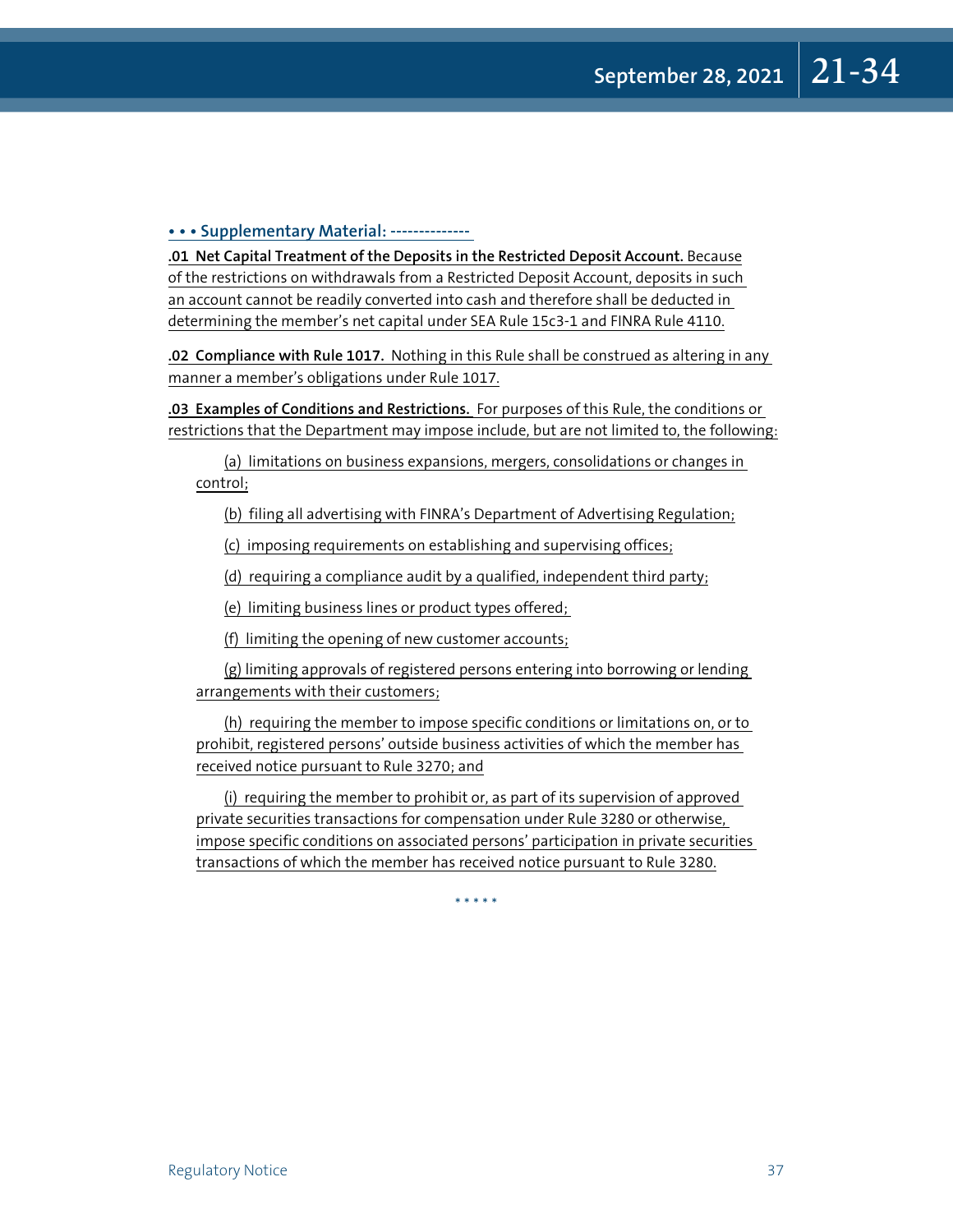## **9500. OTHER PROCEEDINGS**

\* \* \* \* \*

\* \* \* \* \*

#### **9550. Expedited Proceedings**

## **9559. Hearing Procedures for Expedited Proceedings Under the Rule 9550 Series**

(a) No Change.

#### **(b) Computation of Time**

Rule 9138 shall govern the computation of time in proceedings brought under the Rule 9550 Series, except that intermediate Saturdays, Sundays and Federal holidays shall be included in the computation in proceedings brought under Rules 9556 through 9558 and 9561, unless otherwise specified.

#### **(c) Stays**

(1) Unless the Chief Hearing Officer or the Hearing Officer assigned to the matter orders otherwise for good cause shown, a timely request for a hearing shall stay the effectiveness of a notice issued under Rules 9551 through 9556 and 9561(b), except that: (A) the effectiveness of a notice of a limitation or prohibition on access to services offered by FINRA or a member thereof under Rule 9555 with respect to services to which the member or person does not have access shall not be stayed by a request for a hearing; and (B) this paragraph has no applicability to a petition instituting an expedited proceeding under Rule 9556(h).

(2) A timely request for a hearing shall stay the effectiveness of a notice issued under Rule 9557 for 10[ten] business days after service of the notice or until the Office of Hearing Officers issues a written order under Rule 9559(o)(4) (A) (whichever period is less), unless FINRA's Chief Executive Officer (or such other executive officer as the Chief Executive Officer may designate) determines that a notice under Rule 9557 shall not be stayed. Where a notice under Rule 9557 is stayed by a request for a hearing, such stay shall remain in effect only for 10[ten] business days after service of the notice or until the Office of Hearing Officers issues a written order under Rule 9559(o)(4)(A) (whichever period is less) and shall not be extended.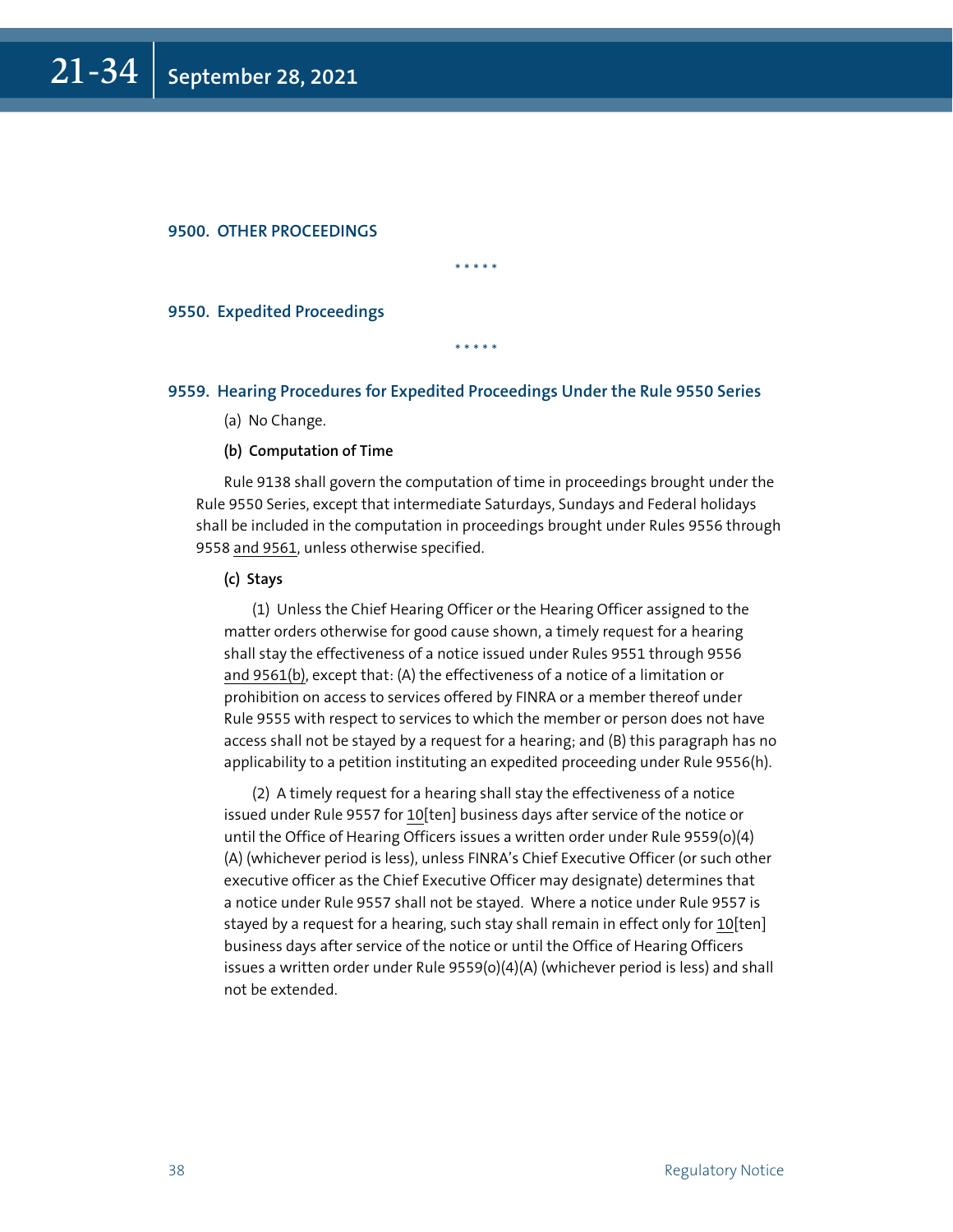(3) No Change.

(4) A timely request for a hearing shall not stay the effectiveness of a notice issued under Rule 9561(a).

## **(d) Appointment and Authority of Hearing Officer and[/or] Hearing Panel**

(1) For proceedings initiated under Rules 9553, 9554, [and] 9556(h) and 9561, the Chief Hearing Officer shall appoint a Hearing Officer to preside over and act as the sole adjudicator for the matter.

(2) through (6) No Change.

#### **(e) Consolidation or Severance of Proceedings**

Rule 9214 shall govern the consolidation or severance of proceedings, except that, where one of the notices that are the subject of consolidation under this Rule requires that a hearing be held before a Hearing Panel, the hearing of the consolidated matters shall be held before a Hearing Panel. Where two consolidated matters contain different timelines under this Rule, the Chief Hearing Officer or Hearing Officer assigned to the matter has discretion to determine which timeline is appropriate under the facts and circumstances of the case. Where one of the consolidated matters includes an action brought under a Rule that does not permit a stay of the effectiveness of the notice or where FINRA's Chief Executive Officer (or such other executive officer as the Chief Executive Officer may designate), in the case of Rule 9557, or Hearing Officer, in the case of Rule 9558(d), determines that a request for a hearing shall not stay the effectiveness of the notice, the limitation, prohibition, condition, requirement, restriction, obligation or suspension specified in the notice, or the partial deposit requirement specified in Rule 9561(a)(4), shall not be stayed pending resolution of the case. Where one of the consolidated matters includes an action brought under Rule 9557 that is stayed for up to 10[ten] business days, the requirement [and/]or restriction specified in the notice shall not be further stayed.

#### **(f) Time of Hearing**

(1) No Change.

(2) A hearing shall be held within 10[ten] days after a respondent is served a petition seeking an expedited proceeding issued under Rules 9556(h).

(3) A hearing shall be held within 14 days after a respondent subject to a notice issued under Rules 9556 (except Rule 9556(h)), [and] 9558 or 9561(b) files a written request for a hearing with the Office of Hearing Officers.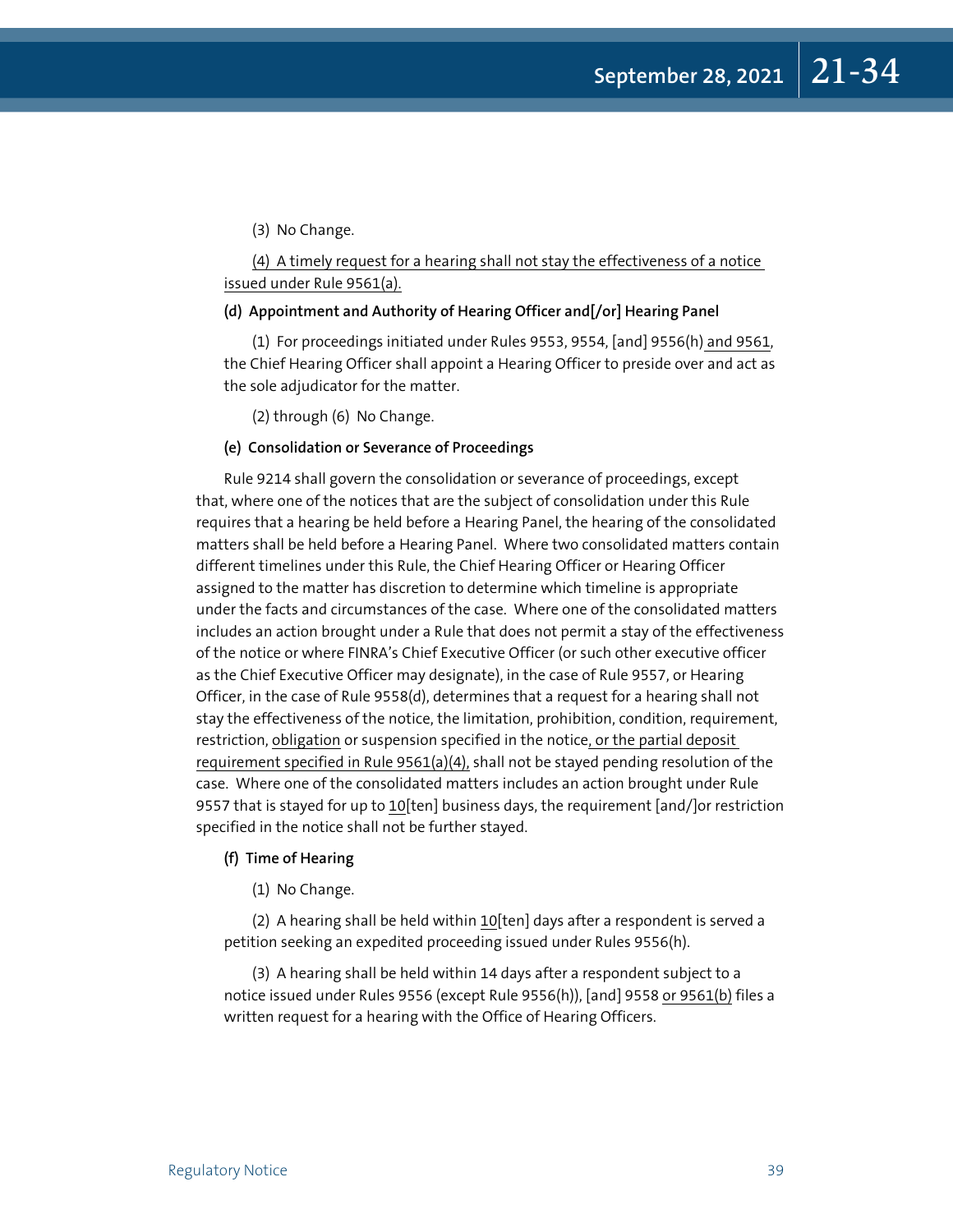(4) No Change.

(5) A hearing shall be held within 30 days after a respondent subject to a notice issued under Rule 9561(a) files a written request for a hearing with the Office of Hearing Officers.

([5]6) The timelines established by paragraphs  $(f)(1)$  through  $(f)(5[4])$  of this Rule confer no substantive rights on the parties.

## **(g) Notice of Hearing**

The Hearing Officer shall issue a notice stating the date, time, and place of the hearing as follows:

(1) through (2) No Change.

(3) At least seven days prior to the hearing in the case of an action brought pursuant to Rules 9556 (except Rule 9556(h)), [and] 9558 or 9561(b); and

(4) At least 21 days prior to the hearing in the case of an action brought pursuant to Rules 9551 through 9555 or 9561(a).

## **(h) Transmission of Documents**

(1) Not less than two business days before the hearing in an action brought under Rule 9557, not less than six days before the hearing in an action brought under Rule 9556(h), not less than seven days before the hearing in an action brought under Rules 9556 (except Rule 9556(h)), [and] 9558 or 9561(b), and not less than 14 days before the hearing in an action brought under Rules 9551 through 9555 or 9561(a), FINRA staff shall provide to the respondent who requested the hearing or the respondent who has received a petition pursuant to Rule 9556(h), by facsimile, email, overnight courier or personal delivery, all documents that were considered in issuing the notice unless a document meets the criteria of Rule  $9251(b)(1)(A)$ , (B), (C) or (b)(2). Documents served by facsimile or email shall also be served by either overnight courier or personal delivery. A document that meets the criteria in this paragraph shall not constitute part of the record, but shall be retained by FINRA until the date upon which FINRA serves a final decision or, if applicable, upon the conclusion of any review by the SEC or the federal courts.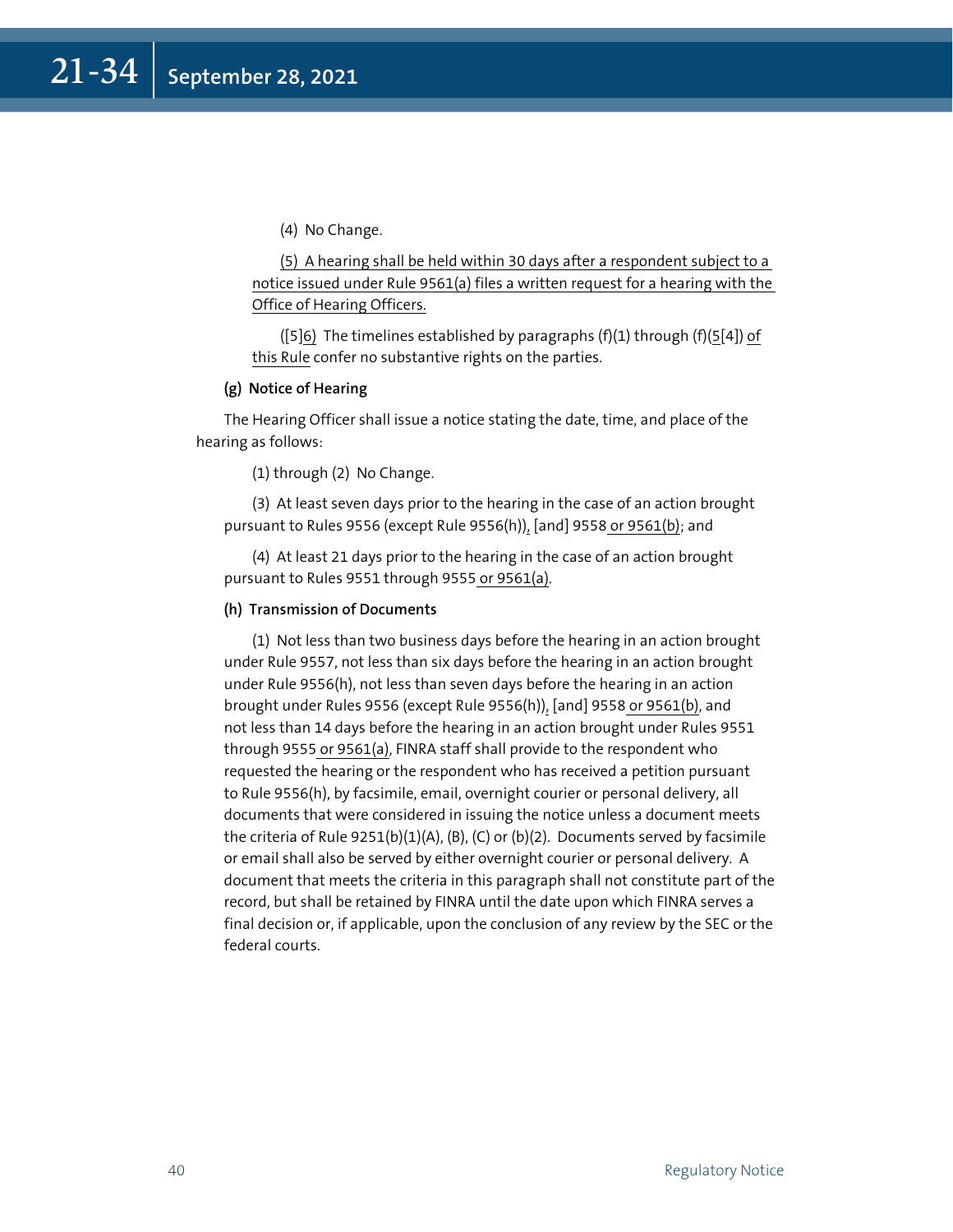(2) Not less than two business days before the hearing in an action brought under Rule 9557, not less than three days before the hearing in an action brought under Rules 9556, [and] 9558 or 9561(b), and not less than seven days before the hearing in an action brought under Rules 9551 through 9555 or 9561(a), the parties shall exchange proposed exhibit and witness lists. The exhibit and witness lists shall be served by facsimile, email, overnight courier or personal delivery. Documents served by facsimile or email shall also be served by either overnight courier or personal delivery.

(i) through (m) No Change.

#### **(n) Sanctions, Requirements, Costs and Remands**

(1) In any action brought under the Rule 9550 Series, other than an action brought under Rule 9556(h), [or] Rule 9557 or Rule 9561, the Hearing Officer or, if applicable, the Hearing Panel may approve, modify or withdraw any and all sanctions, requirements, restrictions or limitations imposed by the notice and, pursuant to Rule 8310(a), may also impose any other fitting sanction.

(2) No Change.

(3) In an action brought under Rule 9557, the Hearing Panel shall approve or withdraw the requirements [and/]or restrictions imposed by the notice. If the Hearing Panel approves the requirements [and/]or restrictions and finds that the respondent has not complied with all of them, the Hearing Panel shall impose an immediate suspension on the respondent that shall remain in effect unless FINRA staff issues a letter of withdrawal of all requirements [and/]or restrictions pursuant to Rule 9557(g)(2).

(4) through (5) No Change.

(6) In any action brought under Rule 9561(a), the Hearing Officer may approve or withdraw any and all of the Rule 4111 Requirements, or remand the matter to the department that issued the notice for further consideration of specified matters, but may not modify any of the Rule 4111 Requirements imposed by the notice or impose any other requirements, obligations or restrictions available under Rule 4111. In any action brought under Rule 9561(b), the Hearing Officer may approve or withdraw the suspension or cancellation of membership, and may impose any other fitting sanction.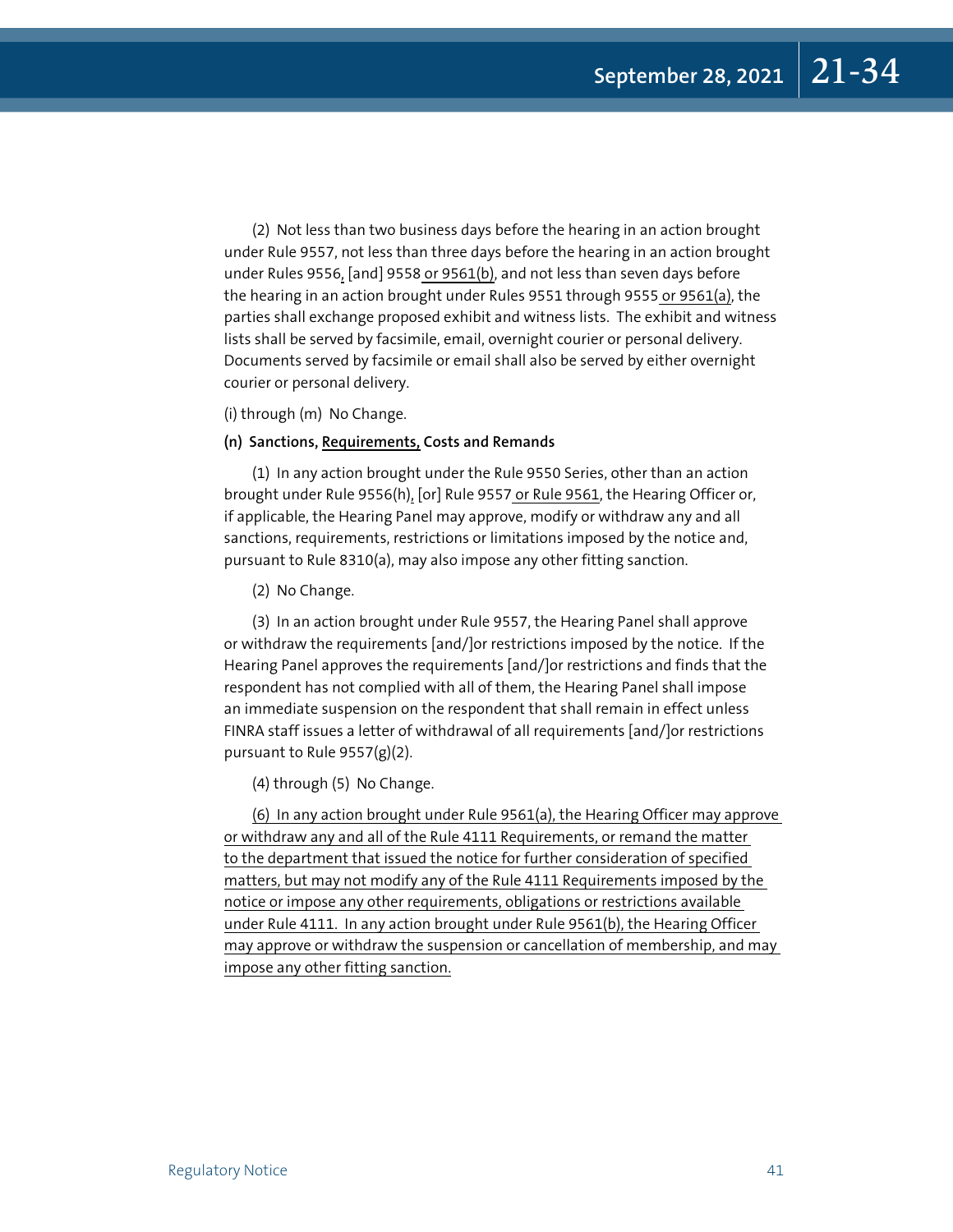## **(o) Timing of Decision**

## **(1) Proceedings initiated under Rules 9553, [and] 9554 and 9561**

Within 60 days of the date of the close of the hearing, the Hearing Officer shall prepare a proposed written decision and provide it to the National Adjudicatory Council's Review Subcommittee.

(2) through (4) No Change.

(5) If not timely called for review by the National Adjudicatory Council's Review Subcommittee pursuant to paragraph (q) of this Rule, the Hearing Officer's or, if applicable, the Hearing Panel's written decision shall constitute final FINRA action. For decisions issued under Rules 9551 through 9556, [and] 9558 or 9561, the Office of Hearing Officers shall promptly serve the decision of the Hearing Officer or, if applicable, the Hearing Panel on the Parties and provide a copy to each FINRA member with which the respondent is associated.

(6) No Change.

#### **(p) Contents of Decision**

The decision, which for purposes of Rule 9557 means the written decision issued under paragraph (o)(4)(B) of this Rule, shall include:

(1) through (5) No Change.

(6) a statement describing any sanction, requirement, obligation, restriction or limitation imposed, the reasons therefore, and the date upon which such sanction, requirement, obligation, restriction or limitation shall become effective, if they are not already effective.

(q) through (r) No Change.

## **9561. Procedures for Regulating Activities Under Rule 4111**

## **(a) Notices Under Rule 4111**

#### **(1) Notice of Requirements or Restrictions**

FINRA's Department of Member Regulation ("Department") shall issue a notice of its determination under Rule 4111 that a firm is a Restricted Firm and the requirements, conditions or restrictions to which the Restricted Firm is subject (hereinafter, collectively referred to as the "Rule 4111 Requirements").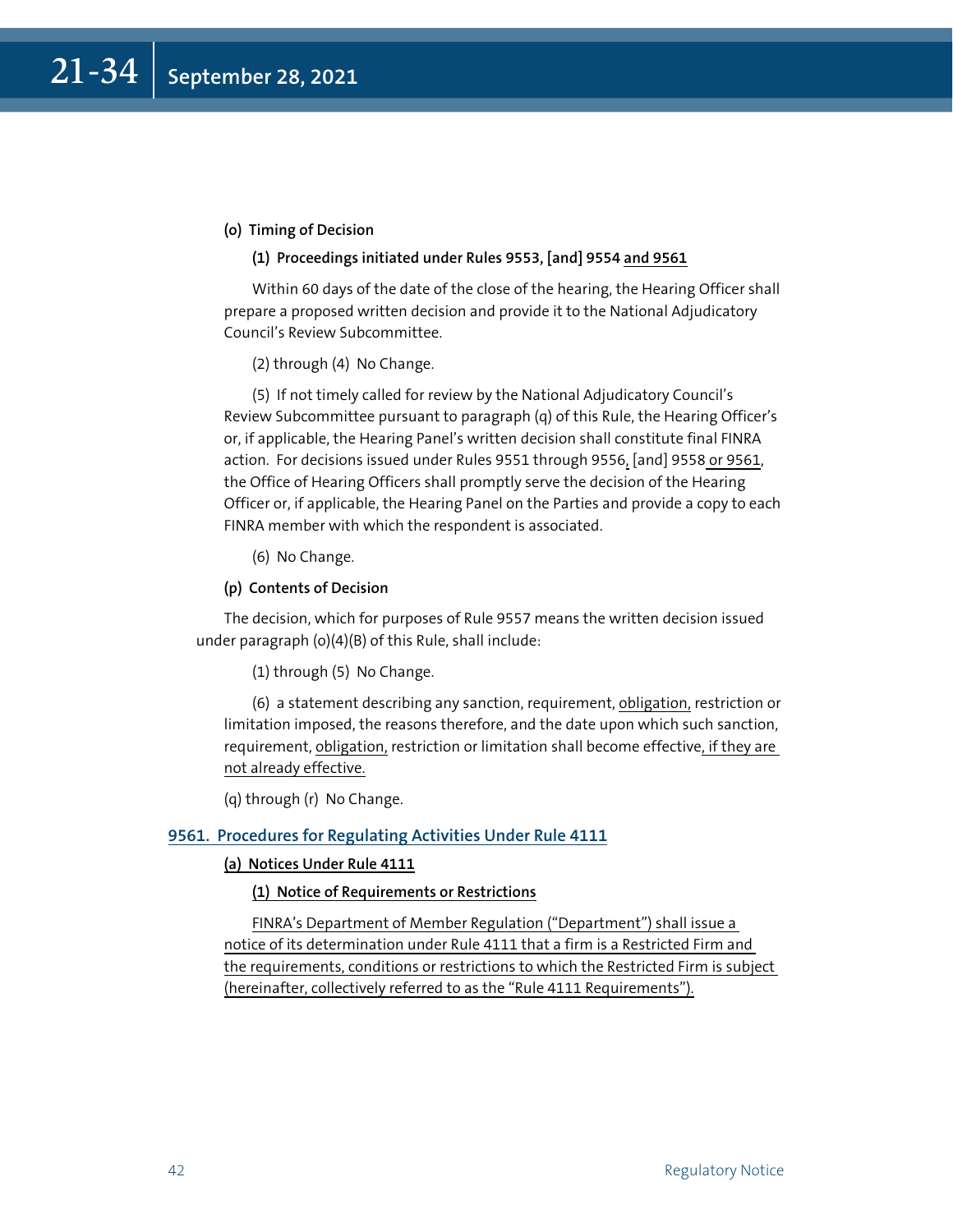## **(2) Service of Notice**

FINRA staff shall serve the member subject to a notice issued under this Rule (or upon counsel representing the member, or other person authorized to represent others under Rule 9141, when counsel or other person authorized to represent others under Rule 9141 agrees to accept service for the member) by facsimile, email, overnight courier or personal delivery. Papers served on a member, counsel for such member, or other person authorized to represent others under Rule 9141 by overnight courier or personal delivery shall conform to paragraphs (a)(1) and (3) and, with respect to a member, (b)(2) of Rule 9134. Papers served on a member by facsimile shall be sent to the member's facsimile number listed in the FINRA Contact System submitted to FINRA pursuant to Article 4, Section III of the FINRA By-Laws, except that, if FINRA staff has actual knowledge that a member's FINRA Contact System facsimile number is out of date, duplicate copies shall be sent to the member by overnight courier or personal delivery in conformity with paragraphs (a)(1) and (3) and (b)(2) of Rule 9134. Papers served on a member by email shall be sent to the member's email address listed in the FINRA Contact System submitted to FINRA pursuant to Article 4, Section III of the FINRA By-Laws and shall also be served by either overnight courier or personal delivery in conformity with paragraphs (a)(1) and (3) and (b)(2) of Rule 9134. Papers served on counsel for a member, or other person authorized to represent others under Rule 9141 by facsimile or email shall be sent to the facsimile number or email address that counsel or other person authorized to represent others under Rule 9141 provides and shall also be served by either overnight courier or personal delivery in conformity with paragraphs (a)(1) and (3) of Rule 9134. Service is complete upon sending the notice by facsimile or email, sending the notice by overnight courier or delivering it in person, except that, where duplicate service is required, service is complete upon sending the duplicate service.

## **(3) Contents of Notice**

A notice issued under this Rule shall include the Department's determinations under Rule 4111 and state the specific grounds and include the factual basis for the FINRA action. The notice shall state when the FINRA action will take effect. The notice shall state that the respondent may file a written request for a hearing with the Office of Hearing Officers pursuant to Rule 9559. The notice also shall inform the respondent of the applicable deadline for filing a request for a hearing and shall state that a request for a hearing must set forth with specificity the basis for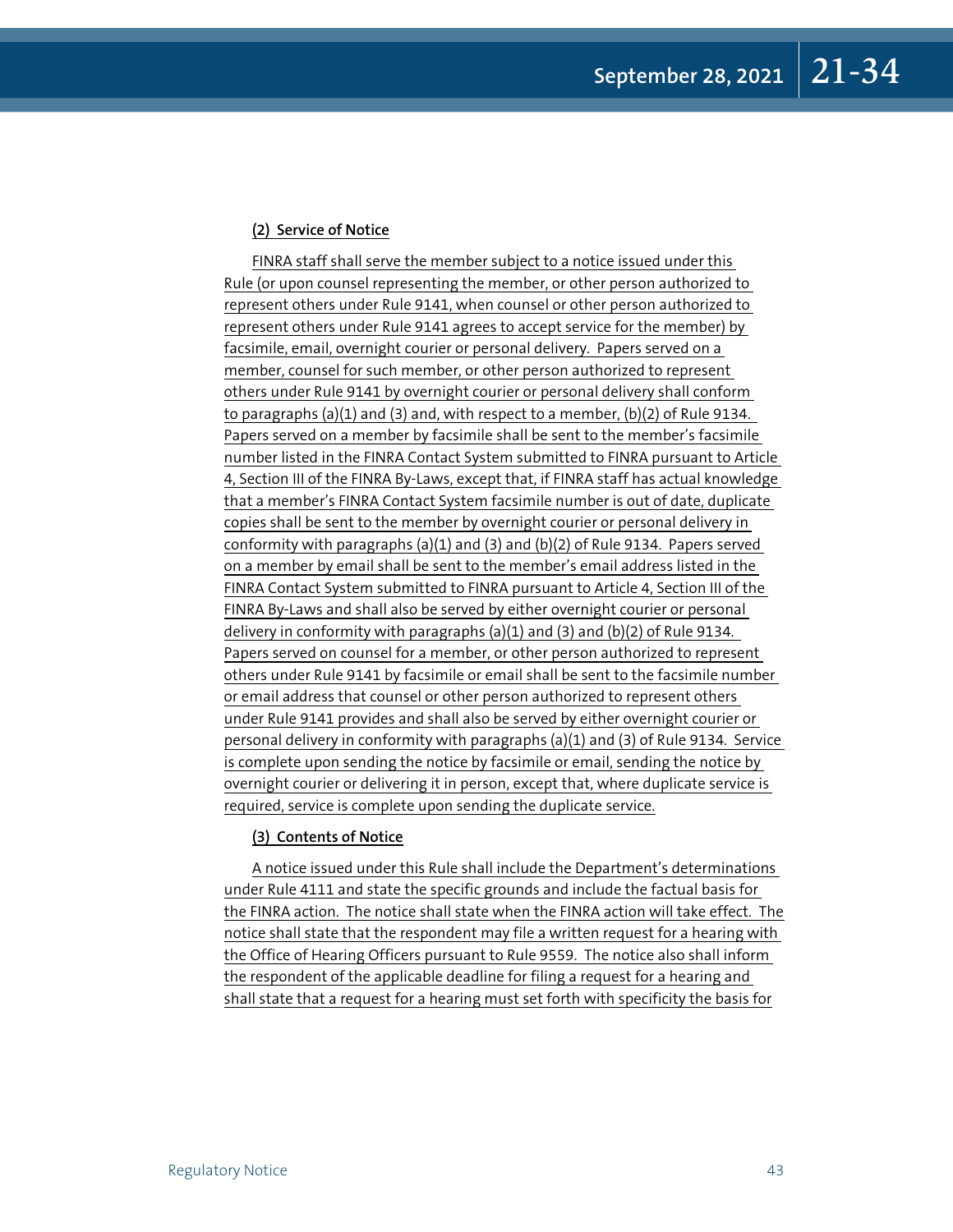eliminating any Rule 4111 Requirements. In addition, the notice shall explain that, pursuant to Rule 9559(n), a Hearing Officer may approve or withdraw any and all of the Rule 4111 Requirements, or remand the matter to the Department that issued the notice for further consideration of specified matters, but may not modify any of the Rule 4111 Requirements imposed by the notice or impose any other obligations or restrictions available under Rule 4111.

## **(4) Effectiveness of the Rule 4111 Requirements**

The Rule 4111 Requirements imposed by a notice issued and served under paragraph (a) of this Rule are immediately effective; provided, however, that when a firm requests review of a Department determination under Rule 4111 that imposes a deposit requirement on the firm for the first time, the firm shall be required to deposit only 25 percent of its restricted deposit requirement or 25 percent of its average excess net capital over the prior year, whichever is less, while the hearing is pending. The Rule 4111 Requirements, and the partial deposit requirement required by Rule 4111 and this paragraph, shall remain in effect while the hearing is pending.

## **(5) Request for Hearing**

A member served with a notice under paragraph (a) of this Rule may file with the Office of Hearing Officers a written request for a hearing pursuant to Rule 9559. A request for a hearing shall be made within seven days after service of the notice issued under this Rule. A request for a hearing must set forth with specificity the basis for eliminating any Rule 4111 Requirements.

## **(6) Failure to Request Hearing**

If a member does not timely request a hearing, the notice under paragraph (a) of this Rule shall constitute final FINRA action.

## **(b) Notice for Failure to Comply with the Rule 4111 Requirements**

## **(1) Notice of Suspension or Cancellation**

If a member fails to comply with any Rule 4111 Requirements imposed under this Rule, the Department, after receiving authorization from FINRA's Chief Executive Officer or such other executive officer as the Chief Executive Officer may designate, may issue a suspension or cancellation notice to such member stating that the failure to comply with the Rule 4111 Requirements within seven days of service of the notice will result in a suspension or cancellation of membership.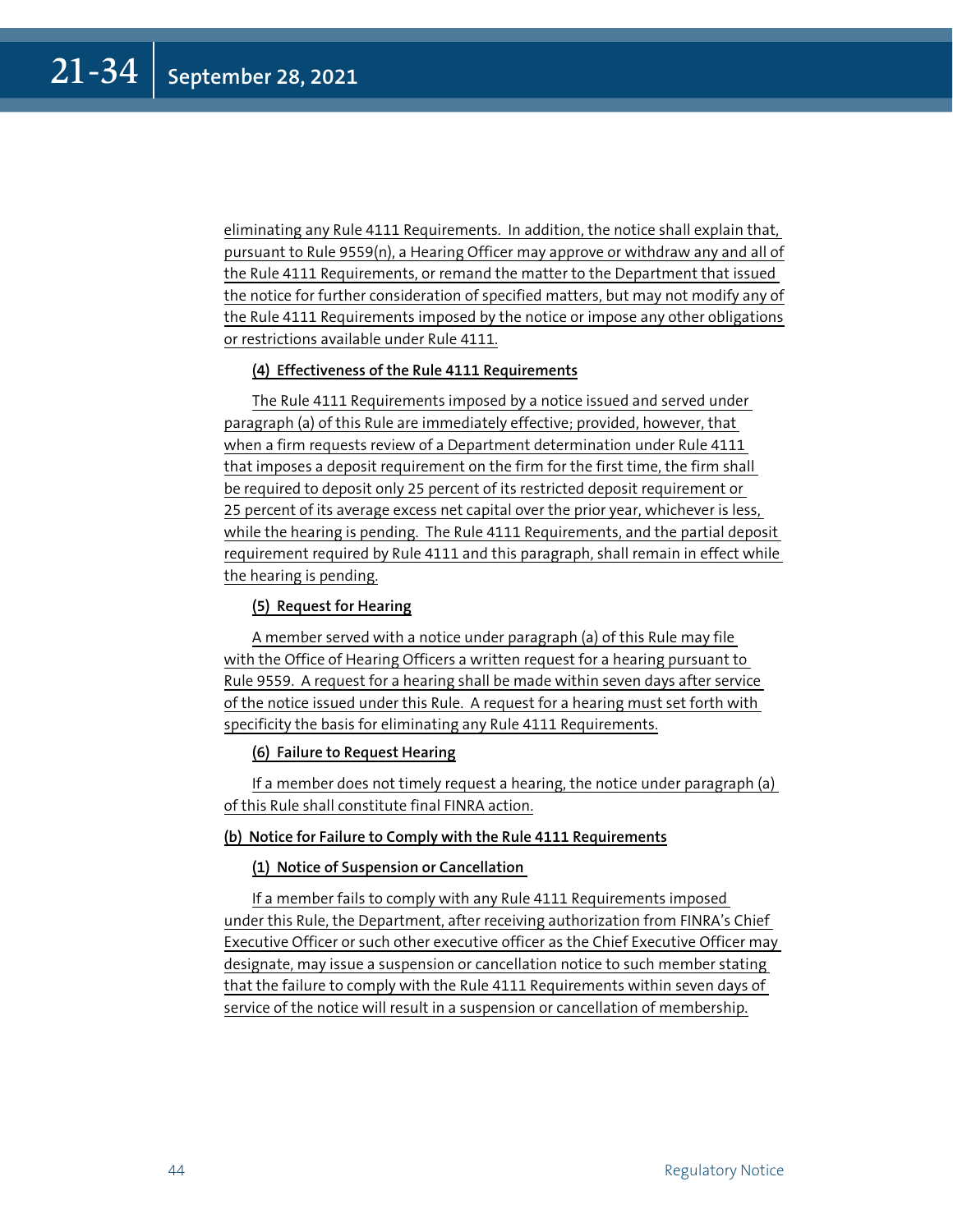## **(2) Service of Notice**

FINRA staff shall serve the member subject to a notice issued under this paragraph (b) in accordance with the service provisions in paragraph (a)(2) of this Rule.

## **(3) Contents of Notice**

The notice shall explicitly identify the Rule 4111 Requirements with which the firm is alleged to have not complied and shall contain a statement of facts specifying the alleged failure. The notice shall state when the suspension will take effect and explain what the respondent must do to avoid such suspension. The notice shall state that the respondent may file a written request for a hearing with the Office of Hearing Officers pursuant to Rule 9559. The notice also shall inform the respondent of the applicable deadline for filing a request for a hearing and shall state that a request for a hearing must set forth with specificity any and all defenses to the FINRA action. In addition, the notice shall explain that, pursuant to Rules 8310(a) and 9559(n), a Hearing Officer may approve or withdraw the suspension or cancellation of membership, and may impose any other fitting sanction.

## **(4) Effective Date of Suspension or Cancellation**

The suspension or cancellation referenced in a notice issued and served under paragraphs (b)(1) and (b)(2) of this Rule shall become effective seven days after service of the notice, unless stayed by a request for hearing pursuant to Rule 9559.

### **(5) Request for a Hearing**

A member served with a notice under paragraphs (b)(1) and (b)(2) of this Rule may file with the Office of Hearing Officers a written request for a hearing pursuant to Rule 9559. A request for a hearing shall be made before the effective date of the notice, as indicated in paragraph (b)(4) of this Rule. A request for a hearing must set forth with specificity any and all defenses to the FINRA action.

## **(6) Failure to Request Hearing**

If a member does not timely request a hearing, the suspension or cancellation specified in the notice shall become effective seven days after the service of the notice and the notice shall constitute final FINRA action.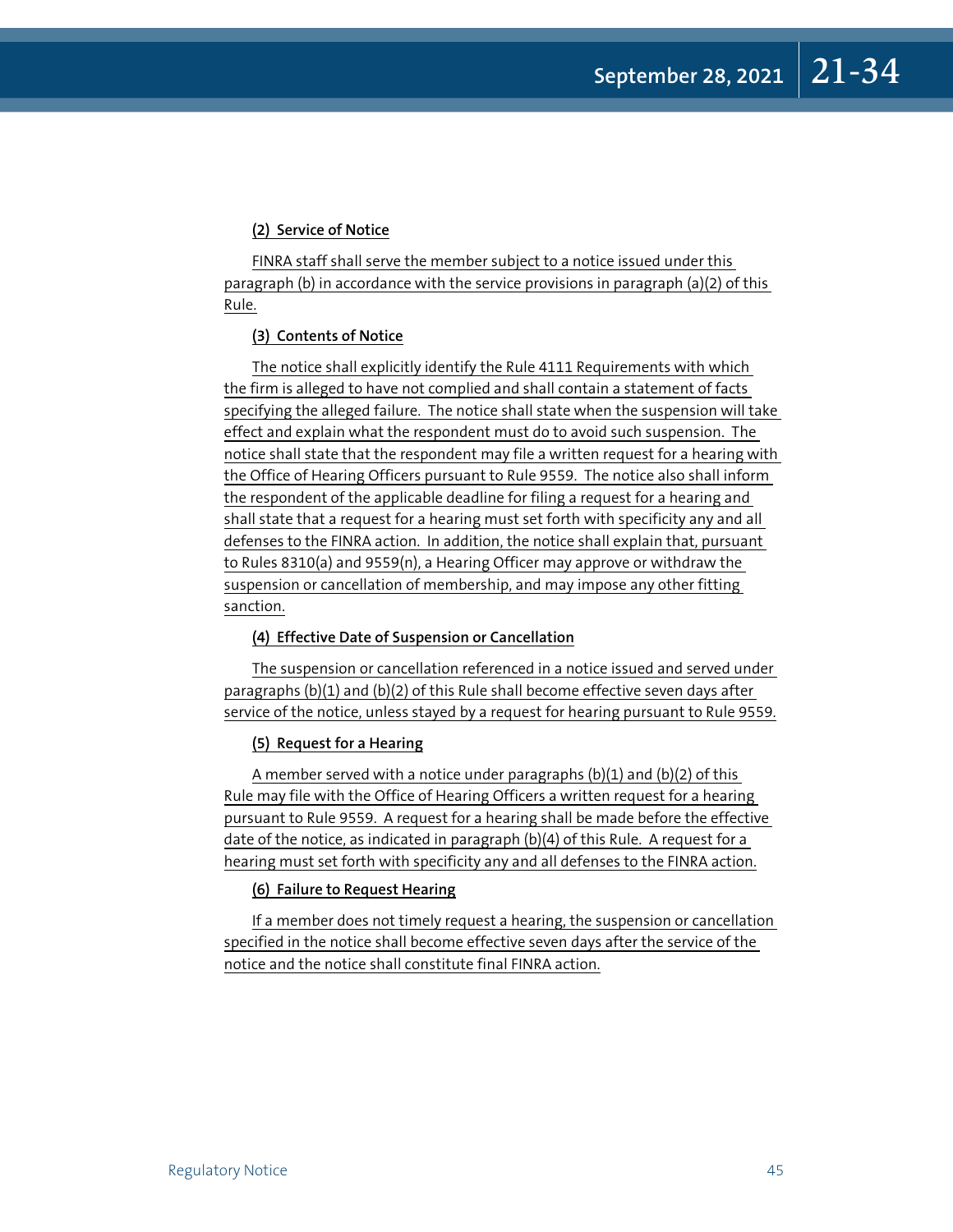## **(7) Request for Termination of the Suspension**

A member subject to a suspension imposed after the process described in paragraphs (b)(1) through (6) of this Rule may file a written request for termination of the suspension on the ground of full compliance with the notice or decision. Such request shall be filed with the head of the Department. The head of the Department may grant relief for good cause shown.

**• • • Supplementary Material: --------------**

**.01 Application to Former Members Under Rule 4111.** For purposes of this Rule, the term member also shall include a "Former Member" as defined in Rule 4111(i) as applicable.

\* \* \* \* \*

## **Capital Acquisition Broker Rules**

\* \* \* \* \*

**400. FINANCIAL AND OPERATIONAL RULES**

\* \* \* \* \*

**412. Restricted Firm Obligations**

All capital acquisition brokers are subject to FINRA Rule 4111.

\* \* \* \* \*

## **Funding Portal Rules**

\* \* \* \* \*

## **900. Code of Procedure.**

## **(a) Application of FINRA Rule 9000 Series (Code of Procedure) to Funding Portals**

Except for the FINRA Rule 9520 Series, FINRA Rule 9557, FINRA Rule 9561, and the FINRA Rule 9700 Series, all funding portal members shall be subject to the FINRA Rule 9000 Series, unless the context requires otherwise, provided, however, that:

(1) through (9) No Change.

(b) No Change.

\* \* \* \* \*